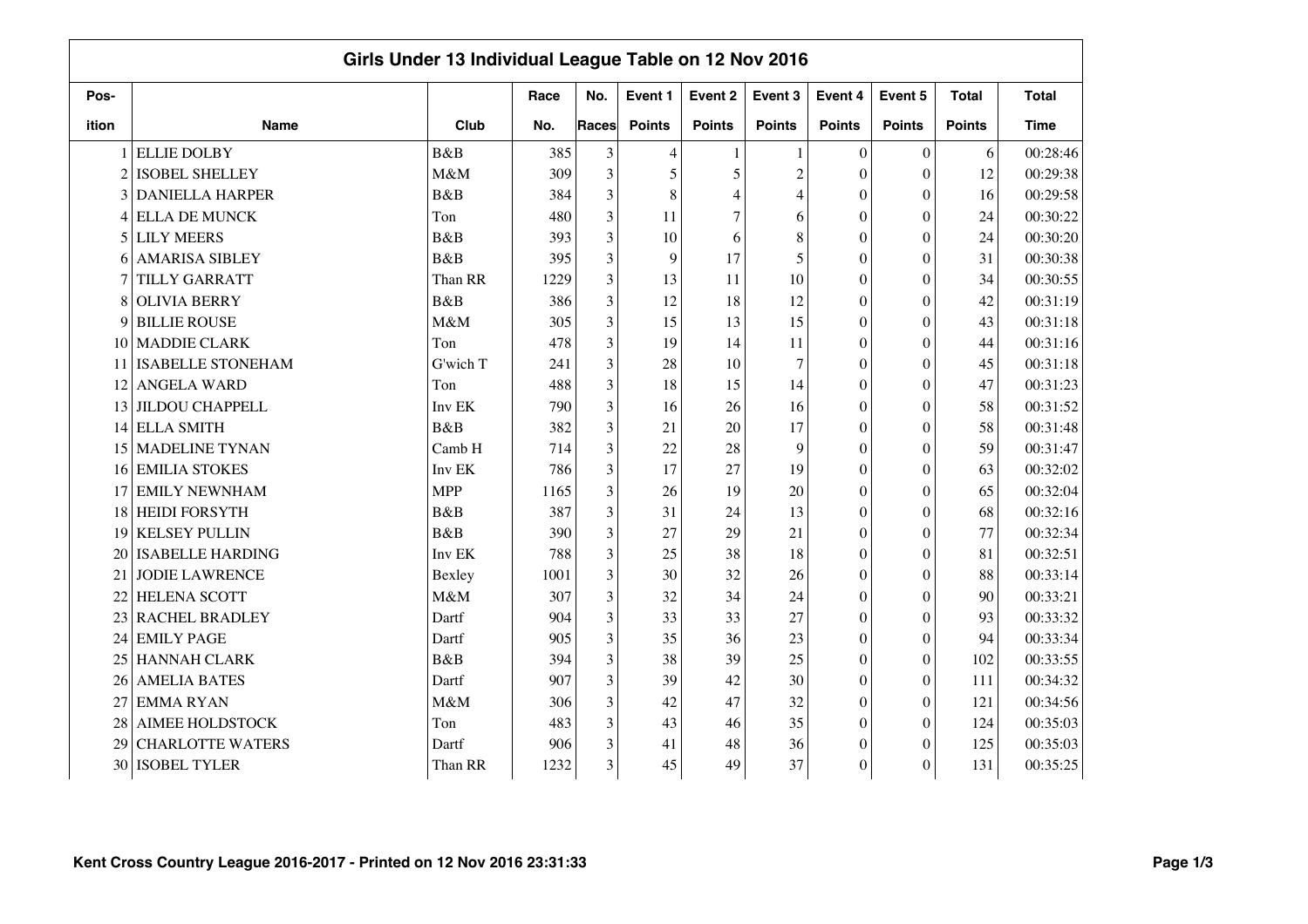|       |                         | Girls Under 13 Individual League Table on 12 Nov 2016 |      |                |                |                  |               |                  |                  |               |              |
|-------|-------------------------|-------------------------------------------------------|------|----------------|----------------|------------------|---------------|------------------|------------------|---------------|--------------|
| Pos-  |                         |                                                       | Race | No.            | Event 1        | Event 2          | Event 3       | Event 4          | Event 5          | <b>Total</b>  | <b>Total</b> |
| ition | <b>Name</b>             | Club                                                  | No.  | Races          | <b>Points</b>  | <b>Points</b>    | <b>Points</b> | <b>Points</b>    | <b>Points</b>    | <b>Points</b> | <b>Time</b>  |
| 31    | <b>LAUREN HARKER</b>    | Padd W                                                | 1069 | 3              | 52             | 43               | 42            | $\mathbf{0}$     | $\boldsymbol{0}$ | 137           | 00:35:41     |
| 32    | <b>ERIN HUGHES</b>      | M&M                                                   | 300  | 3              | 44             | 58               | 39            | $\overline{0}$   | $\theta$         | 141           | 00:35:44     |
| 33    | <b>AMBER CRUSH</b>      | Ton                                                   | 479  | 3              | 46             | 52               | 53            | $\overline{0}$   | $\theta$         | 151           | 00:36:09     |
| 34    | <b>AMELIE KLANGA</b>    | G'wich T                                              | 236  | 3              | 48             | 56               | 49            | $\boldsymbol{0}$ | $\boldsymbol{0}$ | 153           | 00:36:19     |
| 35    | <b>BEATRICE HESLOP</b>  | Ton                                                   | 482  | 3              | 53             | 55               | 47            | $\boldsymbol{0}$ | $\overline{0}$   | 155           | 00:36:26     |
| 36    | <b>KACEY-MAY SMITH</b>  | Bexley                                                | 1003 | 3              | 68             | 50               | 40            | $\overline{0}$   | $\theta$         | 158           | 00:37:54     |
| 37    | <b>LEORA MOLNAR</b>     | <b>MPP</b>                                            | 1166 | 3              | 54             | 61               | 45            | $\theta$         | $\theta$         | 160           | 00:36:34     |
| 38    | <b>JESSIE SARGEANT</b>  | Bexley                                                | 989  | 3              | 59             | 60               | 43            | $\overline{0}$   | $\theta$         | 162           | 00:36:36     |
| 39    | <b>ANNA HINSON</b>      | Ashf AC                                               | 858  | 3              | 55             | 69               | 41            | $\overline{0}$   | $\theta$         | 165           | 00:36:47     |
| 40    | <b>MOLLY DOVEY</b>      | Dartf                                                 | 909  | 3              | 63             | 64               | 44            | $\overline{0}$   | $\boldsymbol{0}$ | 171           | 00:37:18     |
| 41    | <b>AMELIE WILLARS</b>   | B&B                                                   | 979  | 3              | 62             | 57               | 55            | $\overline{0}$   | $\boldsymbol{0}$ | 174           | 00:37:13     |
| 42    | <b>KATIE STRINGER</b>   | M&M                                                   | 308  | 3              | 60             | 66               | 50            | $\boldsymbol{0}$ | $\overline{0}$   | 176           | 00:37:11     |
| 43    | <b>KATIE MARSH</b>      | Camb H                                                | 711  | 3              | 57             | 67               | 54            | $\overline{0}$   | $\theta$         | 178           | 00:37:21     |
| 44    | <b>KATIE SMITH</b>      | Padd W                                                | 1226 | 3              | 58             | 70               | 56            | $\theta$         | $\theta$         | 184           | 00:37:44     |
| 45    | <b>EMILY FRIMPONG</b>   | Bexley                                                | 1008 | 3              | 65             | 71               | 59            | $\mathbf{0}$     | $\theta$         | 195           | 00:39:35     |
| 46    | <b>CIARA HARROP</b>     | M&M                                                   | 299  | 3              | 67             | 73               | 60            | $\overline{0}$   | $\theta$         | 200           | 00:41:38     |
| 47    | <b>MADELEINE WISE</b>   | Ton                                                   | 489  | $\overline{c}$ | 3              | $\overline{c}$   | $\mathbf{0}$  | $\mathbf{0}$     | $\boldsymbol{0}$ | 5             | 00:19:07     |
| 48    | <b>AILBHA BARNES</b>    | Camb H                                                | 710  | $\overline{c}$ | 6              | 3                | $\mathbf{0}$  | $\overline{0}$   | $\boldsymbol{0}$ | 9             | 00:19:30     |
| 49    | <b>JENNY SWANDALE</b>   | Than RR                                               | 1234 | $\overline{c}$ | $\overline{7}$ | $\boldsymbol{0}$ | 3             | $\boldsymbol{0}$ | $\boldsymbol{0}$ | 10            | 00:20:06     |
| 50    | <b>AMELIA MIDDLETON</b> | B&B                                                   | 388  | $\overline{c}$ | 14             | 16               | $\Omega$      | $\overline{0}$   | $\theta$         | 30            | 00:20:30     |
| 51    | <b>ABIGAIL ROYDEN</b>   | M&M                                                   | 304  | $\overline{c}$ | 23             | 12               | $\theta$      | $\theta$         | $\theta$         | 35            | 00:20:40     |
| 52    | <b>ELIZABETH WOOFF</b>  | Ton                                                   | 490  | $\overline{c}$ | 20             | 23               | $\theta$      | $\overline{0}$   | $\theta$         | 43            | 00:21:00     |
| 53    | <b>MAYA MARRINER</b>    | M&M                                                   | 301  | $\overline{c}$ | 24             | 21               | $\Omega$      | $\overline{0}$   | $\theta$         | 45            | 00:21:02     |
| 54    | <b>DARCEY HOBBS</b>     | Than RR                                               | 1231 | $\overline{c}$ | 29             | $\boldsymbol{0}$ | 22            | $\overline{0}$   | $\theta$         | 51            | 00:22:10     |
| 55    | <b>MILLIE HENSON</b>    | Ton                                                   | 481  | $\overline{c}$ | 37             | 25               | $\mathbf{0}$  | $\overline{0}$   | $\boldsymbol{0}$ | 62            | 00:21:54     |
| 56    | <b>ALICE COLEMAN</b>    | Than RR                                               | 1255 | $\overline{c}$ | 36             | 31               | $\mathbf{0}$  | $\boldsymbol{0}$ | $\boldsymbol{0}$ | 67            | 00:22:10     |
| 57    | <b>ANNABEL YOUNG</b>    | M&M                                                   | 310  | $\overline{c}$ | 34             | 35               | $\Omega$      | $\overline{0}$   | $\theta$         | 69            | 00:22:13     |
| 58    | <b>SARAH MITCHELL</b>   | M&M                                                   | 923  | $\sqrt{2}$     | 40             | 30               | $\Omega$      | $\overline{0}$   | $\theta$         | 70            | 00:22:17     |
| 59    | <b>GABRIELLA LLOVET</b> | G'wich T                                              | 238  | $\overline{c}$ | 51             | $\theta$         | 38            | $\overline{0}$   | $\theta$         | 89            | 00:24:12     |
| 60    | <b>SOPHIE BURKETT</b>   | Bexley                                                | 1004 | $\overline{c}$ | $\mathbf{0}$   | 68               | 31            | $\boldsymbol{0}$ | $\theta$         | 99            | 00:24:06     |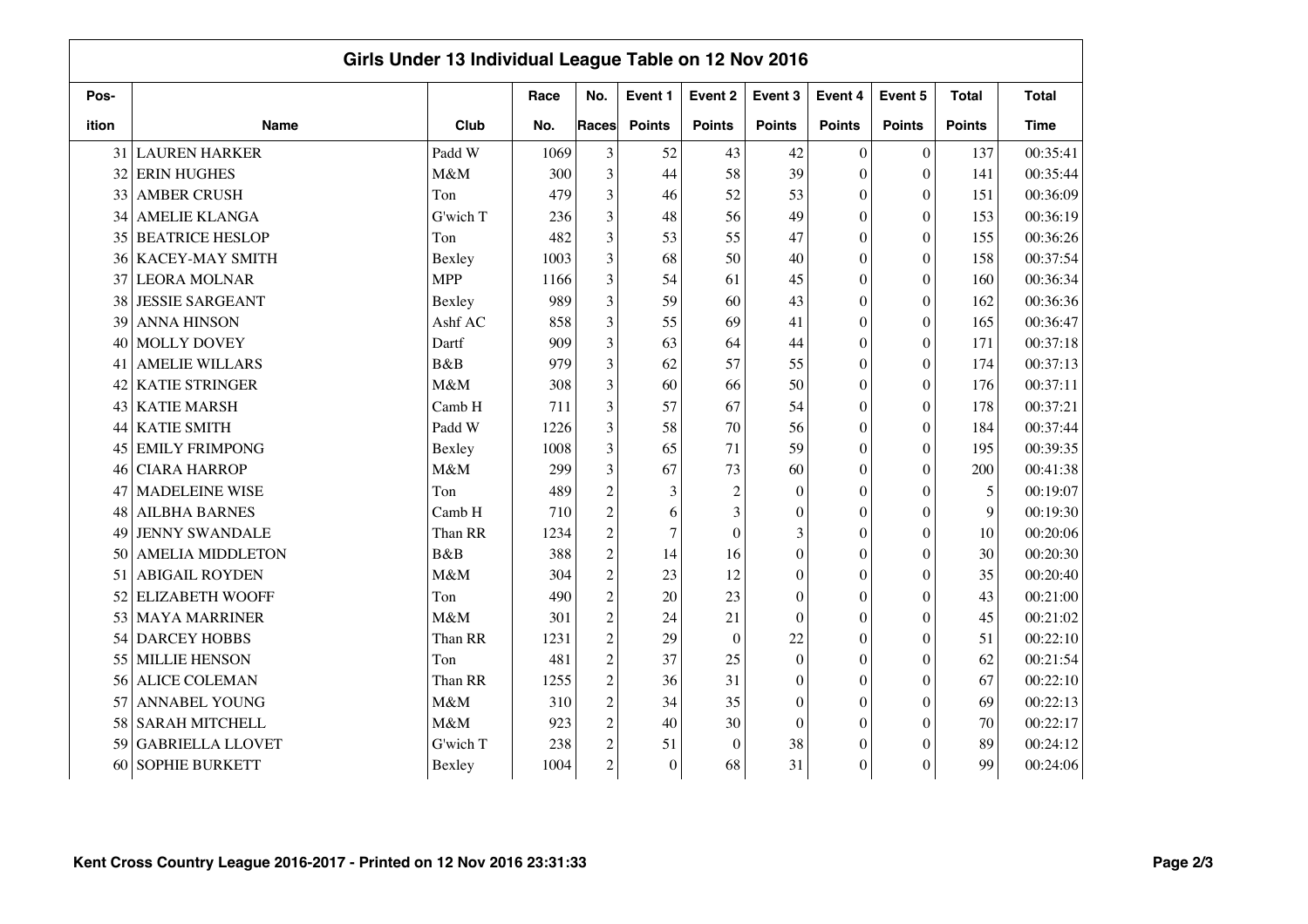|       | Girls Under 13 Individual League Table on 12 Nov 2016 |            |      |                |                  |               |                  |                |               |                  |              |  |  |
|-------|-------------------------------------------------------|------------|------|----------------|------------------|---------------|------------------|----------------|---------------|------------------|--------------|--|--|
| Pos-  |                                                       |            | Race | No.            | Event 1          | Event 2       | Event 3          | Event 4        | Event 5       | <b>Total</b>     | <b>Total</b> |  |  |
| ition | <b>Name</b>                                           | Club       | No.  | Races          | <b>Points</b>    | <b>Points</b> | <b>Points</b>    | <b>Points</b>  | <b>Points</b> | <b>Points</b>    | <b>Time</b>  |  |  |
| 61    | <b>EMILIA PIGOTT</b>                                  | Camb H     | 713  | $\sqrt{2}$     | 47               | $\mathbf{0}$  | 52               | $\overline{0}$ | $\mathbf{0}$  | 99               | 00:24:31     |  |  |
| 62    | <b>OLIVIA YOUNG</b>                                   | Folk       | 1076 | $\sqrt{2}$     | 49               | 51            | $\theta$         | $\theta$       | $\theta$      | 100              | 00:23:33     |  |  |
| 63    | <b>ENYA GIBBS</b>                                     | Med Tri    | 655  | $\overline{c}$ | $\boldsymbol{0}$ | 53            | 48               | $\theta$       | $\theta$      | 101              | 00:24:20     |  |  |
| 64    | <b>SOPHIA KIRKMAN</b>                                 | G'wich T   | 235  | $\overline{c}$ | 50               | 59            | $\boldsymbol{0}$ | $\theta$       | $\theta$      | 109              | 00:23:51     |  |  |
| 65    | <b>BETHANY WAITE</b>                                  | Inv EK     | 789  | $\overline{c}$ | 61               | 54            | $\boldsymbol{0}$ | $\theta$       | $\theta$      | 115              | 00:24:18     |  |  |
|       | 66 FREYA BURTON-FRANKLIN                              | G'wich T   | 230  | $\overline{c}$ | $\theta$         | 63            | 57               | $\Omega$       | $\Omega$      | 120              | 00:24:54     |  |  |
| 67    | <b>ALICE GYDE</b>                                     | <b>MPP</b> | 1167 | $\overline{c}$ | $\overline{0}$   | 65            | 58               | $\Omega$       | $\Omega$      | 123              | 00:25:19     |  |  |
| 68    | <b>NAOMI TOFT</b>                                     | B&B        | 647  | 1              |                  | $\Omega$      | $\theta$         | $\Omega$       | $\theta$      | $\mathbf{1}$     | 00:09:25     |  |  |
| 69    | <b>ANWEN THOMAS</b>                                   | B&B        | 978  |                | $\overline{c}$   | $\Omega$      | $\mathbf{0}$     | $\Omega$       | $\Omega$      | $\boldsymbol{2}$ | 00:09:26     |  |  |
| 70    | <b>SIENNA BATES</b>                                   | Ashf AC    | 857  |                | $\boldsymbol{0}$ | 8             | $\theta$         | $\Omega$       | $\Omega$      | 8                | 00:09:51     |  |  |
| 71    | <b>MAYAAN RADUS</b>                                   | B&B        | 389  |                | $\boldsymbol{0}$ | 9             | $\theta$         | $\Omega$       | $\Omega$      | $\overline{9}$   | 00:09:58     |  |  |
| 72    | <b>ELEANOR LAFFEY</b>                                 | Inv EK     | 787  |                | $\boldsymbol{0}$ | 22            | $\overline{0}$   | $\theta$       | $\theta$      | 22               | 00:10:27     |  |  |
| 73    | <b>KEIRA ROSE</b>                                     | M&M        | 303  |                | $\overline{0}$   | $\theta$      | 28               | $\theta$       | $\theta$      | 28               | 00:11:37     |  |  |
| 74    | <b>ZARA ASLAM</b>                                     | B&B        | 1283 |                | $\overline{0}$   | $\theta$      | 29               | $\theta$       | $\theta$      | 29               | 00:11:43     |  |  |
| 75    | <b>ISABELLA LOUTH</b>                                 | B&B        | 1316 |                | $\boldsymbol{0}$ | $\theta$      | 33               | $\theta$       | $\theta$      | 33               | 00:11:56     |  |  |
| 76    | <b>TALIYAH DAHDI</b>                                  | Ton        | 1325 |                | $\boldsymbol{0}$ | $\theta$      | 34               | $\theta$       | $\theta$      | 34               | 00:12:00     |  |  |
| 77    | <b>ELLIE MACAULEY</b>                                 | Ton        | 485  |                | $\boldsymbol{0}$ | 37            | $\boldsymbol{0}$ | $\theta$       | $\Omega$      | 37               | 00:11:07     |  |  |
| 78    | <b>ELIZA MILLS</b>                                    | Inv EK     | 791  |                | $\overline{0}$   | 40            | $\mathbf{0}$     | $\Omega$       | $\Omega$      | 40               | 00:11:15     |  |  |
| 79    | <b>ISABEL CONWAY</b>                                  | B&B        | 648  |                | $\overline{0}$   | 41            | $\mathbf{0}$     | $\Omega$       | $\Omega$      | 41               | 00:11:17     |  |  |
| 80    | <b>LIBBY TURBUTT</b>                                  | Folk       | 1096 |                | $\overline{0}$   | 44            | $\mathbf{0}$     | $\theta$       | $\Omega$      | 44               | 00:11:23     |  |  |
| 81    | <b>JAMIE SMITH</b>                                    | <b>MPP</b> | 1168 |                | $\overline{0}$   | 45            | $\theta$         | $\Omega$       | $\theta$      | 45               | 00:11:24     |  |  |
| 82    | <b>SOFIA ELLIOTT</b>                                  | B&B        | 391  |                | $\boldsymbol{0}$ | $\theta$      | 46               | $\theta$       | $\theta$      | 46               | 00:12:28     |  |  |
| 83    | <b>CLAUDIA TREMBLE</b>                                | Camb H     | 1284 |                | $\boldsymbol{0}$ | $\theta$      | 51               | $\theta$       | $\theta$      | 51               | 00:12:38     |  |  |
| 84    | <b>EVIE TAPPER</b>                                    | Weald Tri  | 1216 |                | 56               | $\theta$      | $\theta$         | $\theta$       | $\theta$      | 56               | 00:12:15     |  |  |
| 85    | <b>GIULIA MITROI</b>                                  | Dartf      | 1308 |                | $\mathbf{0}$     | $\theta$      | 61               | $\theta$       | $\theta$      | 61               | 00:14:25     |  |  |
| 86    | <b>MARTHA TATNELL</b>                                 | Weald Tri  | 1213 |                | $\mathbf{0}$     | 62            | $\boldsymbol{0}$ | $\theta$       | $\theta$      | 62               | 00:12:01     |  |  |
| 87    | <b>ISABELLA GIURALAROCCA</b>                          | Padd W     | 1070 |                | 64               | $\theta$      | $\boldsymbol{0}$ | $\theta$       | $\Omega$      | 64               | 00:12:50     |  |  |
| 88    | <b>LAUREN BOWEN</b>                                   | Dartf      | 908  |                | 66               | $\Omega$      | $\theta$         | $\theta$       | $\theta$      | 66               | 00:13:00     |  |  |
| 89    | <b>MIA COX</b>                                        | M&M        | 833  |                | $\mathbf{0}$     | 72            | $\theta$         | $\theta$       | $\theta$      | 72               | 00:13:22     |  |  |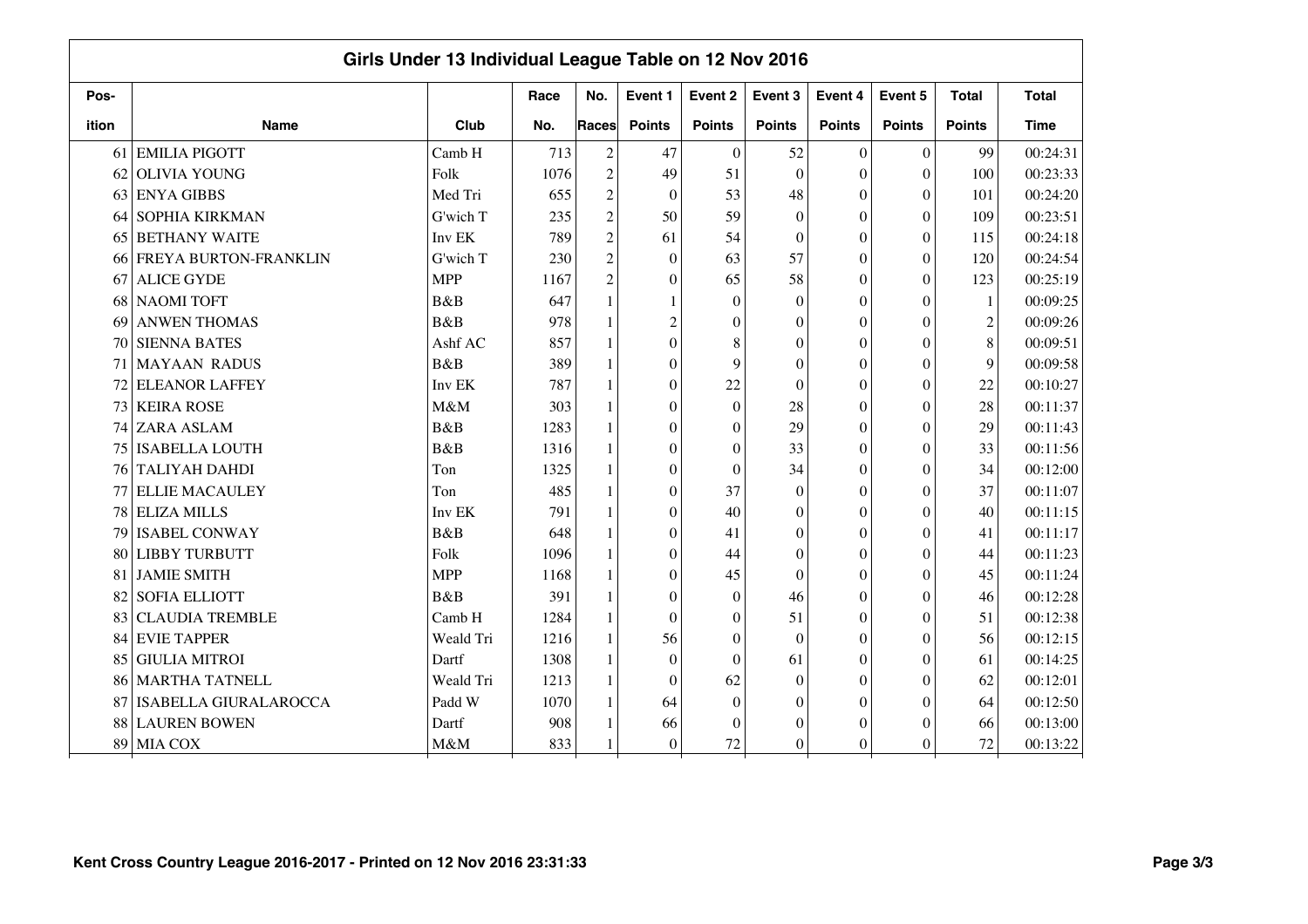|                |                             | Boys Under 13 Individual League Table on 12 Nov 2016 |      |              |               |                |                |                  |                  |               |              |
|----------------|-----------------------------|------------------------------------------------------|------|--------------|---------------|----------------|----------------|------------------|------------------|---------------|--------------|
| Pos-           |                             |                                                      | Race | No.          | Event 1       | Event 2        | Event 3        | Event 4          | Event 5          | <b>Total</b>  | <b>Total</b> |
| ition          | <b>Name</b>                 | Club                                                 | No.  | <b>Races</b> | <b>Points</b> | <b>Points</b>  | <b>Points</b>  | <b>Points</b>    | <b>Points</b>    | <b>Points</b> | <b>Time</b>  |
|                | <b>TOM BRASH</b>            | B&B                                                  | 419  | 3            | 3             | 6              | $\overline{c}$ | $\mathbf{0}$     | $\boldsymbol{0}$ | 11            | 00:32:51     |
| $\mathfrak{D}$ | <b>OLUKOREDE FASINA</b>     | Ton                                                  | 501  | 3            | 5             | 3              | 3              | $\overline{0}$   | $\theta$         | 11            | 00:32:42     |
| 3              | <b>CAMERON DYMOND</b>       | Ton                                                  | 500  | 3            | 6             | 9              | 5              | $\overline{0}$   | $\theta$         | 20            | 00:33:27     |
| 4              | TOM HUTTON                  | Inv EK                                               | 805  | 3            | 10            | $\overline{7}$ | 8              | $\theta$         | $\theta$         | 25            | 00:33:43     |
| 5              | <b>BEN CAMPBELL</b>         | B&B                                                  | 421  | 3            | 9             | 12             | 6              | $\theta$         | $\overline{0}$   | 27            | 00:33:53     |
| 6              | THOMAS PENLINGTON           | B&B                                                  | 429  | 3            | 14            | 16             | 4              | $\theta$         | $\overline{0}$   | 34            | 00:34:11     |
|                | <b>HAYDN GAFFON</b>         | Than RR                                              | 1236 | 3            | 15            | 11             | 11             | $\theta$         | $\theta$         | 37            | 00:34:25     |
| 8              | <b>MAX GREGSON</b>          | <b>B</b> &B                                          | 425  | 3            | 12            | 20             | 7              | $\theta$         | $\overline{0}$   | 39            | 00:34:15     |
| 9              | <b>ETHAN GEAR</b>           | M&M                                                  | 98   | 3            | 17            | 13             | 9              | $\theta$         | $\Omega$         | 39            | 00:34:23     |
| 10             | <b>ETHAN FIORE</b>          | Camb H                                               | 838  | 3            | 13            | 18             | 13             | $\theta$         | $\theta$         | 44            | 00:34:30     |
| 11             | <b>JOE HOLLANDS</b>         | M&M                                                  | 97   | 3            | 25            | 10             | 10             | $\theta$         | $\theta$         | 45            | 00:35:00     |
| 12             | <b>MATTHEW SMITH</b>        | B&B                                                  | 434  | 3            | 19            | 22             | 12             | $\theta$         | $\overline{0}$   | 53            | 00:34:55     |
| 13             | MICHAEL UZOZIE              | M&M                                                  | 100  | 3            | 16            | 15             | 26             | $\theta$         | $\theta$         | 57            | 00:35:19     |
| 14             | <b>MAXIM BRAGIN</b>         | Ton                                                  | 599  | 3            | 22            | 23             | 16             | $\theta$         | $\Omega$         | 61            | 00:35:25     |
| 15             | <b>MATTHEW HOWSON</b>       | Med Tri                                              | 661  | 3            | 23            | 21             | 17             | $\theta$         | $\theta$         | 61            | 00:35:26     |
| 16             | <b>ETHAN SMITH</b>          | Bexley                                               | 1013 | 3            | 26            | 14             | 22             | $\theta$         | $\Omega$         | 62            | 00:35:45     |
| 17             | <b>CAMERON FEATHERSTONE</b> | M&M                                                  | 120  | 3            | 21            | 24             | 23             | $\theta$         | $\overline{0}$   | 68            | 00:35:45     |
| 18             | <b>OLIVER ROBERTSON</b>     | <b>B</b> &B                                          | 431  | 3            | 24            | 31             | 14             | $\theta$         | $\theta$         | 69            | 00:35:49     |
| 19             | <b>CAILAN TURNER</b>        | Dartf                                                | 768  | 3            | 27            | 32             | 18             | $\theta$         | $\overline{0}$   | 77            | 00:36:19     |
| 20             | <b>KELECHI RYAN</b>         | M&M                                                  | 921  | 3            | 35            | 29             | 19             | $\theta$         | $\overline{0}$   | 83            | 00:36:25     |
| 21             | <b>LUCA TREADWELL</b>       | Camb H                                               | 842  | 3            | 37            | 35             | 25             | $\theta$         | $\Omega$         | 97            | 00:37:02     |
| 22             | ED HALL                     | Judd Sch                                             | 1189 | 3            | 41            | 41             | 21             | $\mathbf{0}$     | $\overline{0}$   | 103           | 00:37:02     |
| 23             | <b>JAKE ANTHONY</b>         | <b>B&amp;B</b>                                       | 418  | 3            | 40            | 39             | 33             | $\overline{0}$   | $\overline{0}$   | 112           | 00:37:26     |
| 24             | <b>CALLUM FEATHERSTONE</b>  | M&M                                                  | 119  | 3            | 33            | 45             | 36             | $\overline{0}$   | $\overline{0}$   | 114           | 00:37:23     |
| 25             | <b>STEFANO BERTERO</b>      | SFactor                                              | 982  | 3            | 45            | 43             | 27             | $\overline{0}$   | $\overline{0}$   | 115           | 00:37:28     |
| 26             | <b>JOE BUTTERFIELD</b>      | Ton                                                  | 493  | 3            | 51            | 44             | 24             | $\boldsymbol{0}$ | $\boldsymbol{0}$ | 119           | 00:37:24     |
| 27             | <b>LIAM CARR</b>            | Camb H                                               | 836  | 3            | 49            | 40             | 37             | $\boldsymbol{0}$ | $\theta$         | 126           | 00:37:39     |
| 28             | <b>DYLAN LEACH</b>          | Than RR                                              | 1235 | 3            | 39            | 48             | 44             | $\mathbf{0}$     | $\theta$         | 131           | 00:38:11     |
| 29             | <b>OLES CHABAN</b>          | B&B                                                  | 1198 | 3            | 46            | 53             | 38             | $\overline{0}$   | $\theta$         | 137           | 00:38:23     |
| 30             | <b>JAMES ANDREWS</b>        | Judd Sch                                             | 1190 | 3            | 55            | 46             | 40             | $\boldsymbol{0}$ | $\theta$         | 141           | 00:38:08     |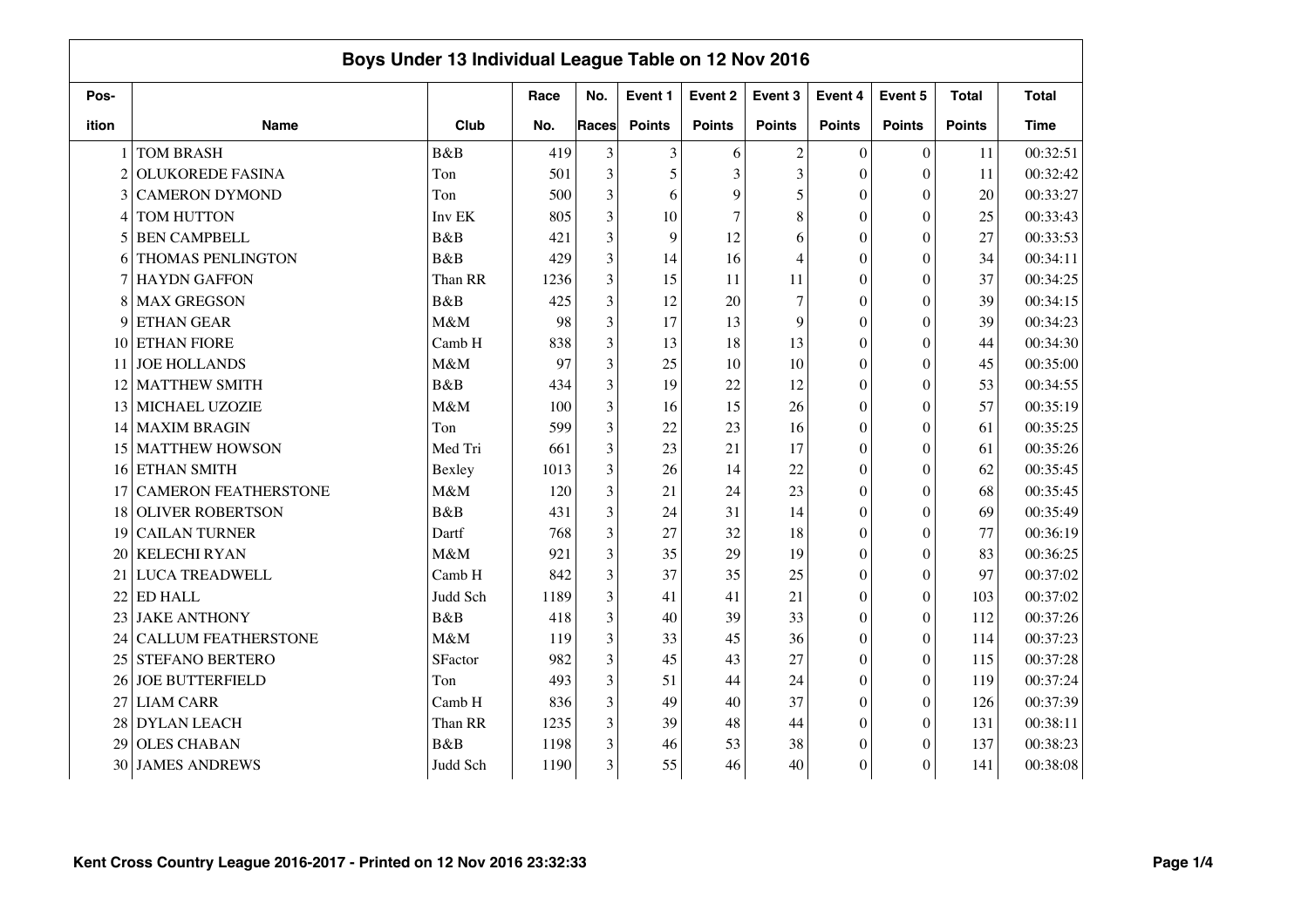|       | Boys Under 13 Individual League Table on 12 Nov 2016 |                |      |                  |                         |                  |                  |                  |                  |                  |              |
|-------|------------------------------------------------------|----------------|------|------------------|-------------------------|------------------|------------------|------------------|------------------|------------------|--------------|
| Pos-  |                                                      |                | Race | No.              | Event 1                 | Event 2          | Event 3          | Event 4          | Event 5          | <b>Total</b>     | <b>Total</b> |
| ition | <b>Name</b>                                          | Club           | No.  | <b>Races</b>     | <b>Points</b>           | <b>Points</b>    | <b>Points</b>    | <b>Points</b>    | <b>Points</b>    | <b>Points</b>    | <b>Time</b>  |
| 31    | NICHOLAS PADDINGTON                                  | B&B            | 427  | 3                | 52                      | 58               | 39               | $\mathbf{0}$     | $\boldsymbol{0}$ | 149              | 00:38:42     |
| 32    | <b>ISAAC ARNOTT</b>                                  | Ton            | 491  | 3                | 61                      | 50               | 47               | $\boldsymbol{0}$ | $\theta$         | 158              | 00:38:54     |
| 33    | <b>MATTHEW DUBERY</b>                                | Judd Sch       | 1187 | 3                | 58                      | 61               | 42               | $\mathbf{0}$     | $\theta$         | 161              | 00:39:07     |
| 34    | <b>SONNY BREEZE</b>                                  | SFactor        | 983  | 3                | 68                      | 64               | 46               | $\mathbf{0}$     | $\boldsymbol{0}$ | 178              | 00:39:57     |
| 35    | <b>ZAK AUSTIN</b>                                    | M&M            | 99   | 3                | 64                      | 68               | 51               | $\theta$         | $\overline{0}$   | 183              | 00:40:29     |
| 36    | <b>EWAN BEET</b>                                     | Bexley         | 1010 | 3                | 65                      | 73               | 52               | $\theta$         | $\theta$         | 190              | 00:40:53     |
| 37    | <b>ANDREW GATES</b>                                  | <b>MPP</b>     | 1164 | 3                | 75                      | 63               | 54               | $\theta$         | $\theta$         | 192              | 00:40:32     |
| 38    | <b>HARRY SMITH</b>                                   | Padd W         | 1225 | 3                | 74                      | 75               | 58               | $\theta$         | $\theta$         | 207              | 00:42:02     |
| 39    | <b>FRANK COATES</b>                                  | Ton            | 495  | 3                | 76                      | 71               | 61               | $\theta$         | $\theta$         | 208              | 00:42:18     |
| 40    | <b>ETHAN TYLER</b>                                   | Than RR        | 1237 | 3                | 78                      | 76               | 59               | $\overline{0}$   | $\theta$         | 213              | 00:42:55     |
| 41    | LUKE NOFLU                                           | SFactor        | 987  | 3                | 81                      | 74               | 66               | $\theta$         | $\boldsymbol{0}$ | 221              | 00:45:38     |
| 42    | <b>ALEX STONE</b>                                    | Padd W         | 1072 | 3                | 79                      | 77               | 67               | $\theta$         | $\overline{0}$   | 223              | 00:46:06     |
| 43    | <b>ABDUL SESSAY</b>                                  | SFactor        | 988  | 3                | 82                      | 78               | 64               | $\theta$         | $\overline{0}$   | 224              | 00:47:01     |
| 44    | <b>MATTHEW TAYLOR</b>                                | Ton            | 507  | $\overline{c}$   | $\mathbf{1}$            | $\mathbf{1}$     | $\Omega$         | $\theta$         | $\Omega$         | $\boldsymbol{2}$ | 00:21:44     |
| 45    | <b>FIN CROLL</b>                                     | Ton            | 496  | $\overline{c}$   | $\overline{\mathbf{c}}$ | $\overline{c}$   | $\theta$         | $\theta$         | $\overline{0}$   | $\overline{4}$   | 00:22:05     |
| 46    | <b>SAMUEL REARDON</b>                                | B&B            | 430  | $\overline{c}$   | $\theta$                | $\overline{4}$   |                  | $\theta$         | $\overline{0}$   | 5                | 00:21:09     |
| 47    | <b>HENRY TAYLOR</b>                                  | Ton            | 506  | $\overline{c}$   | 4                       | 5                | $\theta$         | $\theta$         | $\overline{0}$   | 9                | 00:22:23     |
| 48    | <b>FINLEY WEBSTER</b>                                | Ton            | 509  | $\overline{c}$   | $\overline{7}$          | 8                | $\Omega$         | $\theta$         | $\theta$         | 15               | 00:22:40     |
| 49    | <b>OLLIE CROLL</b>                                   | Ton            | 497  | $\overline{c}$   | 18                      | 17               | $\theta$         | $\theta$         | $\overline{0}$   | 35               | 00:23:44     |
| 50    | <b>SAM KING</b>                                      | Than RR        | 1254 | $\overline{c}$   | $\boldsymbol{0}$        | 25               | 15               | $\theta$         | $\overline{0}$   | 40               | 00:22:54     |
| 51    | <b>JAMIE SEARS</b>                                   | <b>B&amp;B</b> | 436  | $\overline{c}$   | $\boldsymbol{0}$        | 28               | 20               | $\theta$         | $\Omega$         | 48               | 00:23:18     |
| 52    | <b>GEORGE BURBAGE</b>                                | Ton            | 492  | $\overline{c}$   | 30                      | 26               | $\Omega$         | $\mathbf{0}$     | $\boldsymbol{0}$ | 56               | 00:24:36     |
| 53    | <b>CALLUM CARLTON</b>                                | <b>B</b> &B    | 422  | $\overline{c}$   | 31                      | $\overline{0}$   | 30               | $\overline{0}$   | $\overline{0}$   | 61               | 00:24:50     |
| 54    | <b>MILES BRIERLEY</b>                                | Dartf          | 767  | $\overline{c}$   | 34                      | 33               | $\mathbf{0}$     | $\overline{0}$   | $\overline{0}$   | 67               | 00:25:05     |
| 55    | <b>FINLAY HILLIER</b>                                | Ton            | 829  | $\overline{c}$   | 38                      | 30               | $\mathbf{0}$     | $\overline{0}$   | $\overline{0}$   | 68               | 00:25:07     |
| 56    | <b>WILLIAM ANDREWS</b>                               | <b>B</b> &B    | 477  | $\overline{c}$   | 32                      | 36               | $\mathbf{0}$     | $\overline{0}$   | $\boldsymbol{0}$ | 68               | 00:25:06     |
| 57    | <b>ANGUS CURRIE</b>                                  | Ton            | 499  | $\overline{c}$   | 44                      | $\boldsymbol{0}$ | 32               | $\overline{0}$   | $\theta$         | 76               | 00:25:15     |
| 58    | <b>ADAM PARKINSON</b>                                | B&B            | 428  | $\boldsymbol{2}$ | 42                      | 42               | $\theta$         | $\mathbf{0}$     | $\theta$         | 84               | 00:25:35     |
| 59    | <b>ADAM SINGLETERRY</b>                              | Judd Sch       | 1185 | $\overline{c}$   | 28                      | 60               | $\boldsymbol{0}$ | $\overline{0}$   | $\overline{0}$   | 88               | 00:26:05     |
| 60    | <b>HARVEY ELLIS</b>                                  | Judd Sch       | 1180 | $\overline{c}$   | $\mathbf{0}$            | 55               | 35               | $\boldsymbol{0}$ | $\theta$         | 90               | 00:25:04     |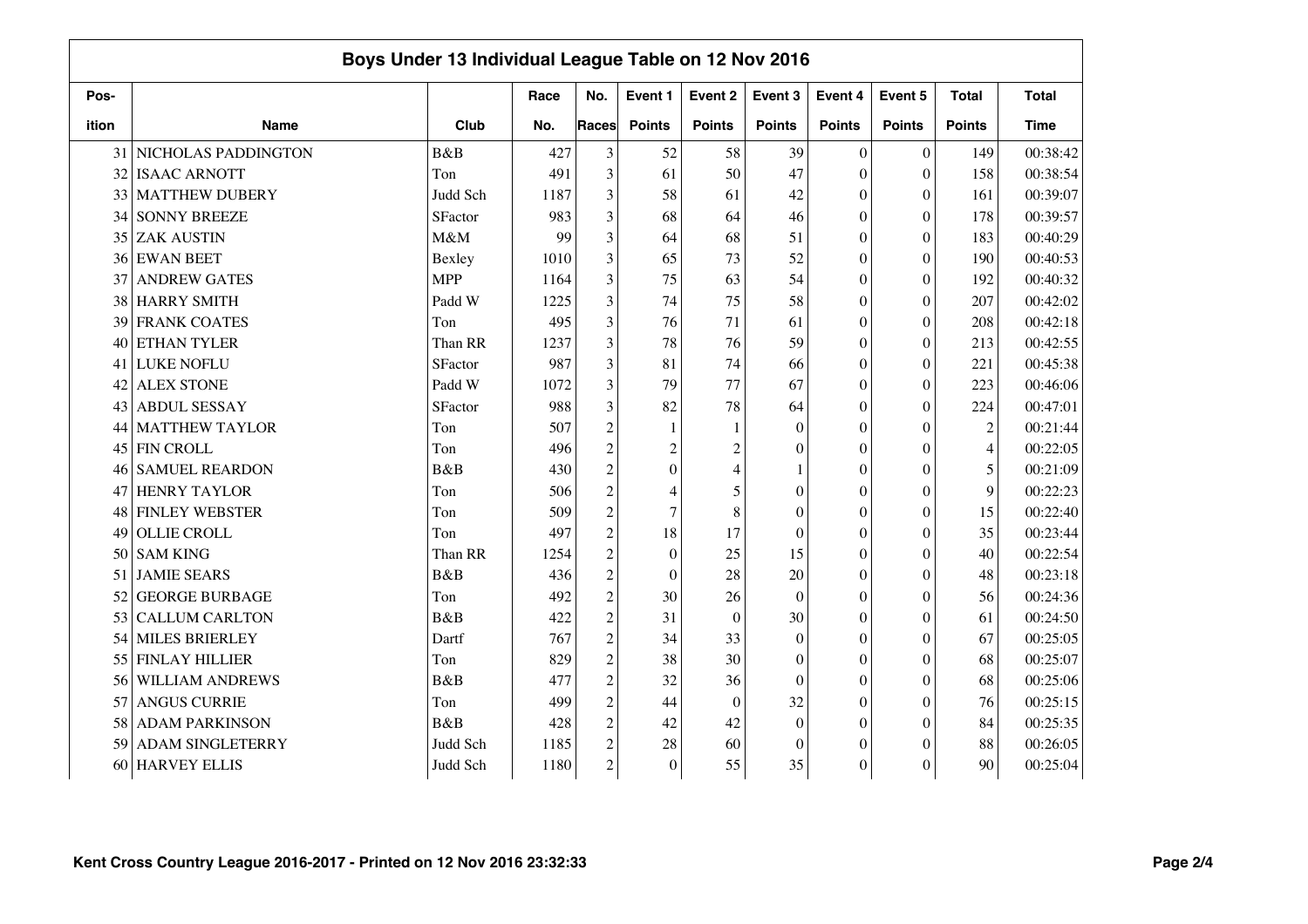|       | Boys Under 13 Individual League Table on 12 Nov 2016 |             |      |                  |                  |                  |                  |                  |                  |               |              |
|-------|------------------------------------------------------|-------------|------|------------------|------------------|------------------|------------------|------------------|------------------|---------------|--------------|
| Pos-  |                                                      |             | Race | No.              | Event 1          | Event 2          | Event 3          | Event 4          | Event 5          | <b>Total</b>  | <b>Total</b> |
| ition | <b>Name</b>                                          | Club        | No.  | <b>Races</b>     | <b>Points</b>    | <b>Points</b>    | <b>Points</b>    | <b>Points</b>    | <b>Points</b>    | <b>Points</b> | <b>Time</b>  |
| 61    | <b>TAYLOR OLDER</b>                                  | Than RR     | 1253 | $\boldsymbol{2}$ | 60               | 34               | $\theta$         | $\mathbf{0}$     | $\boldsymbol{0}$ | 94            | 00:25:44     |
| 62    | <b>JOSH BUDDLE-SMITH</b>                             | B&B         | 420  | $\overline{c}$   | 53               | $\boldsymbol{0}$ | 45               | $\boldsymbol{0}$ | $\theta$         | 98            | 00:25:59     |
| 63    | <b>SEBASTIAN WRIGHT</b>                              | Judd Sch    | 1191 | $\overline{c}$   | 47               | 52               | $\theta$         | $\overline{0}$   | $\boldsymbol{0}$ | 99            | 00:26:09     |
| 64    | <b>DERMATT O'BRIEN</b>                               | Than AC     | 1145 | $\overline{c}$   | 50               | 51               | $\mathbf{0}$     | $\mathbf{0}$     | $\boldsymbol{0}$ | 101           | 00:26:08     |
| 65    | <b>STEPHEN READ</b>                                  | Dartf       | 764  | $\overline{c}$   | 56               | $\boldsymbol{0}$ | 48               | $\boldsymbol{0}$ | $\overline{0}$   | 104           | 00:26:12     |
| 66    | <b>REUBEN CHANDLER</b>                               | Camb H      | 837  | $\overline{c}$   | 48               | 56               | $\theta$         | $\overline{0}$   | $\theta$         | 104           | 00:26:26     |
| 67    | <b>ANANJAN GANGULI</b>                               | Ton         | 1270 | $\boldsymbol{2}$ | $\mathbf{0}$     | 66               | 41               | $\theta$         | $\theta$         | 107           | 00:25:48     |
| 68    | <b>ISAAC HANDLEY</b>                                 | Judd Sch    | 1182 | $\overline{c}$   | 43               | 65               | $\Omega$         | $\theta$         | $\theta$         | 108           | 00:26:46     |
| 69    | <b>MAX FORREST</b>                                   | Judd Sch    | 1188 | $\overline{c}$   | $\mathbf{0}$     | 59               | 55               | $\overline{0}$   | $\theta$         | 114           | 00:26:04     |
| 70    | <b>HARRISON WHITE</b>                                | Inv EK      | 824  | $\overline{c}$   | 66               | $\boldsymbol{0}$ | 50               | $\overline{0}$   | $\theta$         | 116           | 00:26:46     |
| 71    | <b>ADAM JEDDO</b>                                    | Ton         | 503  | $\overline{c}$   | 69               | 54               | $\mathbf{0}$     | $\overline{0}$   | $\boldsymbol{0}$ | 123           | 00:27:07     |
| 72    | <b>JOE GLAZEBROOK</b>                                | Dartf       | 766  | $\overline{c}$   | 63               | 62               | $\Omega$         | $\boldsymbol{0}$ | $\overline{0}$   | 125           | 00:27:07     |
| 73    | <b>LIAM CARR</b>                                     | Ton         | 494  | $\overline{c}$   | 70               | 57               | $\Omega$         | $\overline{0}$   | $\theta$         | 127           | 00:27:18     |
| 74    | <b>JOSHUA DOHERTY</b>                                | G'wich T    | 232  | $\overline{c}$   | 71               | $\mathbf{0}$     | 60               | $\theta$         | $\theta$         | 131           | 00:27:56     |
| 75    | <b>OLLIE RODWELL</b>                                 | M&M         | 129  | $\overline{c}$   | 77               | $\theta$         | 62               | $\theta$         | $\theta$         | 139           | 00:28:41     |
| 76    | <b>EDUARD CUMMINS</b>                                | Ton         | 498  | $\overline{c}$   | 73               | 69               | $\Omega$         | $\overline{0}$   | $\theta$         | 142           | 00:28:07     |
| 77    | <b>TAMARI TAYLOR</b>                                 | SFactor     | 986  | $\overline{c}$   | 83               | $\boldsymbol{0}$ | 65               | $\overline{0}$   | $\theta$         | 148           | 00:32:27     |
| 78    | <b>LUCA THURLOW</b>                                  | B&B         | 1199 | $\mathbf{1}$     | 8                | $\overline{0}$   | $\mathbf{0}$     | $\overline{0}$   | $\boldsymbol{0}$ | $\,8\,$       | 00:11:51     |
| 79    | <b>EDWARD SELLAR</b>                                 | B&B         | 432  | $\mathbf{1}$     | 11               | $\boldsymbol{0}$ | $\mathbf{0}$     | $\boldsymbol{0}$ | $\boldsymbol{0}$ | 11            | 00:12:00     |
| 80    | <b>HUXLEY CRUSH</b>                                  | Ton         | 600  | $\mathbf{1}$     | $\mathbf{0}$     | 19               | $\Omega$         | $\overline{0}$   | $\theta$         | 19            | 00:11:27     |
| 81    | <b>GEORGE THOMAS</b>                                 | Ton         | 508  | $\mathbf{1}$     | 20               | $\overline{0}$   | $\theta$         | $\theta$         | $\theta$         | 20            | 00:12:29     |
| 82    | <b>JAMIE WITZ</b>                                    | Ton         | 510  | 1                | $\mathbf{0}$     | 27               | $\theta$         | $\theta$         | $\theta$         | 27            | 00:11:43     |
| 83    | <b>SAMUEL STUART</b>                                 | <b>B</b> &B | 435  | 1                | $\mathbf{0}$     | $\boldsymbol{0}$ | 28               | $\overline{0}$   | $\theta$         | 28            | 00:11:52     |
| 84    | <b>DHILLION TUCKER</b>                               | Bexley      | 1332 | $\mathbf{1}$     | $\mathbf{0}$     | $\boldsymbol{0}$ | 29               | $\overline{0}$   | $\theta$         | 29            | 00:11:53     |
| 85    | <b>JOSHU JOHNSON</b>                                 | Bexley      | 1011 | $\mathbf{1}$     | 29               | $\boldsymbol{0}$ | $\theta$         | $\overline{0}$   | $\boldsymbol{0}$ | 29            | 00:12:52     |
| 86    | ZAC DOUST                                            | Folk        | 1328 | $\mathbf{1}$     | $\mathbf{0}$     | $\theta$         | 31               | $\theta$         | $\theta$         | 31            | 00:11:57     |
| 87    | <b>ARCHIE JONES</b>                                  | Folk        | 1326 | $\mathbf{1}$     | $\boldsymbol{0}$ | $\theta$         | 34               | $\overline{0}$   | $\theta$         | 34            | 00:11:58     |
| 88    | <b>ALEX SIBLEY</b>                                   | B&B         | 433  | 1                | 36               | $\overline{0}$   | $\Omega$         | $\overline{0}$   | $\theta$         | 36            | 00:13:04     |
| 89    | <b>KADO BATEMAN</b>                                  | Inv EK      | 1267 |                  | $\mathbf{0}$     | 37               | $\boldsymbol{0}$ | $\overline{0}$   | $\theta$         | 37            | 00:12:12     |
| 90    | <b>CHARLIE COSTELLO</b>                              | Judd Sch    | 1289 | $\mathbf{1}$     | $\mathbf{0}$     | 38               | $\theta$         | $\boldsymbol{0}$ | $\theta$         | 38            | 00:12:12     |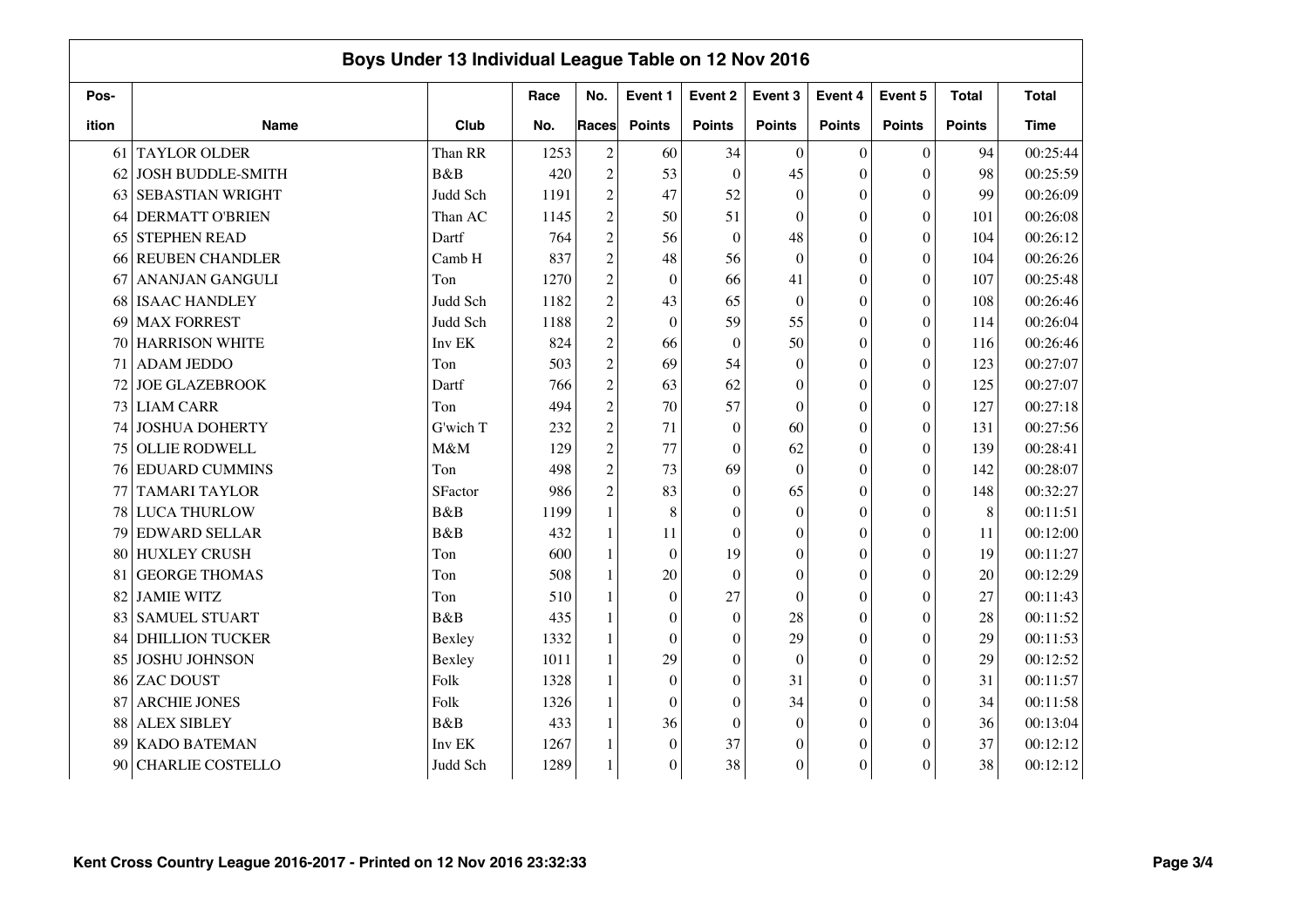|       | Boys Under 13 Individual League Table on 12 Nov 2016 |                |      |       |               |                |               |                |               |               |              |  |  |  |
|-------|------------------------------------------------------|----------------|------|-------|---------------|----------------|---------------|----------------|---------------|---------------|--------------|--|--|--|
| Pos-  |                                                      |                | Race | No.   | Event 1       | Event 2        | Event 3       | Event 4        | Event 5       | <b>Total</b>  | <b>Total</b> |  |  |  |
| ition | <b>Name</b>                                          | Club           | No.  | Races | <b>Points</b> | <b>Points</b>  | <b>Points</b> | <b>Points</b>  | <b>Points</b> | <b>Points</b> | <b>Time</b>  |  |  |  |
| 91    | <b>OSCAR DE DARANYI</b>                              | Judd Sch       | 1193 |       | $\mathbf{0}$  | $\theta$       | 43            | $\theta$       | $\theta$      | 43            | 00:12:24     |  |  |  |
|       | 92 JOHNNY ROGERS                                     | Judd Sch       | 1186 |       | $\theta$      | 47             | $\Omega$      | 0              | $\theta$      | 47            | 00:12:28     |  |  |  |
|       | 93 BARNABY CORRY                                     | B&B            | 424  |       | $\theta$      | 49             | $\Omega$      | 0              | $\Omega$      | 49            | 00:12:33     |  |  |  |
| 94    | <b>CHRISTIAN HOPPER</b>                              | Camb H         | 839  |       | $\theta$      | $\Omega$       | 49            | $\Omega$       | $\theta$      | 49            | 00:12:46     |  |  |  |
|       | 95 FREDRIK NORDGREN                                  | Camb H         | 841  |       | $\theta$      | $\Omega$       | 53            | $\theta$       | $\Omega$      | 53            | 00:12:51     |  |  |  |
|       | 96 SAM LONG                                          | <b>SFactor</b> | 985  |       | 54            | $\theta$       | $\Omega$      | $\Omega$       | $\theta$      | 54            | 00:13:26     |  |  |  |
| 97    | <b>JACOB WOODHOUSE</b>                               | Dartf          | 1337 |       | $\Omega$      | $\theta$       | 56            | $\Omega$       | $\theta$      | 56            | 00:13:02     |  |  |  |
|       | 98 FINN RODGERS                                      | M&M            | 101  |       | $\Omega$      | $\Omega$       | 57            | 0              | $\theta$      | 57            | 00:13:12     |  |  |  |
|       | 99 ROBERT TUNE                                       | Judd Sch       | 1192 |       | 57            | $\Omega$       | $\Omega$      | $\Omega$       | $\Omega$      | 57            | 00:13:33     |  |  |  |
|       | 100 MAX GILCHRIST                                    | Bexley         | 1012 |       | 59            | $\theta$       | 0             | 0              | $\theta$      | 59            | 00:13:37     |  |  |  |
| 101   | <b>DECLAN CASS</b>                                   | M&M            | 102  |       | 62            | $\theta$       | $\Omega$      | $\Omega$       | $\theta$      | 62            | 00:13:50     |  |  |  |
|       | 102 ROBERT COSSEY                                    | Ashf AC        | 1202 |       | $\Omega$      | $\Omega$       | 63            | $\theta$       | $\theta$      | 63            | 00:14:23     |  |  |  |
|       | 103 OLIVER MCCARTHY                                  | Ton            | 504  |       | $\Omega$      | 67             | $\Omega$      | $\theta$       | $\theta$      | 67            | 00:13:37     |  |  |  |
|       | 104 ROWAN TYLER                                      | Than RR        | 1256 |       | 67            | $\theta$       | 0             | $\Omega$       | $\theta$      | 67            | 00:13:59     |  |  |  |
| 105   | <b>WILLIAM SPOOR</b>                                 | Bexley         | 1151 |       | $\theta$      | 70             | $\Omega$      | 0              | $\theta$      | 70            | 00:13:51     |  |  |  |
|       | 106 KYLE BUCKLEY                                     | <b>MPP</b>     | 1282 |       | $\theta$      | 72             | $\Omega$      | $\theta$       | $\Omega$      | 72            | 00:13:53     |  |  |  |
|       | 107 RYAN PETERS                                      | M&M            | 128  |       | 72            | $\Omega$       | $\theta$      | $\Omega$       | $\Omega$      | 72            | 00:14:18     |  |  |  |
|       | 108 JAMES JUDGES                                     | Swale          | 188  |       | 80            | $\overline{0}$ | 0             | $\overline{0}$ | $\Omega$      | 80            | 00:15:52     |  |  |  |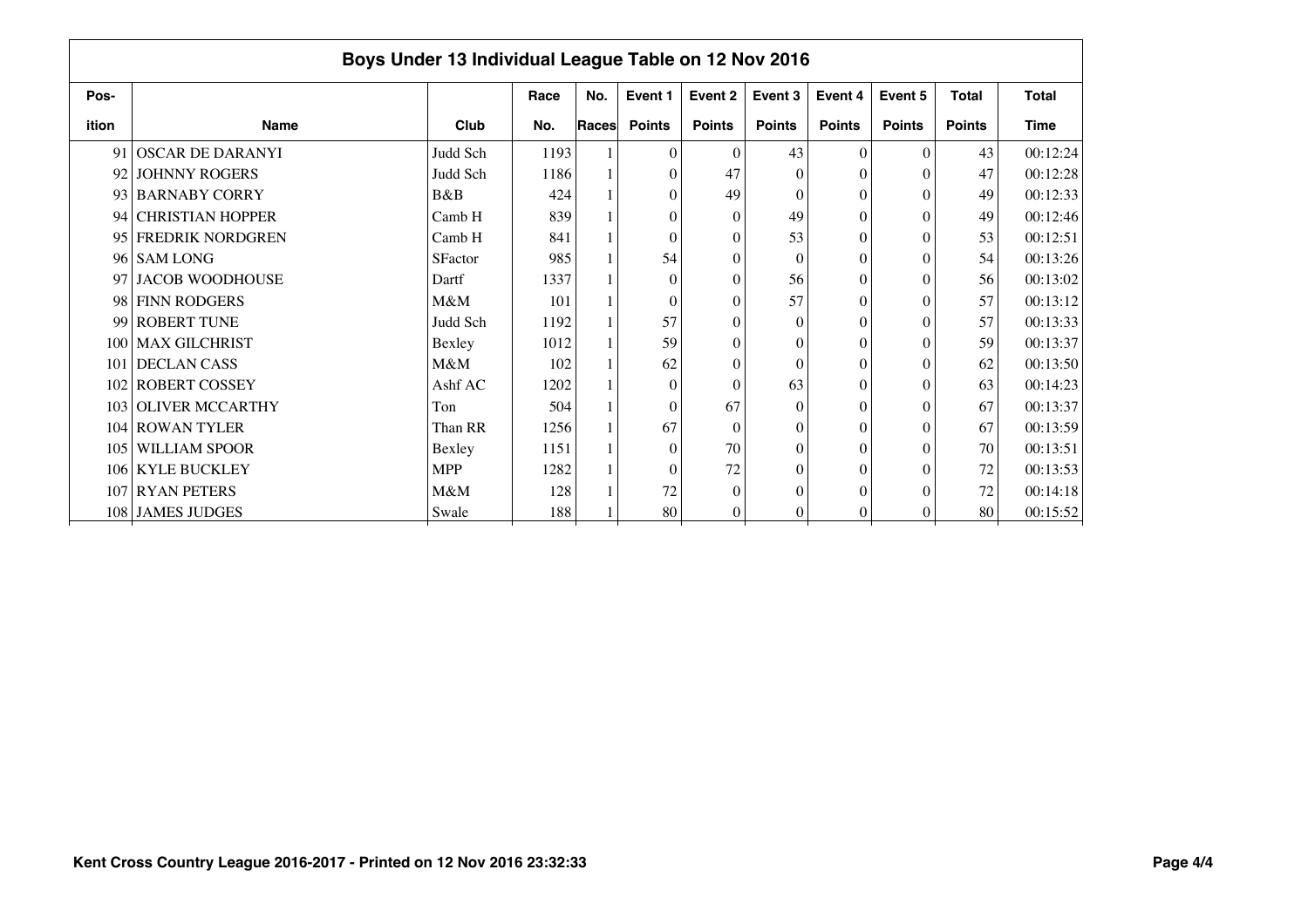|                |                         | Girls Under 15 Individual League Table on 12 Nov 2016 |      |                |                  |                |                |                  |                  |               |              |
|----------------|-------------------------|-------------------------------------------------------|------|----------------|------------------|----------------|----------------|------------------|------------------|---------------|--------------|
| Pos-           |                         |                                                       | Race | No.            | Event 1          | Event 2        | Event 3        | Event 4          | Event 5          | <b>Total</b>  | <b>Total</b> |
| ition          | <b>Name</b>             | Club                                                  | No.  | <b>Races</b>   | <b>Points</b>    | <b>Points</b>  | <b>Points</b>  | <b>Points</b>    | <b>Points</b>    | <b>Points</b> | <b>Time</b>  |
|                | <b>MORGAN SQUIBB</b>    | B&B                                                   | 379  | 3              | $\boldsymbol{2}$ | 5              |                | $\mathbf{0}$     | $\boldsymbol{0}$ | $8\,$         | 00:33:29     |
| $\overline{2}$ | <b>ALEX MILLARD</b>     | Inv EK                                                | 793  | 3              | 4                | 3              | $\overline{c}$ | $\boldsymbol{0}$ | $\overline{0}$   | 9             | 00:33:16     |
| 3              | <b>KATIE GOODGE</b>     | Ton                                                   | 516  | 3              | 6                | $\overline{4}$ | 3              | $\theta$         | $\overline{0}$   | 13            | 00:34:23     |
| 4              | <b>CHARLOTTE YOUNG</b>  | M&M                                                   | 298  | 3              | 7                | 6              | $\overline{4}$ | $\theta$         | $\boldsymbol{0}$ | 17            | 00:35:01     |
| 5              | <b>STEPHANIE PUXTY</b>  | Ton                                                   | 523  | 3              | 9                | 8              | 5              | $\theta$         | $\overline{0}$   | 22            | 00:35:58     |
| 6              | <b>ZOE WHITE</b>        | B&B                                                   | 371  | 3              | 13               | 14             | 6              | $\theta$         | $\overline{0}$   | 33            | 00:36:37     |
| 7              | <b>JEAN FOLEY</b>       | Inv EK                                                | 795  | 3              | 12               | 12             | 11             | $\theta$         | $\theta$         | 35            | 00:36:41     |
| 8              | <b>KATIE BURGESS</b>    | Ton                                                   | 512  | 3              | 14               | 15             | 7              | $\theta$         | $\overline{0}$   | 36            | 00:36:44     |
| 9              | <b>LILY TAPPENDEN</b>   | <b>B</b> &B                                           | 366  | 3              | 15               | 16             | 9              | $\theta$         | $\overline{0}$   | 40            | 00:36:49     |
| 10             | <b>LUCIANA ANDERSON</b> | Ton                                                   | 511  | 3              | 16               | 13             | 15             | $\theta$         | $\overline{0}$   | 44            | 00:37:00     |
| 11             | <b>BETHANY PANTON</b>   | Dartf                                                 | 898  | 3              | 17               | 21             | 8              | $\theta$         | $\theta$         | 46            | 00:37:13     |
| 12             | <b>EMMA HILLIER</b>     | Dartf                                                 | 899  | 3              | 22               | 17             | 13             | $\theta$         | $\overline{0}$   | 52            | 00:37:43     |
| 13             | <b>AMY PIPER</b>        | Than RR                                               | 1239 | 3              | 25               | 18             | 10             | $\theta$         | $\overline{0}$   | 53            | 00:37:50     |
| 14             | NIAMH MILMO             | B&B                                                   | 373  | 3              | 24               | 19             | 17             | $\theta$         | $\Omega$         | 60            | 00:38:08     |
| 15             | <b>LOUISE FLYNN</b>     | Inv EK                                                | 794  | 3              | 27               | 26             | 19             | $\theta$         | $\theta$         | 72            | 00:38:47     |
| 16             | <b>EMILY DAVIS</b>      | B&B                                                   | 378  | 3              | 23               | 25             | 24             | $\theta$         | $\overline{0}$   | 72            | 00:38:56     |
| 17             | <b>BROOKE O'HARE</b>    | Than RR                                               | 1241 | 3              | 20               | 30             | 23             | $\theta$         | $\overline{0}$   | 73            | 00:38:55     |
| 18             | <b>ABIGAIL LEEVES</b>   | <b>B</b> &B                                           | 377  | 3              | 26               | 27             | 22             | $\theta$         | $\theta$         | 75            | 00:39:07     |
| 19             | <b>ISABELLE BRIDGE</b>  | <b>B</b> &B                                           | 363  | 3              | 29               | 23             | 25             | $\theta$         | $\overline{0}$   | 77            | 00:39:20     |
| 20             | <b>ISABEL LLOYD</b>     | Dartf                                                 | 900  | 3              | 32               | 31             | 20             | $\theta$         | $\overline{0}$   | 83            | 00:39:51     |
| 21             | <b>ABIGAIL JORDAN</b>   | M&M                                                   | 296  | 3              | 31               | 29             | 27             | $\theta$         | $\Omega$         | 87            | 00:39:45     |
| 22             | <b>SCARLET COATES</b>   | Ton                                                   | 513  | 3              | 30               | 32             | 30             | $\boldsymbol{0}$ | $\Omega$         | 92            | 00:40:13     |
| 23             | REBECCA LLOYD           | Dartf                                                 | 901  | 3              | 34               | 35             | 26             | $\overline{0}$   | $\overline{0}$   | 95            | 00:40:31     |
| 24             | <b>LUCY KINGSTON</b>    | Ton                                                   | 519  | 3              | 28               | 36             | 33             | $\overline{0}$   | $\overline{0}$   | 97            | 00:40:44     |
| 25             | <b>GEORGINA LLOVET</b>  | G'wich T                                              | 239  | 3              | 38               | 38             | 31             | $\overline{0}$   | $\mathbf{0}$     | 107           | 00:41:06     |
| 26             | <b>CIARA MACKEY</b>     | Ashf AC                                               | 861  | 3              | 35               | 40             | 32             | $\boldsymbol{0}$ | $\boldsymbol{0}$ | 107           | 00:41:10     |
| 27             | <b>TIFFANY FAPETU</b>   | Bexley                                                | 1005 | 3              | 37               | 41             | 38             | $\boldsymbol{0}$ | $\theta$         | 116           | 00:41:54     |
| 28             | <b>AERYN STRETTON</b>   | Than RR                                               | 1243 | 3              | 43               | 42             | 34             | $\overline{0}$   | $\theta$         | 119           | 00:41:59     |
| 29             | <b>RENAY THOMAS</b>     | Camb H                                                | 719  | 3              | 45               | 44             | 41             | $\overline{0}$   | $\theta$         | 130           | 00:47:24     |
| 30             | <b>BETH WILLIAMS</b>    | Than RR                                               | 1240 | $\overline{c}$ | 5                | $\overline{c}$ | $\mathbf{0}$   | $\boldsymbol{0}$ | $\theta$         | $\tau$        | 00:22:51     |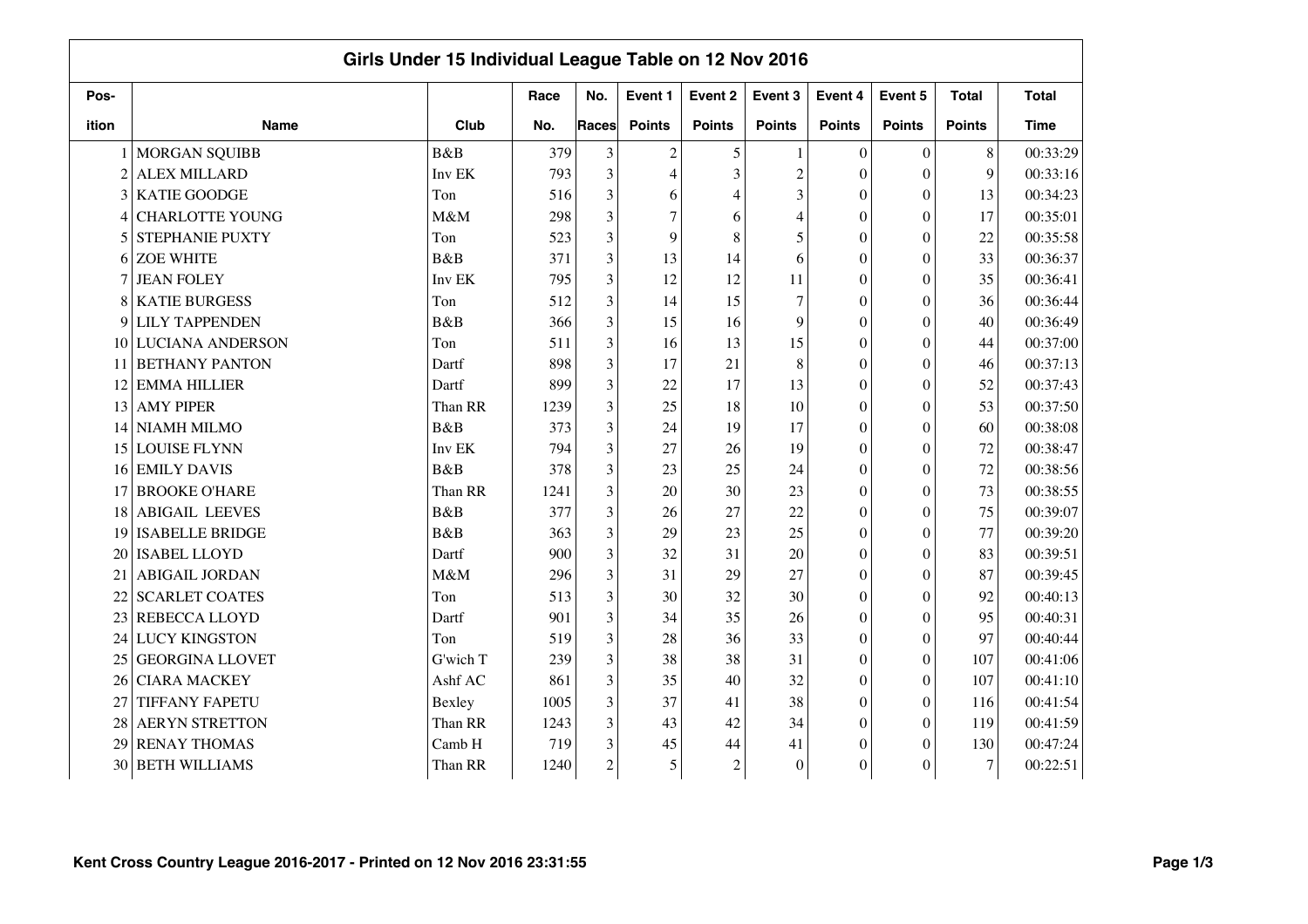|       |                         | Girls Under 15 Individual League Table on 12 Nov 2016 |      |                |                  |                  |                  |                  |                  |                |              |
|-------|-------------------------|-------------------------------------------------------|------|----------------|------------------|------------------|------------------|------------------|------------------|----------------|--------------|
| Pos-  |                         |                                                       | Race | No.            | Event 1          | Event 2          | Event 3          | Event 4          | Event 5          | <b>Total</b>   | <b>Total</b> |
| ition | <b>Name</b>             | Club                                                  | No.  | <b>Races</b>   | <b>Points</b>    | <b>Points</b>    | <b>Points</b>    | <b>Points</b>    | <b>Points</b>    | <b>Points</b>  | <b>Time</b>  |
| 31    | <b>MATILDA HALL</b>     | Ton                                                   | 517  | $\overline{c}$ | 8                | 9                | $\Omega$         | $\mathbf{0}$     | $\boldsymbol{0}$ | 17             | 00:24:39     |
| 32    | <b>MEGHAN WATSON</b>    | Ton                                                   | 525  | $\overline{c}$ | 10               | 11               | $\Omega$         | $\theta$         | $\overline{0}$   | 21             | 00:24:49     |
| 33    | <b>EMILY HEASMAN</b>    | Inv EK                                                | 792  | $\overline{c}$ | $\mathbf{0}$     | 22               | 12               | $\Omega$         | $\theta$         | 34             | 00:24:25     |
| 34    | <b>CAMILLE CERELY</b>   | Dartf                                                 | 897  | $\overline{c}$ | 19               | $\boldsymbol{0}$ | 16               | $\theta$         | $\boldsymbol{0}$ | 35             | 00:25:01     |
| 35    | <b>LILLY GIBBS</b>      | Med Tri                                               | 654  | $\overline{c}$ | 21               | 20               | $\theta$         | $\theta$         | $\overline{0}$   | 41             | 00:26:10     |
| 36    | <b>ELENA JURY</b>       | Swale                                                 | 190  | $\overline{c}$ | $\mathbf{0}$     | 24               | 21               | $\theta$         | $\theta$         | 45             | 00:24:59     |
| 37    | <b>ELIZABETH HESLOP</b> | Ton                                                   | 518  | $\overline{c}$ | 33               | $\theta$         | 28               | $\theta$         | $\theta$         | 61             | 00:26:57     |
| 38    | <b>REBECCA HALES</b>    | Than RR                                               | 1238 | $\overline{c}$ | $\boldsymbol{0}$ | 37               | 29               | $\theta$         | $\overline{0}$   | 66             | 00:26:31     |
| 39    | <b>MADELEINE CRABB</b>  | Ton                                                   | 514  | $\overline{c}$ | 39               | 28               | $\Omega$         | $\theta$         | $\Omega$         | 67             | 00:27:28     |
| 40    | <b>MOLLY GREEN</b>      | M&M                                                   | 295  | $\overline{c}$ | 36               | 34               | $\theta$         | $\theta$         | $\overline{0}$   | 70             | 00:27:56     |
| 41    | <b>LUCY RANDALL</b>     | Ton                                                   | 524  | $\overline{c}$ | 42               | 33               | $\theta$         | $\theta$         | $\theta$         | 75             | 00:27:58     |
| 42    | <b>AMIE HAWKINS</b>     | G'wich T                                              | 234  | $\overline{c}$ | $\mathbf{0}$     | 43               | 35               | $\theta$         | $\overline{0}$   | 78             | 00:27:58     |
| 43    | <b>HANNA HOPPER</b>     | Camb H                                                | 716  | $\overline{c}$ | $\mathbf{0}$     | 45               | 37               | $\theta$         | $\overline{0}$   | 82             | 00:28:26     |
| 44    | <b>BEATRICE FURY</b>    | M&M                                                   | 294  | $\overline{c}$ | 47               | $\Omega$         | 40               | $\theta$         | $\Omega$         | 87             | 00:32:56     |
| 45    | <b>JAMAICA WILLIAMS</b> | Camb H                                                | 1299 | $\overline{c}$ | $\theta$         | 46               | 42               | $\theta$         | $\theta$         | 88             | 00:34:17     |
| 46    | <b>LIA RADUS</b>        | B&B                                                   | 360  | $\mathbf{1}$   | $\theta$         | $\mathbf{1}$     | $\Omega$         | $\theta$         | $\overline{0}$   | $\mathbf{1}$   | 00:10:52     |
| 47    | YASMIN MARGINI          | B&B                                                   | 364  | $\mathbf{1}$   | 1                | $\overline{0}$   | $\Omega$         | $\theta$         | $\overline{0}$   | $\mathbf{1}$   | 00:11:26     |
| 48    | <b>TOLA PEARSE</b>      | B&B                                                   | 375  | $\mathbf{1}$   | 3                | $\boldsymbol{0}$ | $\Omega$         | $\theta$         | $\overline{0}$   | 3              | 00:11:35     |
| 49    | <b>AMY MILLER</b>       | B&B                                                   | 372  | $\mathbf{1}$   | $\theta$         | $\overline{7}$   | $\theta$         | $\theta$         | $\overline{0}$   | $\overline{7}$ | 00:11:46     |
| 50    | <b>VITA MILANA</b>      | Ton                                                   | 520  | $\mathbf{1}$   | $\boldsymbol{0}$ | 10               | $\theta$         | $\theta$         | $\theta$         | 10             | 00:12:00     |
| 51    | <b>ELIZABETH MILLER</b> | Ton                                                   | 521  | $\mathbf{1}$   | 11               | $\boldsymbol{0}$ | $\Omega$         | $\theta$         | $\Omega$         | 11             | 00:12:54     |
| 52    | ALEXANDRIA BAKER-JONES  | M&M                                                   | 293  | 1              | $\boldsymbol{0}$ | $\boldsymbol{0}$ | 14               | $\boldsymbol{0}$ | $\Omega$         | 14             | 00:11:46     |
| 53    | <b>JESSICA NEAL</b>     | B&B                                                   | 374  | $\mathbf{1}$   | $\boldsymbol{0}$ | $\theta$         | 18               | $\overline{0}$   | $\overline{0}$   | 18             | 00:11:57     |
| 54    | ROSANNA ALLAN           | <b>B</b> &B                                           | 376  | 1              | 18               | $\overline{0}$   | $\theta$         | $\overline{0}$   | $\overline{0}$   | 18             | 00:13:11     |
| 55    | <b>FLORA CURRIE</b>     | Ton                                                   | 1323 | $\mathbf{1}$   | $\boldsymbol{0}$ | $\overline{0}$   | 36               | $\overline{0}$   | $\overline{0}$   | 36             | 00:13:28     |
| 56    | <b>ISOBEL YOUNG</b>     | Folk                                                  | 1105 | $\mathbf{1}$   | $\boldsymbol{0}$ | 39               | $\mathbf{0}$     | $\boldsymbol{0}$ | $\boldsymbol{0}$ | 39             | 00:13:47     |
| 57    | <b>MATILDA WHITE</b>    | Ton                                                   | 1324 | $\mathbf{1}$   | $\mathbf{0}$     | $\theta$         | 39               | $\boldsymbol{0}$ | $\theta$         | 39             | 00:13:54     |
| 58    | <b>REBEKAH O'BRIEN</b>  | Ton                                                   | 522  | $\mathbf{1}$   | 40               | $\overline{0}$   | $\Omega$         | $\mathbf{0}$     | $\theta$         | 40             | 00:14:33     |
| 59    | <b>GEORGIE EXTON</b>    | Ton                                                   | 515  |                | 41               | $\overline{0}$   | $\boldsymbol{0}$ | $\overline{0}$   | $\theta$         | 41             | 00:14:33     |
| 60    | LUCY CULLEN             | Folk                                                  | 1108 | $\mathbf{1}$   | 44               | $\theta$         | $\mathbf{0}$     | $\boldsymbol{0}$ | $\theta$         | 44             | 00:15:57     |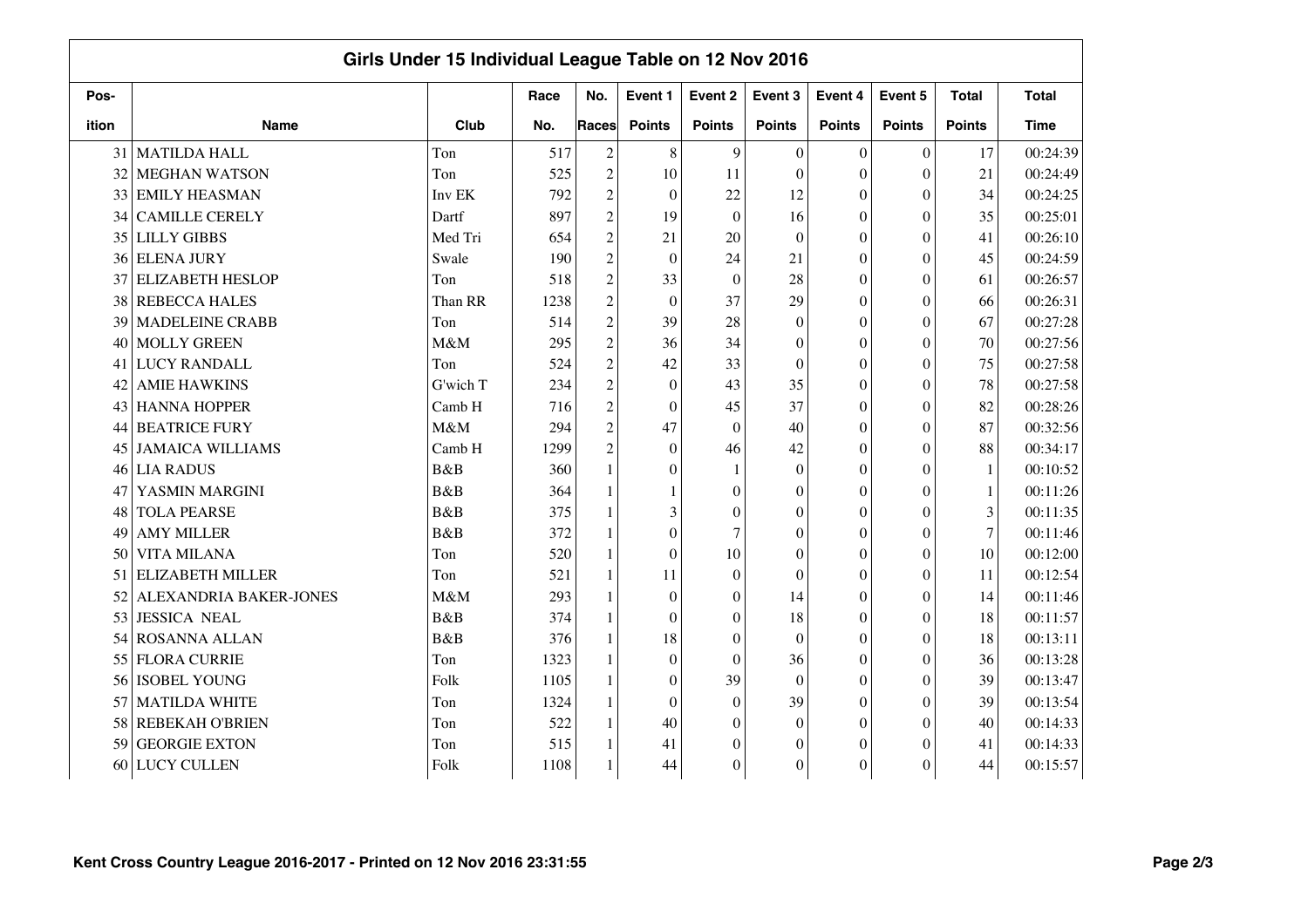| Girls Under 15 Individual League Table on 12 Nov 2016 |                   |         |                  |                |               |               |               |               |               |               |              |  |  |
|-------------------------------------------------------|-------------------|---------|------------------|----------------|---------------|---------------|---------------|---------------|---------------|---------------|--------------|--|--|
| Pos-                                                  |                   |         | Race             | No.            | Event 1       | Event 2       | Event 3       | Event 4 L     | Event 5       | <b>Total</b>  | <b>Total</b> |  |  |
| ition                                                 | <b>Name</b>       | Club    | No.              | <b>Races</b> l | <b>Points</b> | <b>Points</b> | <b>Points</b> | <b>Points</b> | <b>Points</b> | <b>Points</b> | <b>Time</b>  |  |  |
|                                                       | 61 MADELINE STIRK | Than RR | 1227             |                | 46            | $\Omega$      |               |               |               | 46            | 00:16:21     |  |  |
|                                                       | 62 LANA SEABROOK  | Camb H  | 718 <sub>1</sub> |                | 48            |               |               |               |               | 48            | 00:18:47     |  |  |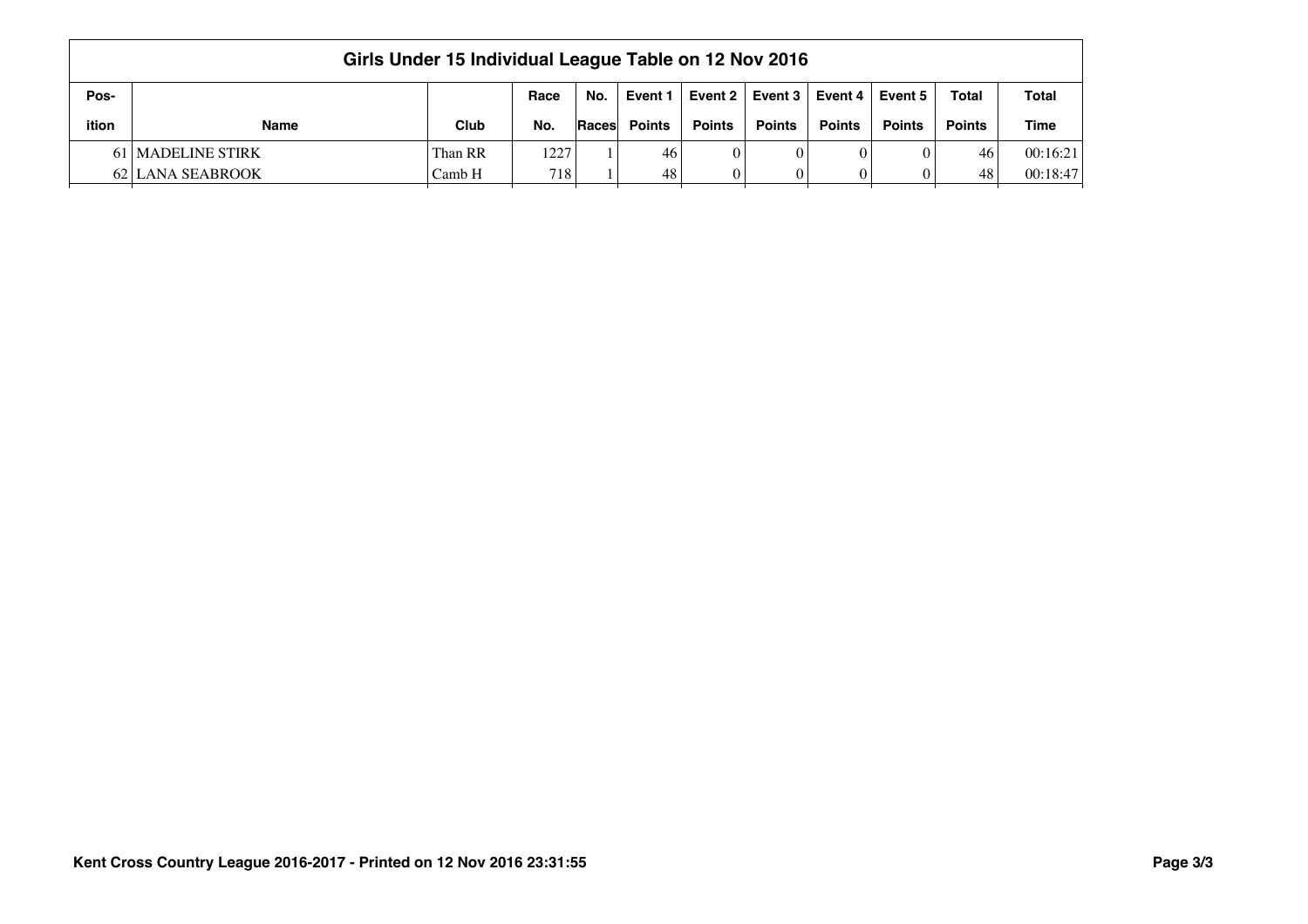|                |                          | Boys Under 15 Individual League Table on 12 Nov 2016 |      |       |                |                |                |                  |                  |               |              |
|----------------|--------------------------|------------------------------------------------------|------|-------|----------------|----------------|----------------|------------------|------------------|---------------|--------------|
| Pos-           |                          |                                                      | Race | No.   | Event 1        | Event 2        | Event 3        | Event 4          | Event 5          | <b>Total</b>  | <b>Total</b> |
| ition          | <b>Name</b>              | Club                                                 | No.  | Races | <b>Points</b>  | <b>Points</b>  | <b>Points</b>  | <b>Points</b>    | <b>Points</b>    | <b>Points</b> | <b>Time</b>  |
|                | <b>CHARLIE BRISLEY</b>   | Inv EK                                               | 808  | 3     | 1              | 3              |                | $\theta$         | $\mathbf{0}$     | 5             | 00:41:03     |
| $\overline{2}$ | <b>MATTHEW FRANCIS</b>   | Camb H                                               | 846  | 3     | $\overline{c}$ | $\mathbf{1}$   | $\overline{c}$ | $\theta$         | $\overline{0}$   | 5             | 00:40:49     |
| 3              | <b>FINN HARVEY</b>       | Ton                                                  | 532  | 3     | 4              | $\overline{7}$ | 3              | $\theta$         | $\overline{0}$   | 14            | 00:41:49     |
| 4              | <b>MATTHEW STONIER</b>   | Inv EK                                               | 971  | 3     | 5              | 5              | $\overline{7}$ | $\theta$         | $\overline{0}$   | 17            | 00:42:00     |
| 5              | <b>FRASER GORDON</b>     | Ton                                                  | 529  | 3     | $\,8\,$        | $\overline{4}$ | 12             | $\boldsymbol{0}$ | $\overline{0}$   | 24            | 00:42:18     |
| 6              | <b>TED HIGGINS</b>       | Bexley                                               | 1019 | 3     | 11             | 8              | 6              | $\theta$         | $\overline{0}$   | 25            | 00:42:30     |
|                | <b>JACK HIGGINS</b>      | Bexley                                               | 1018 | 3     | 15             | 9              | $\overline{4}$ | $\mathbf{0}$     | $\Omega$         | 28            | 00:42:44     |
| 8              | PETER GUY                | <b>B&amp;B</b>                                       | 441  | 3     | 9              | 17             | 5              | $\overline{0}$   | $\overline{0}$   | 31            | 00:42:42     |
| 9              | RONNIE STOWELL           | Bexley                                               | 1020 | 3     | 16             | 10             | 8              | $\overline{0}$   | $\theta$         | 34            | 00:42:55     |
| 10             | <b>CAMERON MACRAE</b>    | Than RR                                              | 1246 | 3     | 19             | 14             | 11             | $\overline{0}$   | $\theta$         | 44            | 00:43:18     |
| 11             | <b>CALEB MEIER</b>       | <b>BGA</b>                                           | 37   | 3     | 21             | 18             | 13             | $\overline{0}$   | $\boldsymbol{0}$ | 52            | 00:43:56     |
| 12             | <b>LESTER HINE</b>       | <b>BGA</b>                                           | 33   | 3     | 25             | 20             | 14             | $\boldsymbol{0}$ | $\overline{0}$   | 59            | 00:44:37     |
| 13             | <b>BENJAMIN GARDINER</b> | B&B                                                  | 439  | 3     | 20             | 23             | 16             | $\overline{0}$   | $\theta$         | 59            | 00:44:58     |
| 14             | DANIEL MCGLYNN           | M&M                                                  | 113  | 3     | 24             | 27             | 17             | $\theta$         | $\theta$         | 68            | 00:45:40     |
| 15             | <b>SAM NEWSON</b>        | Inv EK                                               | 809  | 3     | 23             | 32             | 18             | $\mathbf{0}$     | $\theta$         | 73            | 00:45:51     |
| 16             | <b>JOHANNES SADLER</b>   | M&M                                                  | 106  | 3     | 18             | 42             | 15             | $\overline{0}$   | $\overline{0}$   | 75            | 00:46:05     |
| 17             | <b>CAMERON SWATTON</b>   | B&B                                                  | 451  | 3     | 29             | 26             | 22             | $\boldsymbol{0}$ | $\overline{0}$   | 77            | 00:46:05     |
| 18             | <b>MATTHEW CRANE</b>     | Bexley                                               | 1021 | 3     | 32             | 33             | 19             | $\boldsymbol{0}$ | $\boldsymbol{0}$ | 84            | 00:46:17     |
| 19             | <b>REECE PERKINS</b>     | M&M                                                  | 105  | 3     | 30             | 29             | 25             | $\theta$         | $\overline{0}$   | 84            | 00:46:27     |
| 20             | <b>KEIR LUNDY</b>        | B&B                                                  | 446  | 3     | 27             | 37             | 23             | $\theta$         | $\overline{0}$   | 87            | 00:46:29     |
| 21             | <b>TOM GRAY</b>          | Ton                                                  | 530  | 3     | 31             | 30             | 27             | $\theta$         | $\theta$         | 88            | 00:46:34     |
| 22             | <b>TOBY ROSS</b>         | Ton                                                  | 536  | 3     | 47             | 28             | 21             | $\theta$         | $\overline{0}$   | 96            | 00:46:43     |
| 23             | <b>DANIEL SEATON</b>     | Judd Sch                                             | 1176 | 3     | 39             | 35             | 33             | $\theta$         | $\overline{0}$   | 107           | 00:47:44     |
| 24             | <b>ALEX DONNELLY</b>     | M&M                                                  | 104  | 3     | 43             | 43             | 28             | $\theta$         | $\overline{0}$   | 114           | 00:47:52     |
| 25             | <b>LUKE STRINGER</b>     | M&M                                                  | 116  | 3     | 46             | 39             | 29             | $\theta$         | $\theta$         | 114           | 00:47:40     |
| 26             | <b>JACK CHILDS</b>       | M&M                                                  | 111  | 3     | 48             | 45             | 31             | $\boldsymbol{0}$ | $\boldsymbol{0}$ | 124           | 00:48:46     |
| 27             | <b>ALEX HOLLIDAY</b>     | Inv EK                                               | 810  | 3     | 53             | 44             | 32             | $\boldsymbol{0}$ | $\overline{0}$   | 129           | 00:49:02     |
| 28             | <b>LUKE SIMPSON</b>      | B&B                                                  | 448  | 3     | 55             | 47             | 35             | $\mathbf{0}$     | $\theta$         | 137           | 00:50:18     |
| 29             | <b>JAKE LENG</b>         | B&B                                                  | 445  | 3     | 49             | 63             | 34             | $\overline{0}$   | $\theta$         | 146           | 00:51:04     |
| 30             | <b>JOSEPH FOX</b>        | Inv EK                                               | 807  | 3     | 56             | 55             | 36             | $\boldsymbol{0}$ | $\theta$         | 147           | 00:51:27     |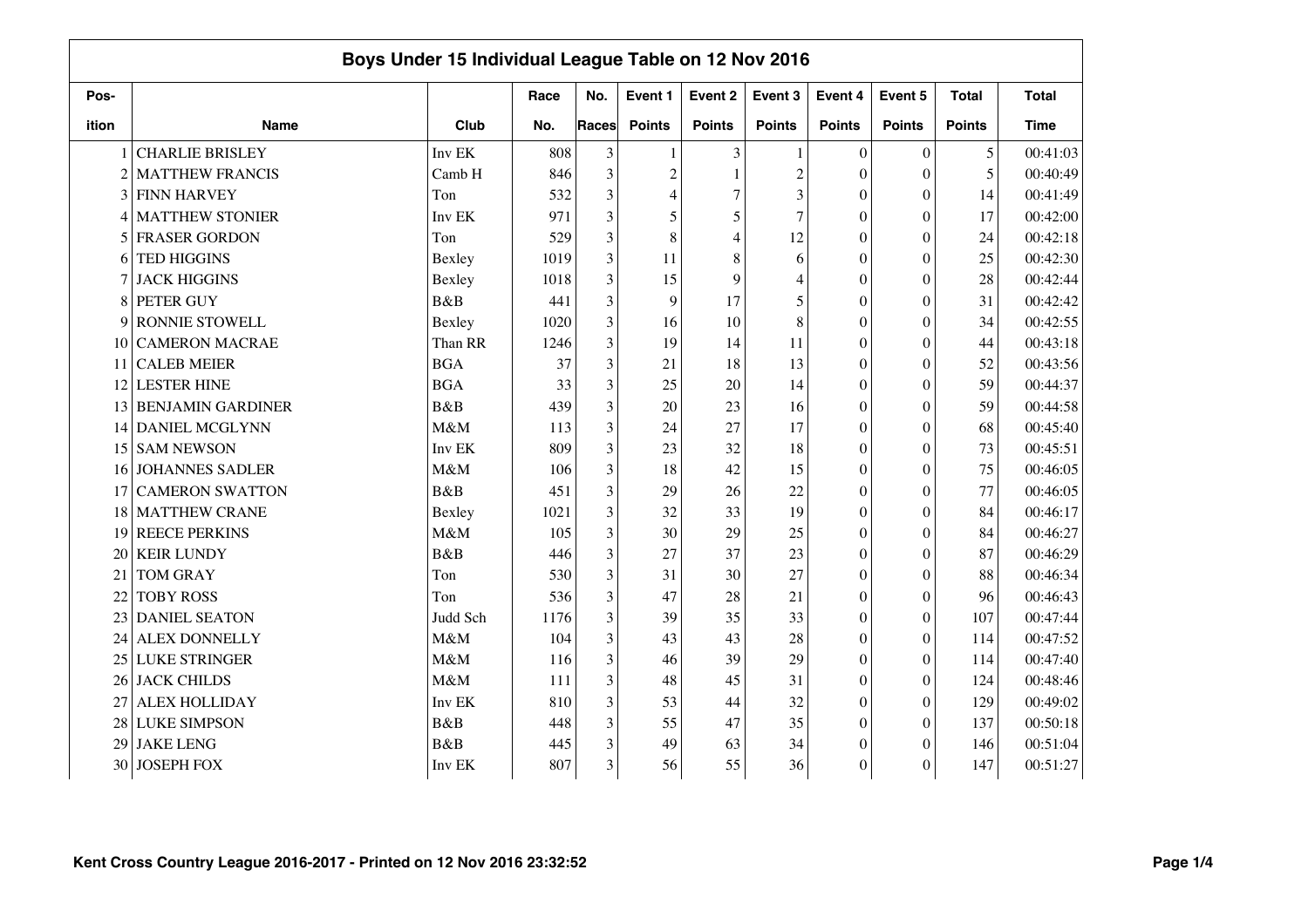|       |                          | Boys Under 15 Individual League Table on 12 Nov 2016 |      |                  |                  |                  |               |                  |                  |               |              |
|-------|--------------------------|------------------------------------------------------|------|------------------|------------------|------------------|---------------|------------------|------------------|---------------|--------------|
| Pos-  |                          |                                                      | Race | No.              | Event 1          | Event 2          | Event 3       | Event 4          | Event 5          | <b>Total</b>  | <b>Total</b> |
| ition | <b>Name</b>              | Club                                                 | No.  | Races            | <b>Points</b>    | <b>Points</b>    | <b>Points</b> | <b>Points</b>    | <b>Points</b>    | <b>Points</b> | Time         |
| 31    | <b>GARETH KOPPSCHALL</b> | <b>BGA</b>                                           | 35   | 3                | 60               | 49               | 38            | $\theta$         | $\mathbf{0}$     | 147           | 00:51:22     |
| 32    | <b>SPENCER ELPHICK</b>   | Padd W                                               | 1073 | 3                | 61               | 48               | 39            | $\theta$         | $\overline{0}$   | 148           | 00:51:32     |
| 33    | <b>ISAAC THOMAS</b>      | <b>MPP</b>                                           | 1162 | 3                | 59               | 50               | 40            | $\theta$         | $\theta$         | 149           | 00:51:49     |
| 34    | <b>CHARLES WINTON</b>    | B&B                                                  | 452  | 3                | 77               | 53               | 37            | $\theta$         | $\overline{0}$   | 167           | 00:53:08     |
| 35    | <b>RONNIE DAY</b>        | Judd Sch                                             | 1171 | 3                | 68               | 60               | 44            | $\theta$         | $\overline{0}$   | 172           | 00:53:32     |
| 36    | WILLIAM BUTTERWORTH      | Bexley                                               | 1017 | 3                | 69               | 62               | 45            | $\theta$         | $\overline{0}$   | 176           | 00:53:53     |
| 37    | WILL KINGSWOOD           | Judd Sch                                             | 1173 | 3                | 71               | 66               | 46            | $\mathbf{0}$     | $\boldsymbol{0}$ | 183           | 00:54:43     |
| 38    | FREDDIE BAYNHAM          | Judd Sch                                             | 1175 | 3                | 73               | 65               | 47            | $\overline{0}$   | $\overline{0}$   | 185           | 00:54:55     |
| 39    | <b>SAMMY GOSLING</b>     | <b>MPP</b>                                           | 1163 | 3                | 74               | 67               | 50            | $\overline{0}$   | $\theta$         | 191           | 00:55:51     |
| 40    | <b>OLIVER SIMPSON</b>    | <b>MPP</b>                                           | 706  | 3                | 81               | 72               | 55            | $\overline{0}$   | $\theta$         | 208           | 01:08:36     |
| 41    | <b>ARCHIE MAY</b>        | Dartf                                                | 769  | $\overline{c}$   | 3                | $\overline{c}$   | $\mathbf{0}$  | $\overline{0}$   | $\boldsymbol{0}$ | 5             | 00:27:12     |
| 42    | <b>TOBY EMM</b>          | Ton                                                  | 528  | $\overline{c}$   | 6                | 12               | $\Omega$      | $\boldsymbol{0}$ | $\overline{0}$   | 18            | 00:28:29     |
| 43    | <b>BASHIRI RYAN</b>      | M&M                                                  | 115  | $\overline{c}$   | $\tau$           | 11               | $\Omega$      | $\overline{0}$   | $\theta$         | 18            | 00:28:24     |
| 44    | <b>ROWAN FUSS</b>        | B&B                                                  | 438  | $\overline{c}$   | 13               | 6                | $\Omega$      | $\theta$         | $\theta$         | 19            | 00:28:33     |
| 45    | <b>HAMISH REILLY</b>     | M&M                                                  | 114  | $\overline{c}$   | 10               | $\theta$         | 9             | $\theta$         | $\theta$         | 19            | 00:27:48     |
| 46    | <b>BEN HUGHES</b>        | M&M                                                  | 108  | $\overline{c}$   | $\mathbf{0}$     | 13               | 10            | $\overline{0}$   | $\theta$         | 23            | 00:29:01     |
| 47    | <b>ADAM VAN DER PLAS</b> | Ton                                                  | 538  | $\overline{c}$   | 12               | 16               | $\theta$      | $\boldsymbol{0}$ | $\overline{0}$   | 28            | 00:29:00     |
| 48    | <b>ROBERT SUCKLING</b>   | B&B                                                  | 450  | $\overline{c}$   | $\boldsymbol{0}$ | 24               | 20            | $\overline{0}$   | $\boldsymbol{0}$ | 44            | 00:30:56     |
| 49    | <b>BRETT BAKER</b>       | G'wich T                                             | 229  | $\overline{c}$   | 26               | $\boldsymbol{0}$ | 26            | $\theta$         | $\overline{0}$   | 52            | 00:30:10     |
| 50    | <b>GEORGE SEERY</b>      | Than AC                                              | 1144 | $\overline{c}$   | 34               | $\theta$         | 30            | $\theta$         | $\overline{0}$   | 64            | 00:30:52     |
| 51    | <b>ALEX SANDBERG</b>     | Ton                                                  | 537  | $\overline{c}$   | 36               | 31               | $\Omega$      | $\theta$         | $\theta$         | 67            | 00:31:22     |
| 52    | <b>BEN MCNALLY</b>       | Dartf                                                | 754  | $\overline{c}$   | 33               | 40               | $\theta$      | $\theta$         | $\theta$         | 73            | 00:31:50     |
| 53    | <b>BEN BLAKE</b>         | M&M                                                  | 118  | $\overline{c}$   | 50               | $\theta$         | 24            | $\theta$         | $\Omega$         | 74            | 00:30:55     |
| 54    | <b>ALEX THOMPSON</b>     | Ton                                                  | 1156 | $\overline{c}$   | 40               | 34               | $\Omega$      | $\theta$         | $\overline{0}$   | 74            | 00:31:35     |
| 55    | <b>SAMUEL MONACO</b>     | Camb H                                               | 848  | $\overline{c}$   | 38               | 36               | $\Omega$      | $\theta$         | $\theta$         | 74            | 00:31:31     |
| 56    | <b>JUSTIN STROVER</b>    | <b>B&amp;B</b>                                       | 449  | $\overline{c}$   | 37               | 38               | $\mathbf{0}$  | $\boldsymbol{0}$ | $\boldsymbol{0}$ | 75            | 00:31:43     |
| 57    | WILLIAM CLARK            | Ton                                                  | 527  | $\overline{c}$   | 57               | 46               | $\mathbf{0}$  | $\boldsymbol{0}$ | $\boldsymbol{0}$ | 103           | 00:33:51     |
| 58    | <b>JAMES ACKHURST</b>    | Inv EK                                               | 826  | $\boldsymbol{2}$ | 65               | $\mathbf{0}$     | 42            | $\mathbf{0}$     | $\theta$         | 107           | 00:34:27     |
| 59    | <b>LOUIS KLANGA</b>      | G'wich T                                             | 237  | $\overline{c}$   | $\boldsymbol{0}$ | 57               | 51            | $\overline{0}$   | $\theta$         | 108           | 00:38:56     |
| 60    | <b>BOBBY ROGERS</b>      | Judd Sch                                             | 1174 | $\overline{c}$   | 70               | $\theta$         | 41            | $\boldsymbol{0}$ | $\theta$         | 111           | 00:34:36     |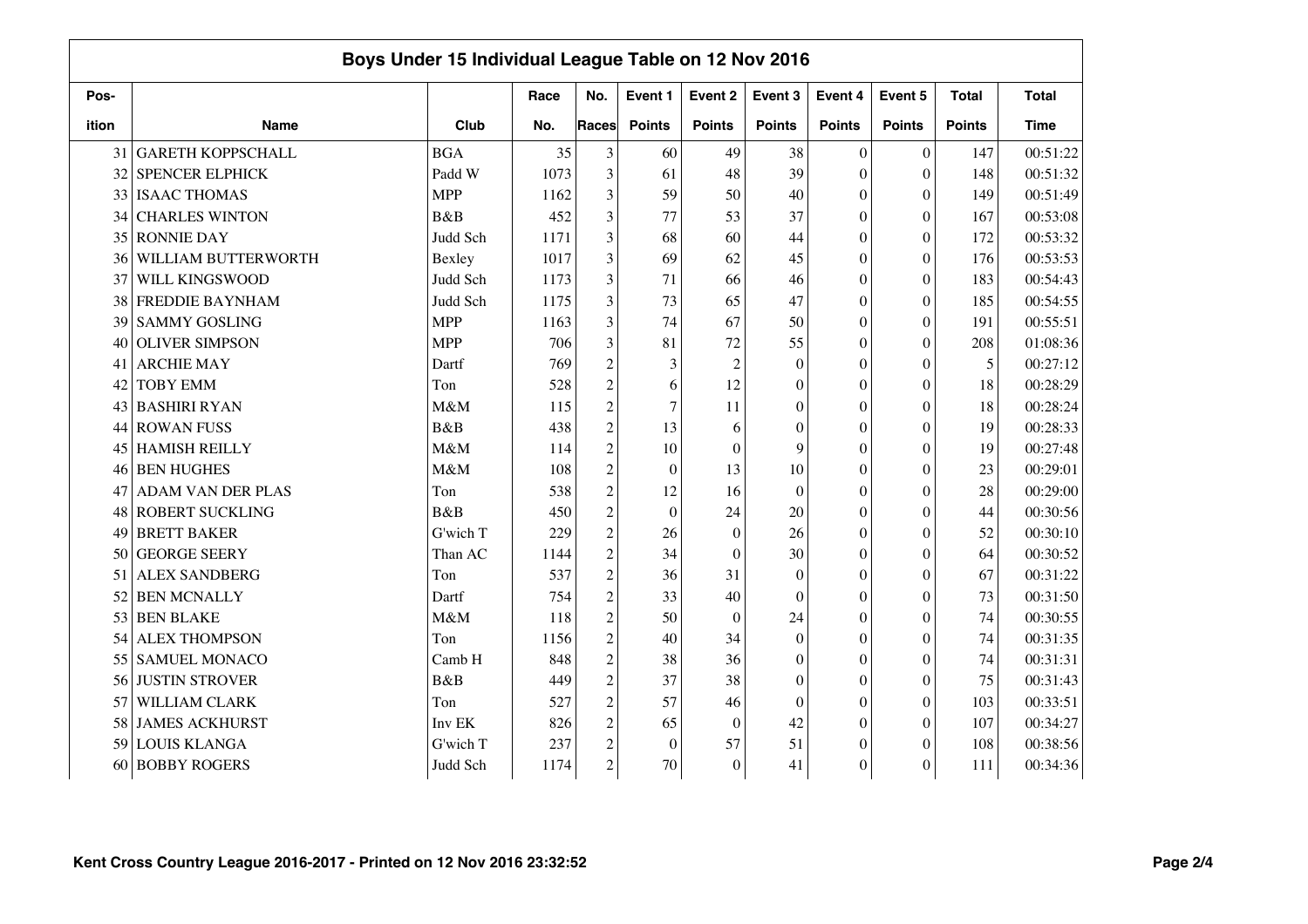|       | Boys Under 15 Individual League Table on 12 Nov 2016 |            |      |                |               |                  |                  |                  |                  |               |              |
|-------|------------------------------------------------------|------------|------|----------------|---------------|------------------|------------------|------------------|------------------|---------------|--------------|
| Pos-  |                                                      |            | Race | No.            | Event 1       | Event 2          | Event 3          | Event 4          | Event 5          | <b>Total</b>  | <b>Total</b> |
| ition | <b>Name</b>                                          | Club       | No.  | Races          | <b>Points</b> | <b>Points</b>    | <b>Points</b>    | <b>Points</b>    | <b>Points</b>    | <b>Points</b> | <b>Time</b>  |
| 61    | <b>JOE TURNBULL</b>                                  | Weald Tri  | 629  | $\mathfrak{2}$ | 58            | 54               | $\theta$         | $\mathbf{0}$     | $\boldsymbol{0}$ | 112           | 00:34:53     |
| 62    | <b>ADAM MITCHELL</b>                                 | M&M        | 922  | $\mathfrak{2}$ | 66            | 51               | $\Omega$         | $\theta$         | $\theta$         | 117           | 00:35:12     |
| 63    | <b>JACOB MURRAY</b>                                  | <b>MPP</b> | 1161 | $\overline{c}$ | 75            | $\mathbf{0}$     | 48               | $\mathbf{0}$     | $\theta$         | 123           | 00:35:59     |
| 64    | <b>JOHN MULFORD</b>                                  | Judd Sch   | 1179 | $\overline{c}$ | 67            | 56               | $\mathbf{0}$     | $\mathbf{0}$     | $\theta$         | 123           | 00:35:45     |
| 65    | <b>SEB LARGE</b>                                     | B&B        | 444  | $\overline{2}$ | 64            | 59               | $\Omega$         | $\overline{0}$   | $\theta$         | 123           | 00:35:46     |
| 66    | ETHAN KITTERIDGE                                     | B&B        | 443  | $\overline{c}$ | 72            | 61               | $\theta$         | $\mathbf{0}$     | $\theta$         | 133           | 00:36:42     |
| 67    | <b>AMEN EGUAVOEN</b>                                 | Camb H     | 844  | $\mathfrak{2}$ | 80            | $\boldsymbol{0}$ | 54               | $\theta$         | $\theta$         | 134           | 00:43:15     |
| 68    | <b>JOSEPH HRABE</b>                                  | Dartf      | 1067 | $\overline{c}$ | 79            | 69               | $\theta$         | $\theta$         | $\theta$         | 148           | 00:42:06     |
| 69    | <b>SCOTT PAIGE</b>                                   | Ton        | 535  | $\overline{2}$ | 78            | 70               | $\theta$         | $\mathbf{0}$     | $\theta$         | 148           | 00:39:41     |
| 70    | <b>JOSEPH GEORGIADIS</b>                             | B&B        | 440  | $\mathbf{1}$   | 14            | $\boldsymbol{0}$ | $\boldsymbol{0}$ | $\mathbf{0}$     | $\theta$         | 14            | 00:14:05     |
|       | 71 INGMAR GUNN                                       | Ton        | 531  | 1              | $\mathbf{0}$  | 15               | $\mathbf{0}$     | $\mathbf{0}$     | $\boldsymbol{0}$ | 15            | 00:14:58     |
| 72    | <b>OSCAR PARRICK</b>                                 | Inv EK     | 811  | $\mathbf{1}$   | 17            | $\theta$         | $\Omega$         | $\boldsymbol{0}$ | $\theta$         | 17            | 00:14:13     |
| 73    | <b>JAMES KINGSTON</b>                                | Ton        | 533  | 1              | $\mathbf{0}$  | 19               | $\theta$         | $\mathbf{0}$     | $\theta$         | 19            | 00:15:17     |
| 74    | <b>ADAM WOOD</b>                                     | Ashf AC    | 868  | 1              | $\mathbf{0}$  | 21               | $\theta$         | $\theta$         | $\theta$         | 21            | 00:15:25     |
| 75    | <b>OSCAR HEANEY-BRUFAL</b>                           | B&B        | 442  | 1              | 22            | $\boldsymbol{0}$ | $\theta$         | $\theta$         | $\theta$         | 22            | 00:14:21     |
| 76    | <b>BENJAMIN TYNAN</b>                                | Camb H     | 850  | 1              | $\mathbf{0}$  | 22               | $\mathbf{0}$     | $\mathbf{0}$     | $\theta$         | 22            | 00:15:42     |
| 77    | <b>JOE LAFFEY</b>                                    | Inv EK     | 806  | $\mathbf{1}$   | $\mathbf{0}$  | 25               | $\mathbf{0}$     | $\mathbf{0}$     | $\theta$         | 25            | 00:16:04     |
| 78    | <b>JOSHUA O'BRIEN</b>                                | Ton        | 534  | 1              | 28            | $\boldsymbol{0}$ | $\mathbf{0}$     | $\mathbf{0}$     | $\boldsymbol{0}$ | 28            | 00:14:50     |
| 79    | <b>ELLIOT WRAIGHT</b>                                | Inv EK     | 813  | $\mathbf{1}$   | 35            | $\boldsymbol{0}$ | $\overline{0}$   | $\overline{0}$   | $\overline{0}$   | 35            | 00:15:04     |
| 80    | <b>CAMERON SHARP</b>                                 | Dartf      | 759  | 1              | 41            | $\theta$         | $\theta$         | $\mathbf{0}$     | $\theta$         | 41            | 00:15:13     |
| 81    | ETHAN BURLING                                        | M&M        | 110  | 1              | $\mathbf{0}$  | 41               | $\Omega$         | $\theta$         | $\theta$         | 41            | 00:16:53     |
| 82    | <b>OLIVER BURGESS</b>                                | Dartf      | 762  | 1              | 42            | $\boldsymbol{0}$ | $\theta$         | $\theta$         | $\theta$         | 42            | 00:15:13     |
| 83    | <b>LUCAS BEGHEIN</b>                                 | Judd Sch   | 1318 | 1              | $\mathbf{0}$  | $\theta$         | 43               | $\mathbf{0}$     | $\theta$         | 43            | 00:17:26     |
| 84    | <b>OLIVER WESTON</b>                                 | Inv EK     | 812  | 1              | 44            | $\boldsymbol{0}$ | $\theta$         | $\mathbf{0}$     | $\theta$         | 44            | 00:15:27     |
| 85    | <b>TOBY EVANS</b>                                    | Camb H     | 845  | $\mathbf{1}$   | 45            | $\boldsymbol{0}$ | $\Omega$         | $\mathbf{0}$     | $\overline{0}$   | 45            | 00:15:28     |
| 86    | ZAK BLANCHARD                                        | Judd Sch   | 1290 | $\mathbf{1}$   | $\mathbf{0}$  | $\boldsymbol{0}$ | 49               | $\boldsymbol{0}$ | $\theta$         | 49            | 00:17:54     |
| 87    | <b>JACK BENSON</b>                                   | Ton        | 526  | 1              | 51            | $\theta$         | $\theta$         | $\mathbf{0}$     | $\theta$         | 51            | 00:15:46     |
| 88    | <b>MATTHEW POND</b>                                  | B&B        | 447  | 1              | 52            | $\theta$         | $\Omega$         | $\boldsymbol{0}$ | $\theta$         | 52            | 00:15:46     |
| 89    | <b>HARRY IVES</b>                                    | Dartf      | 755  |                | $\mathbf{0}$  | 52               | $\theta$         | $\mathbf{0}$     | $\theta$         | 52            | 00:18:10     |
| 90    | TORIN AUSTIN-MACRAE                                  | Judd Sch   | 1317 |                | $\mathbf{0}$  | $\overline{0}$   | 52               | $\boldsymbol{0}$ | $\theta$         | 52            | 00:20:33     |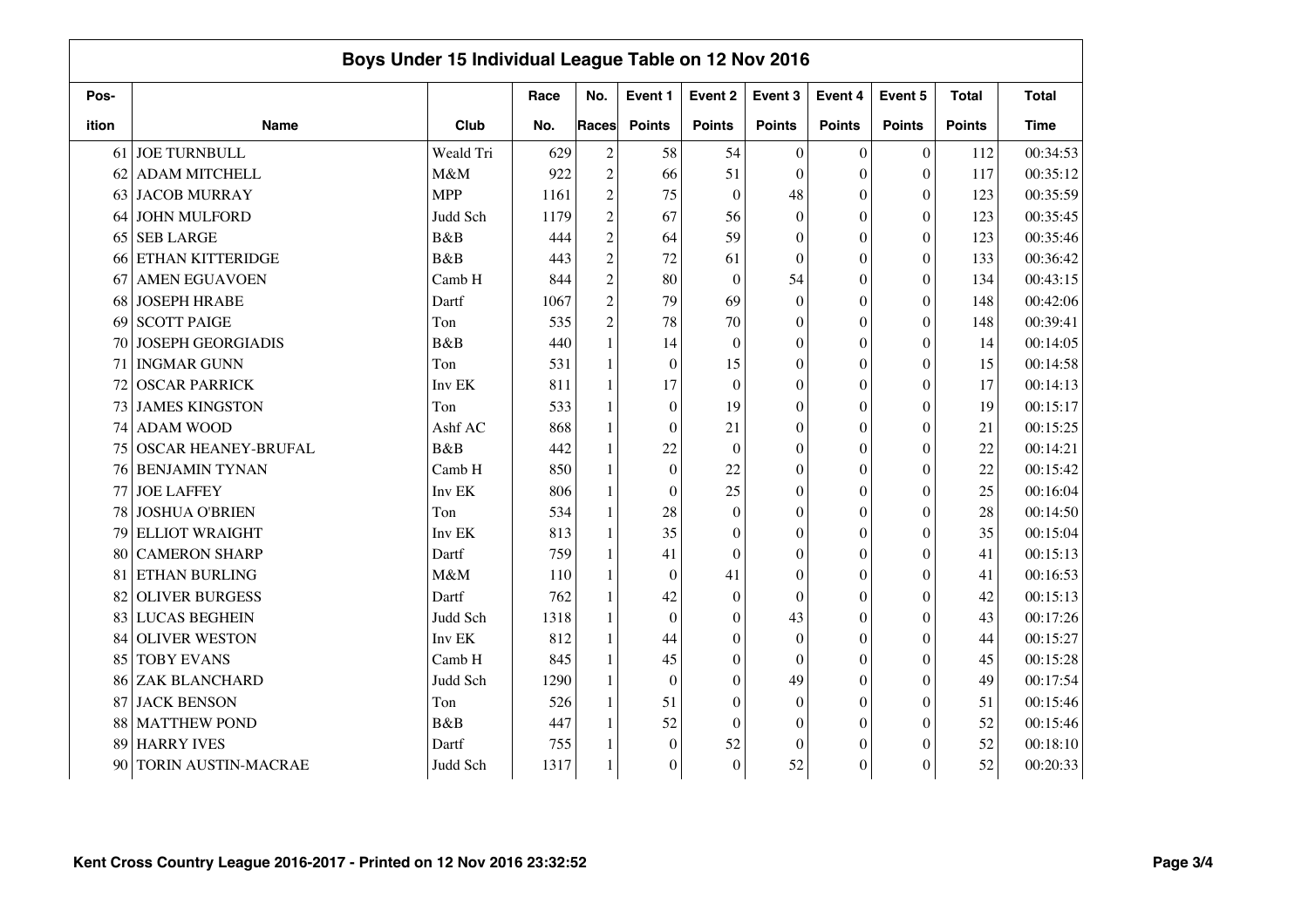|       |                    | Boys Under 15 Individual League Table on 12 Nov 2016 |      |       |               |               |               |               |               |               |             |
|-------|--------------------|------------------------------------------------------|------|-------|---------------|---------------|---------------|---------------|---------------|---------------|-------------|
| Pos-  |                    |                                                      | Race | No.   | Event 1       | Event 2       | Event 3       | Event 4       | Event 5       | <b>Total</b>  | Total       |
| ition | <b>Name</b>        | Club                                                 | No.  | Races | <b>Points</b> | <b>Points</b> | <b>Points</b> | <b>Points</b> | <b>Points</b> | <b>Points</b> | <b>Time</b> |
|       | 91 ANTONAY THOMAS  | Camb H                                               | 849  |       |               |               | 53            |               |               | 53            | 00:20:33    |
|       | 92 ARCHIE POTTS    | Judd Sch                                             | 1172 |       | 54            |               | 0             |               |               | 54            | 00:16:08    |
|       | 93 DILLON CLARKE   | Than RR                                              | 1251 |       |               | 58            | 0             |               |               | 58            | 00:18:39    |
|       | 94 LEO BRADEN      | B&B                                                  | 437  |       | 62            |               | 0             |               |               | 62            | 00:16:47    |
|       | 95 NATE OLDFIELD   | Bexley                                               | 1022 |       | 63            |               | 0             |               |               | 63            | 00:16:52    |
|       | 96 TOBY CLARKE     | Than RR                                              | 1250 |       |               | 64            | 0             |               |               | 64            | 00:19:21    |
|       | 97 LIAM LOCKWOOD   | G'wich T                                             | 240  |       |               | 68            | 0             |               |               | 68            | 00:19:51    |
|       | 98 JONATHAN HOPPER | Camb H                                               | 847  |       |               | 71            | 0             |               |               | 71            | 00:23:27    |
|       | 99 JAMES ENGLISH   | Swale                                                | 187  |       | 76            |               | 0             |               |               | 76            | 00:18:13    |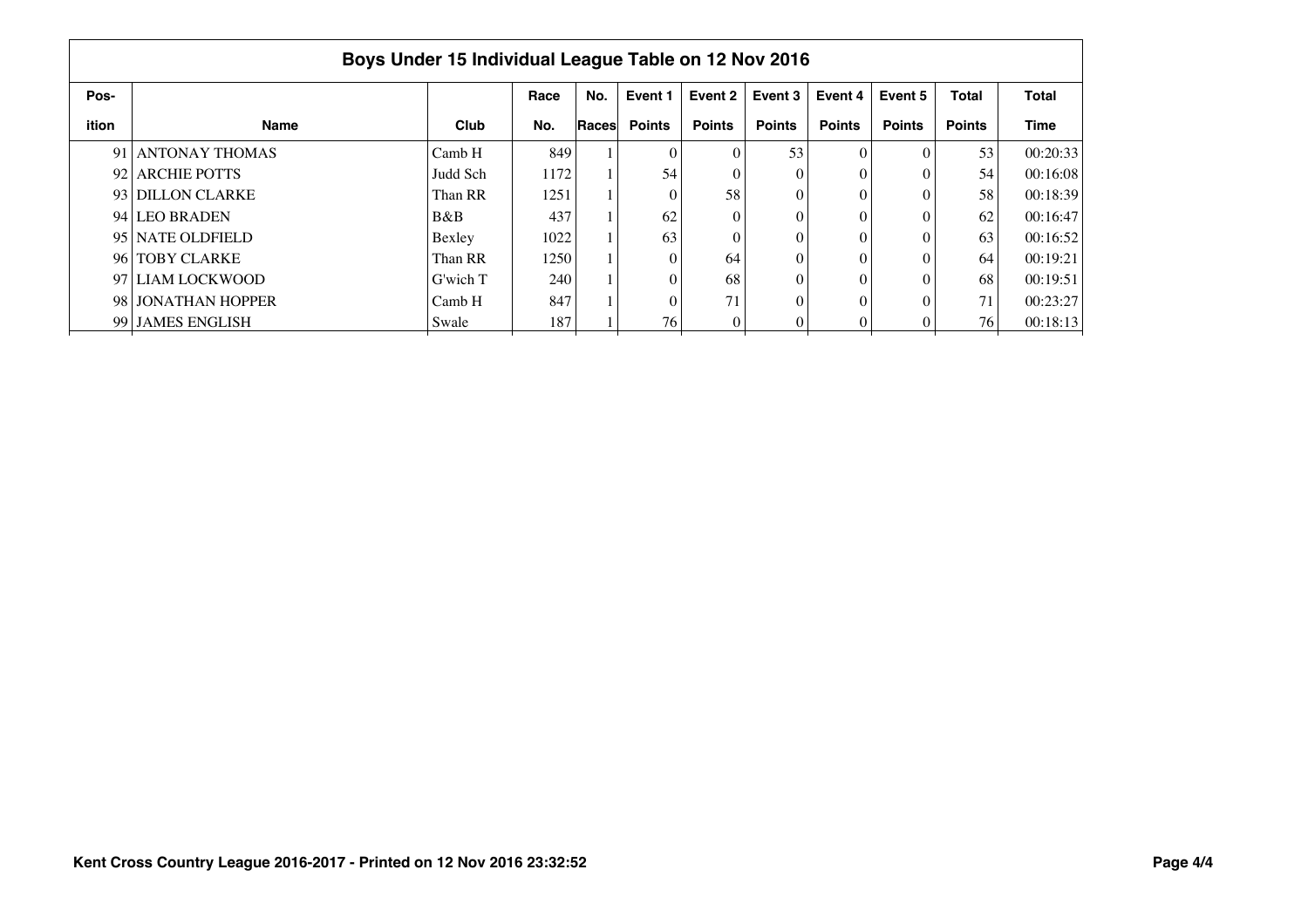|       | Women Under 17 Individual League Table on 12 Nov 2016 |             |      |                |                  |                  |                  |                  |                  |                  |              |
|-------|-------------------------------------------------------|-------------|------|----------------|------------------|------------------|------------------|------------------|------------------|------------------|--------------|
| Pos-  |                                                       |             | Race | No.            | Event 1          | Event 2          | Event 3          | Event 4          | Event 5          | <b>Total</b>     | <b>Total</b> |
| ition | <b>Name</b>                                           | Club        | No.  | Races          | <b>Points</b>    | <b>Points</b>    | <b>Points</b>    | <b>Points</b>    | <b>Points</b>    | <b>Points</b>    | <b>Time</b>  |
|       | <b>LOLA WHEELER</b>                                   | M&M         | 321  | 3              | 3                | $\overline{2}$   |                  | $\theta$         | $\mathbf{0}$     | 6                | 00:44:24     |
|       | 2 LARA ATKINSON                                       | Camb H      | 720  | 3              | 4                | $\overline{4}$   | 3                | $\theta$         | $\overline{0}$   | 11               | 00:45:31     |
| 3     | MILLIE SMITH                                          | B&B         | 359  | 3              | 6                | 3                | 6                | $\theta$         | $\theta$         | 15               | 00:46:10     |
| 4     | <b>ELLA FOX</b>                                       | Inv EK      | 799  | 3              | $\overline{7}$   | 5                | 5                | $\theta$         | $\overline{0}$   | 17               | 00:46:12     |
| 5     | <b>AMY LEACH</b>                                      | B&B         | 349  | 3              | 9                | 12               | $\overline{4}$   | $\theta$         | $\theta$         | 25               | 00:47:05     |
| 6     | <b>GRACE SCOPES</b>                                   | <b>B</b> &B | 355  | 3              | 8                | $\overline{7}$   | 10               | $\theta$         | $\theta$         | 25               | 00:47:13     |
|       | <b>REBECCA BURFORD</b>                                | Dartf       | 889  | 3              | 10               | 11               | 9                | $\theta$         | $\Omega$         | 30               | 00:47:46     |
| 8     | <b>GRACE FLEMING</b>                                  | Ton         | 544  | 3              | 13               | 9                | 11               | $\theta$         | $\overline{0}$   | 33               | 00:47:57     |
| 9     | <b>ALICE MOUNT</b>                                    | Inv EK      | 796  | 3              | 16               | 15               | 15               | $\theta$         | $\theta$         | 46               | 00:50:07     |
| 10    | <b>ABIANNE COATES</b>                                 | Ton         | 540  | 3              | 18               | 18               | 14               | $\theta$         | $\theta$         | 50               | 00:51:16     |
| 11    | <b>KARRIANNE BELL</b>                                 | M&M         | 320  | 3              | 17               | 19               | 17               | $\theta$         | $\boldsymbol{0}$ | 53               | 00:52:43     |
| 12    | <b>HANNAH CAPEY</b>                                   | G'wich T    | 231  | 3              | 25               | 23               | 16               | $\theta$         | $\overline{0}$   | 64               | 00:55:04     |
| 13    | <b>ELIZA LAWRENCE</b>                                 | Bexley      | 1007 | 3              | 24               | 24               | 19               | $\theta$         | $\theta$         | 67               | 00:55:29     |
| 14    | <b>PHOEBE COOPER</b>                                  | Bexley      | 1006 | 3              | 26               | 25               | 21               | $\theta$         | $\theta$         | 72               | 00:56:50     |
| 15    | <b>CLARA TYLER</b>                                    | Ton         | 547  | $\overline{c}$ | 11               | 6                | $\mathbf{0}$     | $\theta$         | $\theta$         | 17               | 00:30:44     |
| 16    | <b>ANNABEL FIELD</b>                                  | Dartf       | 894  | $\overline{c}$ | $\mathbf{0}$     | 10               | 8                | $\theta$         | $\overline{0}$   | 18               | 00:34:07     |
| 17    | <b>CARLOTTA WEITZEL</b>                               | B&B         | 348  | $\overline{c}$ | 12               | $\mathbf{0}$     | 7                | $\theta$         | $\overline{0}$   | 19               | 00:29:52     |
| 18    | <b>JESSICA CARLEY</b>                                 | Inv EK      | 797  | $\overline{c}$ | $\boldsymbol{0}$ | 13               | 12               | $\theta$         | $\boldsymbol{0}$ | 25               | 00:34:49     |
| 19    | <b>JESSICA SELLAR</b>                                 | B&B         | 356  | $\overline{c}$ | 15               | $\mathbf{0}$     | 13               | $\theta$         | $\overline{0}$   | 28               | 00:31:30     |
| 20    | <b>HOLLY GORDON</b>                                   | Ton         | 545  | $\overline{c}$ | 19               | 17               | $\theta$         | $\theta$         | $\overline{0}$   | 36               | 00:33:24     |
| 21    | <b>CLAUDIA BATES</b>                                  | Dartf       | 893  | $\overline{c}$ | 23               | $\theta$         | 18               | $\theta$         | $\Omega$         | 41               | 00:34:23     |
| 22    | MONAY THOMAS                                          | Camb H      | 724  | $\overline{c}$ | 21               | 20               | $\theta$         | $\Omega$         | $\Omega$         | 41               | 00:34:56     |
| 23    | <b>BETH HAWKINS</b>                                   | G'wich T    | 233  | $\overline{c}$ | $\mathbf{0}$     | 22               | 20               | $\theta$         | $\Omega$         | 42               | 00:39:37     |
| 24    | <b>CIARA MITCHELL</b>                                 | Camb H      | 722  | $\sqrt{2}$     | 28               | $\overline{0}$   | 22               | $\theta$         | $\Omega$         | 50               | 00:36:31     |
| 25    | <b>JASMINE FAIRMAN</b>                                | Dartf       | 895  | $\overline{c}$ | 27               | 26               | $\Omega$         | $\Omega$         | $\theta$         | 53               | 00:37:51     |
| 26    | <b>GABI STANNARD</b>                                  | Ashf AC     | 862  | $\overline{c}$ | 30               | $\boldsymbol{0}$ | 24               | $\boldsymbol{0}$ | $\overline{0}$   | 54               | 00:42:08     |
| 27    | PHOEBE BARKER                                         | Ton         | 539  | $\mathbf{1}$   | 1                | $\theta$         | $\Omega$         | $\overline{0}$   | $\overline{0}$   | $\mathbf{1}$     | 00:11:42     |
| 28    | <b>HOLLY PAGE</b>                                     | Dartf       | 891  |                | $\theta$         |                  | $\boldsymbol{0}$ | $\theta$         | $\theta$         | $\mathbf{1}$     | 00:16:01     |
| 29    | <b>CHLOE SHARP</b>                                    | Dartf       | 890  |                | $\overline{c}$   | $\theta$         | 0                | $\overline{0}$   | $\theta$         | $\boldsymbol{2}$ | 00:12:09     |
| 30    | <b>ELLA NEWTON</b>                                    | Camb H      | 725  |                | $\overline{0}$   | $\theta$         | $\mathbf{2}$     | $\boldsymbol{0}$ | $\theta$         | $\overline{c}$   | 00:15:37     |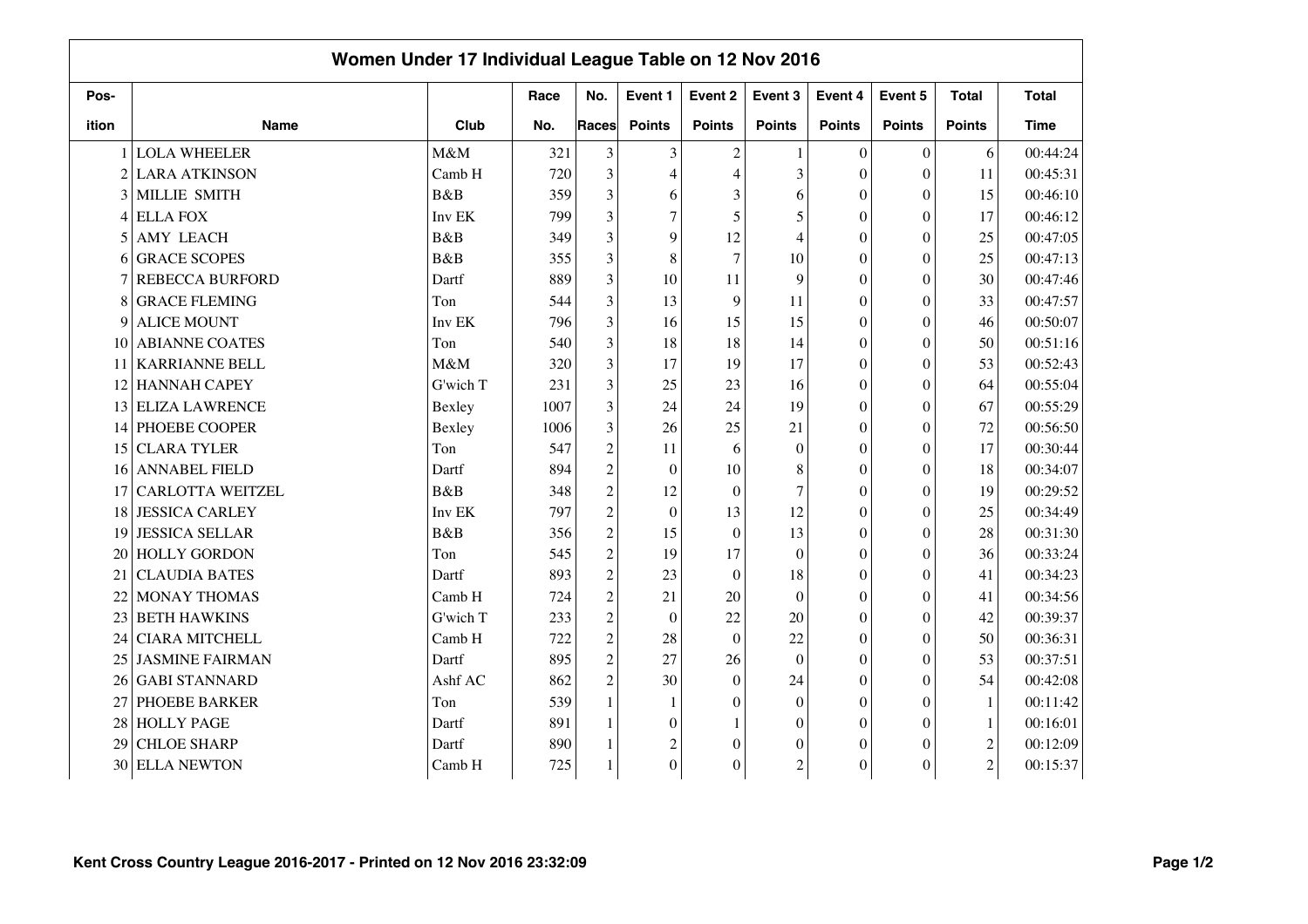|       | Women Under 17 Individual League Table on 12 Nov 2016 |           |      |       |               |               |               |               |               |               |              |
|-------|-------------------------------------------------------|-----------|------|-------|---------------|---------------|---------------|---------------|---------------|---------------|--------------|
| Pos-  |                                                       |           | Race | No.   | Event 1       | Event 2       | Event 3       | Event 4       | Event 5       | <b>Total</b>  | <b>Total</b> |
| ition | Name                                                  | Club      | No.  | Races | <b>Points</b> | <b>Points</b> | <b>Points</b> | <b>Points</b> | <b>Points</b> | <b>Points</b> | Time         |
| 31    | MADALINA SAMOLIA                                      | B&B       | 357  |       | 5             | $\Omega$      |               | $\Omega$      | $\Omega$      | 5             | 00:12:52     |
| 32    | YASMIN AUSTRIDGE                                      | B&B       | 352  |       | 0             | 8             |               | 0             | $\theta$      | 8             | 00:17:24     |
|       | 33 GENEVIEVE ALLAN                                    | B&B       | 346  |       | 14            | $\theta$      | 0             | $\theta$      | $\theta$      | 14            | 00:14:00     |
|       | <b>34 EVIE BUTLER</b>                                 | Ton       | 1276 |       | $\theta$      | 14            |               | 0             | $\Omega$      | 14            | 00:18:07     |
|       | 35 JESSE OLIVER                                       | Camb H    | 723  |       | 0             | 16            |               | 0             | $\Omega$      | 16            | 00:18:34     |
|       | <b>36 STEPHANIE TAYLOR</b>                            | B&B       | 358  |       | 20            | $\Omega$      |               | $\theta$      | $\Omega$      | 20            | 00:15:08     |
|       | 37 GEORGIE CRAWLEY                                    | Ton       | 542  |       | $\Omega$      | 21            | $\Omega$      | $\Omega$      | $\Omega$      | 21            | 00:20:02     |
|       | <b>38 ELIZABETH CLARKE</b>                            | Weald Tri | 1214 |       | 22            | $\theta$      | 0             | $\theta$      | $\Omega$      | 22            | 00:15:27     |
|       | <b>39 CHARLOTTE FAIRIES</b>                           | B&B       | 351  |       | $\Omega$      | $\theta$      | 23            | 0             | $\theta$      | 23            | 00:20:17     |
|       | 40 CARY KWARAMBA-DOWNS                                | Dartf     | 896  |       | $\theta$      | 27            |               | 0             | $\theta$      | 27            | 00:24:03     |
| 41    | <b>JADE SMITH</b>                                     | Dartf     | 892  |       | 29            | $\Omega$      | 0             | 0             | $\Omega$      | 29            | 00:16:54     |
| 42    | <b>ALICE ENGLISH</b>                                  | Swale     | 186  |       | 31            | 0             |               | 0             | 0             | 31            | 00:18:25     |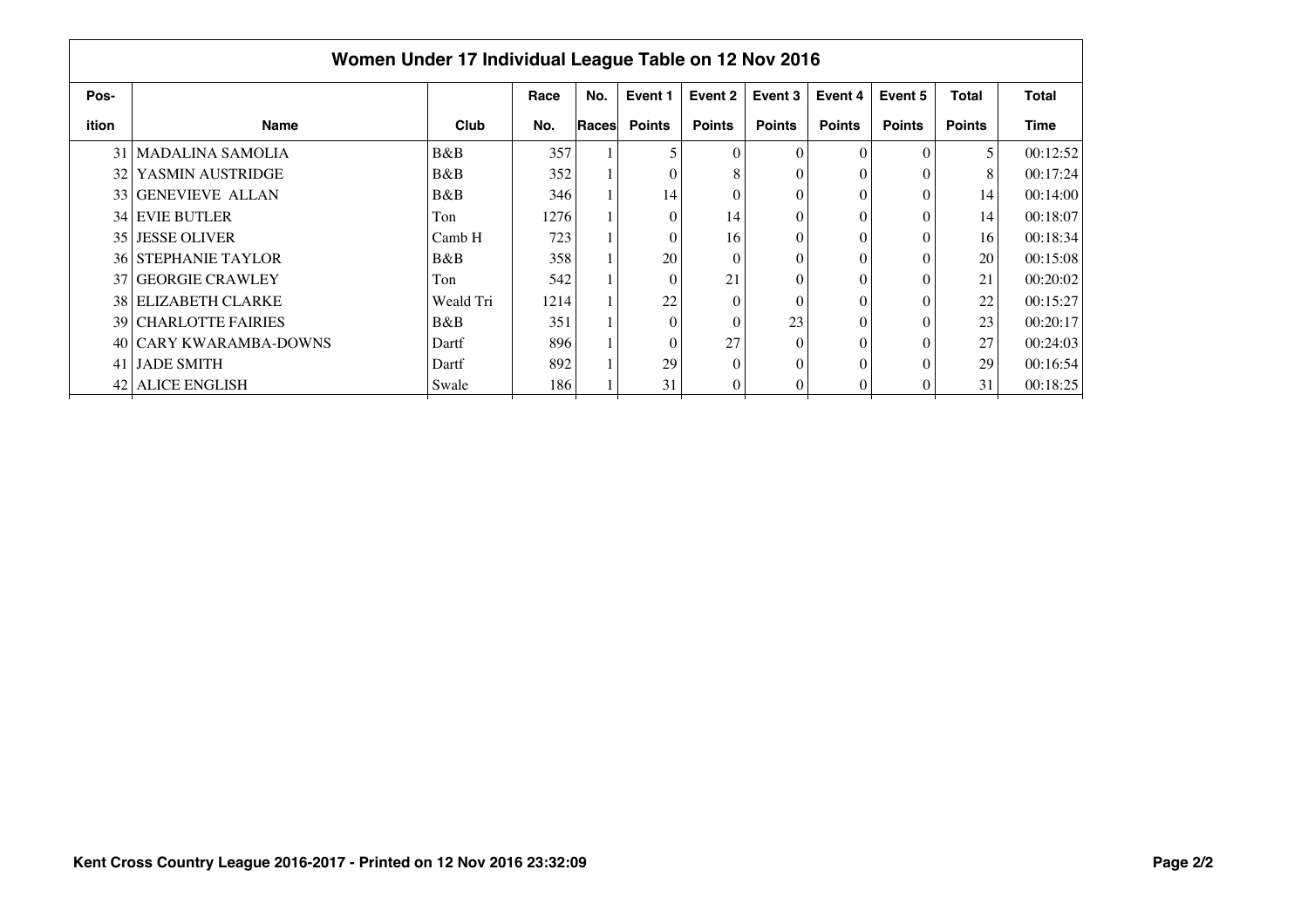|                |                              | Men Under 17 Individual League Table on 12 Nov 2016 |      |                |                |                |                |                  |                  |                  |              |
|----------------|------------------------------|-----------------------------------------------------|------|----------------|----------------|----------------|----------------|------------------|------------------|------------------|--------------|
| Pos-           |                              |                                                     | Race | No.            | Event 1        | Event 2        | Event 3        | Event 4          | Event 5          | <b>Total</b>     | <b>Total</b> |
| ition          | <b>Name</b>                  | Club                                                | No.  | Races          | <b>Points</b>  | <b>Points</b>  | <b>Points</b>  | <b>Points</b>    | <b>Points</b>    | <b>Points</b>    | <b>Time</b>  |
|                | <b>BEDE PITCAIRN-KNOWLES</b> | Ton                                                 | 558  | 3              | 5              |                | $\overline{c}$ | $\theta$         | $\mathbf{0}$     | 8                | 00:51:39     |
| $\overline{2}$ | <b>DANIEL BLADES</b>         | Ton                                                 | 548  | 3              | 4              | $\overline{2}$ | 3              | $\theta$         | $\overline{0}$   | 9                | 00:51:58     |
| 3              | <b>CHARLIE LINDSAY</b>       | Ton                                                 | 556  | 3              | $\tau$         | $\overline{7}$ | 4              | $\theta$         | $\overline{0}$   | 18               | 00:52:38     |
| $\overline{4}$ | <b>LEWIS MILLS</b>           | B&B                                                 | 460  | 3              | 13             | $\overline{4}$ | $\overline{7}$ | $\theta$         | $\overline{0}$   | 24               | 00:53:10     |
| 5              | <b>MARSHALL SMITH</b>        | Ashf AC                                             | 866  | 3              | 14             | 5              | 6              | $\theta$         | $\overline{0}$   | 25               | 00:53:14     |
| 6              | <b>JAMES STONEY</b>          | Ton                                                 | 564  | 3              | 11             | 9              | 10             | $\theta$         | $\overline{0}$   | 30               | 00:53:15     |
|                | JACQUES CUNNINGHAM-MARSH     | M&M                                                 | 125  | 3              | 12             | 11             | 9              | $\theta$         | $\Omega$         | 32               | 00:53:27     |
| 8              | JOSHUA OLAWUNMI              | Camb H                                              | 855  | 3              | 9              | 8              | 18             | $\overline{0}$   | $\overline{0}$   | 35               | 00:53:38     |
| 9              | <b>JOSEPH GRIFFITHS</b>      | Inv EK                                              | 815  | 3              | 10             | 19             | 11             | $\overline{0}$   | $\theta$         | 40               | 00:54:18     |
| 10             | TOM MANNING                  | Dartf                                               | 758  | 3              | 18             | 10             | 16             | $\overline{0}$   | $\theta$         | 44               | 00:54:07     |
| 11             | <b>ISAAC HARDING</b>         | Ton                                                 | 554  | 3              | 20             | 12             | 13             | $\theta$         | $\boldsymbol{0}$ | 45               | 00:54:23     |
| 12             | <b>OSCAR HUSSEY</b>          | B&B                                                 | 459  | 3              | 16             | 15             | 14             | $\theta$         | $\overline{0}$   | 45               | 00:54:45     |
| 13             | <b>QUINN AUSTIN</b>          | M&M                                                 | 123  | 3              | 15             | 18             | 15             | $\theta$         | $\theta$         | 48               | 00:54:51     |
| 14             | <b>MARCUS ETHERIDGE</b>      | Inv EK                                              | 816  | 3              | 17             | 14             | 20             | $\theta$         | $\theta$         | 51               | 00:55:01     |
| 15             | <b>CALLUM MYATT</b>          | B&B                                                 | 461  | 3              | 19             | 13             | 22             | $\theta$         | $\theta$         | 54               | 00:55:15     |
| 16             | <b>JAMES ROLLS</b>           | Dartf                                               | 760  | 3              | 23             | 17             | 17             | $\overline{0}$   | $\overline{0}$   | 57               | 00:55:21     |
| 17             | <b>LUKE REEVES</b>           | Ton                                                 | 561  | 3              | 24             | 16             | 23             | $\theta$         | $\overline{0}$   | 63               | 00:55:54     |
| 18             | <b>COLE GIBBENS</b>          | Inv EK                                              | 818  | 3              | 21             | 30             | 19             | $\boldsymbol{0}$ | $\boldsymbol{0}$ | 70               | 00:56:36     |
| 19             | <b>CHARLES ANDREWS</b>       | B&B                                                 | 454  | 3              | 31             | 22             | 29             | $\theta$         | $\overline{0}$   | 82               | 00:57:13     |
| 20             | <b>LANCE BLOUGH</b>          | <b>BGA</b>                                          | 31   | 3              | 29             | 20             | 35             | $\theta$         | $\overline{0}$   | 84               | 00:57:38     |
| 21             | <b>NOAH ROBERTSON</b>        | Bexley                                              | 1026 | 3              | 39             | 21             | 24             | $\theta$         | $\Omega$         | 84               | 00:58:05     |
| 22             | <b>JAEDEN KLEINSASSER</b>    | <b>BGA</b>                                          | 34   | 3              | 30             | 23             | 31             | $\theta$         | $\theta$         | 84               | 00:57:13     |
| 23             | <b>OWEN FEATHERSTONE</b>     | M&M                                                 | 122  | 3              | 32             | 25             | 27             | $\theta$         | $\Omega$         | 84               | 00:57:33     |
| 24             | <b>EVAN HINE</b>             | <b>BGA</b>                                          | 32   | 3              | 33             | 24             | 28             | $\theta$         | $\overline{0}$   | 85               | 00:57:28     |
| 25             | <b>ZEKE MAENDEL</b>          | <b>BGA</b>                                          | 36   | 3              | 35             | 26             | 32             | $\theta$         | $\theta$         | 93               | 00:58:03     |
| 26             | <b>TERRENCE MEIER</b>        | <b>BGA</b>                                          | 38   | 3              | 49             | 40             | 43             | $\boldsymbol{0}$ | $\boldsymbol{0}$ | 132              | 01:06:12     |
| 27             | <b>ADAM WINNIFRITH</b>       | Judd Sch                                            | 1169 | 3              | 47             | 41             | 47             | $\boldsymbol{0}$ | $\overline{0}$   | 135              | 01:07:31     |
| 28             | MOHAMMED ELMI                | SFactor                                             | 984  | 3              | 50             | 42             | 48             | $\mathbf{0}$     | $\theta$         | 140              | 01:15:57     |
| 29             | <b>JAMES PUXTY</b>           | Ton                                                 | 559  | $\overline{c}$ |                | $\overline{0}$ |                | $\overline{0}$   | $\theta$         | $\boldsymbol{2}$ | 00:34:04     |
| 30             | <b>DAN SEAGROVE</b>          | Ton                                                 | 563  | $\overline{c}$ | $\overline{c}$ | $\theta$       | 5              | $\mathbf{0}$     | $\theta$         | $\tau$           | 00:34:44     |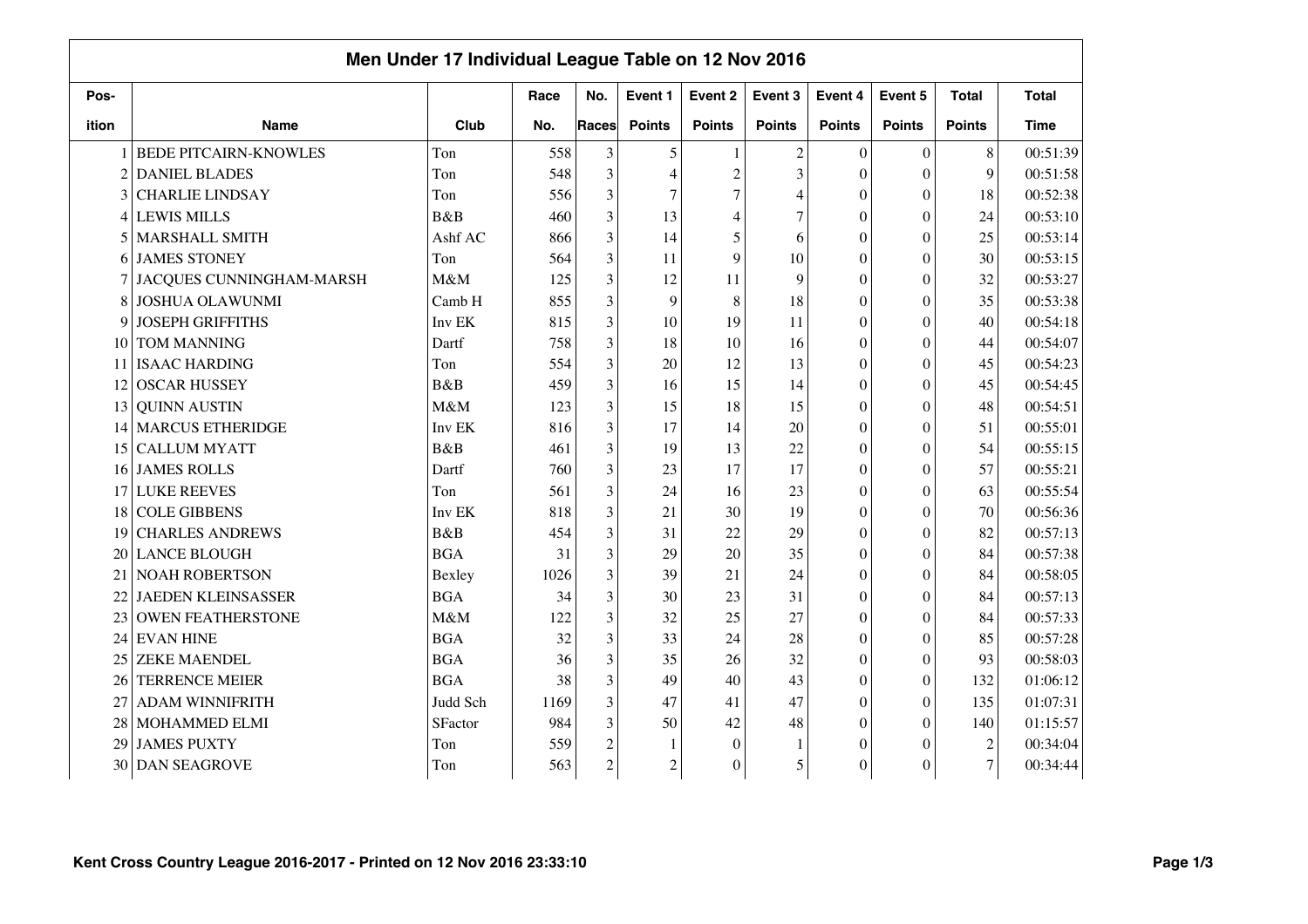|       |                            | Men Under 17 Individual League Table on 12 Nov 2016 |      |                |                  |                  |               |                  |                  |               |              |
|-------|----------------------------|-----------------------------------------------------|------|----------------|------------------|------------------|---------------|------------------|------------------|---------------|--------------|
| Pos-  |                            |                                                     | Race | No.            | Event 1          | Event 2          | Event 3       | Event 4          | Event 5          | <b>Total</b>  | <b>Total</b> |
| ition | <b>Name</b>                | Club                                                | No.  | <b>Races</b>   | <b>Points</b>    | <b>Points</b>    | <b>Points</b> | <b>Points</b>    | <b>Points</b>    | <b>Points</b> | <b>Time</b>  |
|       | 31 NOAH ARMITAGE-HOOKES    | Camb H                                              | 851  | $\overline{2}$ | 6                | 3                | $\Omega$      | $\mathbf{0}$     | $\boldsymbol{0}$ | 9             | 00:35:02     |
| 32    | MICHAEL EAGLING            | B&B                                                 | 457  | $\overline{2}$ | 8                | $\overline{0}$   | 8             | $\overline{0}$   | $\boldsymbol{0}$ | 16            | 00:35:28     |
| 33    | <b>SAM CRICK</b>           | Ton                                                 | 551  | $\overline{c}$ | $\mathbf{0}$     | 6                | 12            | $\mathbf{0}$     | $\boldsymbol{0}$ | 18            | 00:35:14     |
| 34    | <b>TOM SIMPSON</b>         | Camb H                                              | 856  | $\overline{c}$ | 26               | $\boldsymbol{0}$ | 21            | $\overline{0}$   | $\boldsymbol{0}$ | 47            | 00:37:37     |
| 35    | <b>CHARLES GEORGE</b>      | Padd W                                              | 1075 | $\overline{2}$ | $\mathbf{0}$     | 27               | 26            | $\overline{0}$   | $\overline{0}$   | 53            | 00:37:55     |
| 36    | <b>LUCAS TAYLOR-COSTIN</b> | Dartf                                               | 757  | $\overline{c}$ | 25               | 33               | $\theta$      | $\mathbf{0}$     | $\overline{0}$   | 58            | 00:39:38     |
| 37    | <b>BEN BROOKS</b>          | Ton                                                 | 549  | $\overline{c}$ | 27               | $\boldsymbol{0}$ | 34            | $\theta$         | $\theta$         | 61            | 00:38:36     |
| 38    | <b>MATHEW RANDALL</b>      | Ton                                                 | 560  | $\overline{c}$ | 34               | 29               | $\theta$      | $\theta$         | $\overline{0}$   | 63            | 00:39:31     |
| 39    | <b>HARRY YOUNG</b>         | Padd W                                              | 1068 | $\overline{c}$ | 36               | 32               | $\theta$      | $\theta$         | $\Omega$         | 68            | 00:40:25     |
| 40    | <b>EVAN CHANDLER</b>       | Camb H                                              | 1281 | $\overline{c}$ | $\theta$         | 36               | 38            | $\theta$         | $\overline{0}$   | 74            | 00:41:21     |
|       | 41 LEWIS WARREN            | B&B                                                 | 453  | $\overline{c}$ | 38               | $\boldsymbol{0}$ | 37            | $\boldsymbol{0}$ | $\boldsymbol{0}$ | 75            | 00:40:31     |
| 42    | <b>AARON ROWLAND</b>       | Padd W                                              | 1074 | $\overline{c}$ | 37               | $\mathbf{0}$     | 39            | $\overline{0}$   | $\boldsymbol{0}$ | 76            | 00:40:38     |
| 43    | <b>JOSEPH WHITBY</b>       | Inv EK                                              | 814  | $\overline{c}$ | $\mathbf{0}$     | 34               | 45            | $\boldsymbol{0}$ | $\theta$         | 79            | 00:42:41     |
| 44    | THOMAS CLARK               | Weald Tri                                           | 637  | $\overline{c}$ | 42               | 37               | $\Omega$      | $\theta$         | $\theta$         | 79            | 00:43:06     |
| 45    | <b>JULIUS MOSS</b>         | Judd Sch                                            | 1170 | $\overline{c}$ | 44               | 38               | $\Omega$      | $\theta$         | $\theta$         | 82            | 00:43:22     |
| 46    | <b>HENRY SWANDALE</b>      | Than RR                                             | 1252 | $\overline{2}$ | 43               | $\overline{0}$   | 42            | $\theta$         | $\Omega$         | 85            | 00:42:52     |
| 47    | <b>CHRIS SWINFEN</b>       | B&B                                                 | 463  | $\overline{2}$ | 51               | 43               | $\theta$      | $\theta$         | $\overline{0}$   | 94            | 00:48:46     |
| 48    | <b>SIMON COPPARD</b>       | Ton                                                 | 550  | 1              | 3                | $\overline{0}$   | $\theta$      | $\theta$         | $\overline{0}$   | 3             | 00:17:32     |
| 49    | <b>JAMIE BINGHAM</b>       | Ton                                                 | 1157 | $\mathbf{1}$   | $22\,$           | $\boldsymbol{0}$ | $\theta$      | $\theta$         | $\overline{0}$   | 22            | 00:18:56     |
| 50    | <b>HARRY BROWN</b>         | Ton                                                 | 1158 | $\mathbf{1}$   | $\boldsymbol{0}$ | $\boldsymbol{0}$ | 25            | $\overline{0}$   | $\boldsymbol{0}$ | 25            | 00:18:32     |
| 51    | <b>MATTHEW EMMERSON</b>    | Ton                                                 | 553  | $\mathbf{1}$   | 28               | $\mathbf{0}$     | $\theta$      | $\mathbf{0}$     | $\overline{0}$   | 28            | 00:19:22     |
| 52    | <b>DAN SCHOFIELD</b>       | Ton                                                 | 562  | 1              | $\mathbf{0}$     | 28               | $\theta$      | $\theta$         | $\theta$         | 28            | 00:19:23     |
| 53    | <b>FINLAY BRANNAN</b>      | B&B                                                 | 1300 | 1              | $\boldsymbol{0}$ | $\theta$         | 30            | $\theta$         | $\theta$         | 30            | 00:18:42     |
| 54    | <b>KIERAN HARMSWORTH</b>   | Camb H                                              | 853  | $\mathbf{1}$   | $\mathbf{0}$     | 31               | $\theta$      | $\theta$         | $\theta$         | 31            | 00:19:53     |
| 55    | <b>REECE MILES</b>         | Camb H                                              | 854  | 1              | $\mathbf{0}$     | $\boldsymbol{0}$ | 33            | $\theta$         | $\theta$         | 33            | 00:19:03     |
| 56    | <b>COLEMAN CORRY</b>       | B&B                                                 | 455  | $\mathbf{1}$   | $\theta$         | 35               | $\Omega$      | $\theta$         | $\theta$         | 35            | 00:20:36     |
| 57    | <b>GEORGE BLAKE</b>        | M&M                                                 | 126  | $\mathbf{1}$   | $\theta$         | $\overline{0}$   | 36            | $\theta$         | $\overline{0}$   | 36            | 00:19:47     |
| 58    | LUKE BOYTON-MATTHEW        | G'wich T                                            | 1286 | 1              | $\theta$         | 39               | $\Omega$      | $\theta$         | $\Omega$         | 39            | 00:21:56     |
| 59    | <b>CARL ELDRED</b>         | M&M                                                 | 124  | 1              | $\theta$         | $\theta$         | 40            | $\theta$         | $\theta$         | 40            | 00:20:32     |
| 60    | <b>JAMIE THOMPSON</b>      | Ton                                                 | 565  |                | 40               | $\boldsymbol{0}$ | $\theta$      | $\boldsymbol{0}$ | $\overline{0}$   | 40            | 00:21:02     |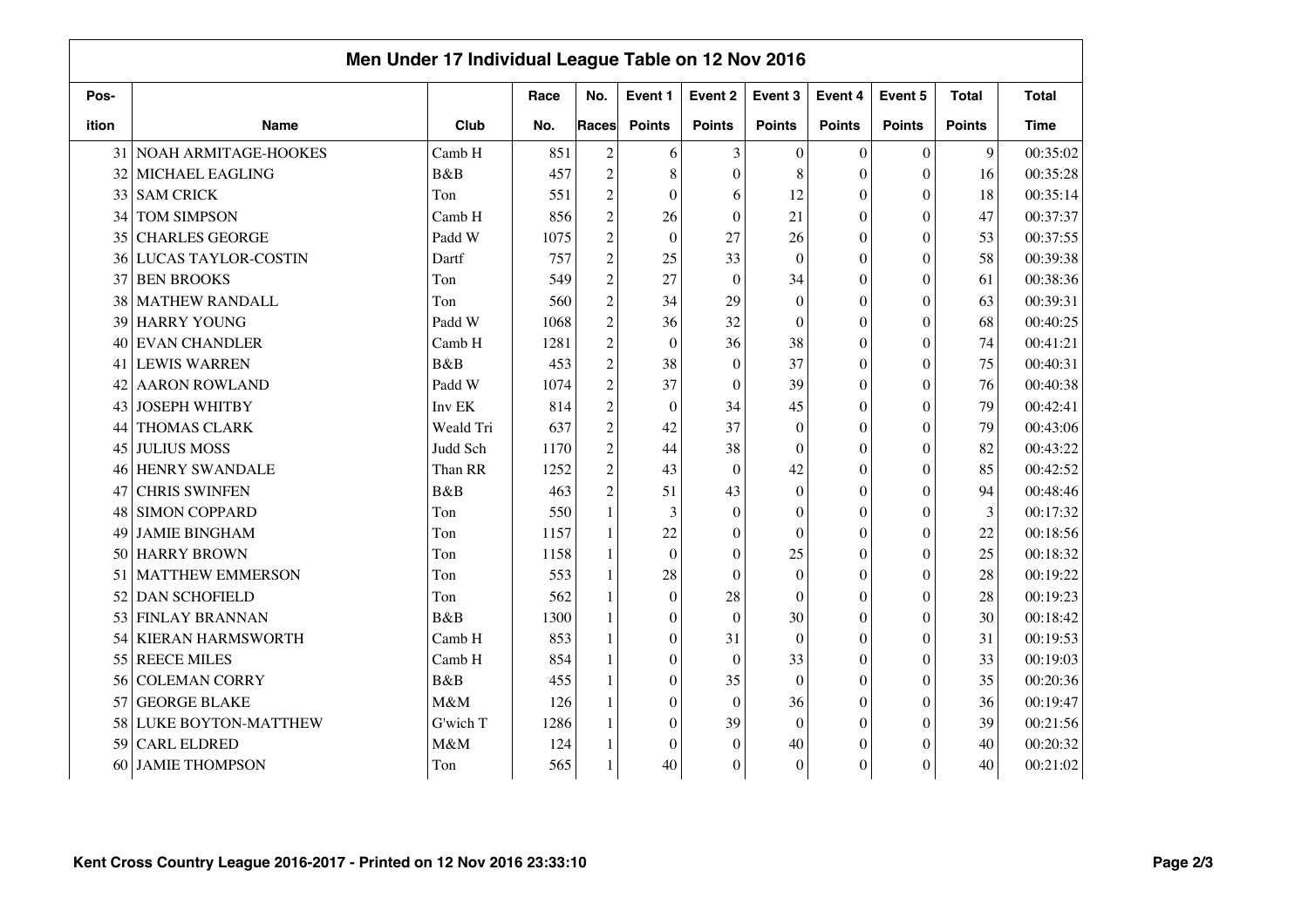|       |                   | Men Under 17 Individual League Table on 12 Nov 2016 |      |       |               |               |               |               |               |               |              |
|-------|-------------------|-----------------------------------------------------|------|-------|---------------|---------------|---------------|---------------|---------------|---------------|--------------|
| Pos-  |                   |                                                     | Race | No.   | Event 1       | Event 2       | Event 3       | Event 4       | Event 5       | <b>Total</b>  | <b>Total</b> |
| ition | <b>Name</b>       | Club                                                | No.  | Races | <b>Points</b> | <b>Points</b> | <b>Points</b> | <b>Points</b> | <b>Points</b> | <b>Points</b> | <b>Time</b>  |
|       | 61 NATHAN LINDSAY | Swale                                               | 189  |       |               |               | 41            |               |               | 41            | 00:20:33     |
|       | 62 REGAN THOMAS   | Bexley                                              | 1023 |       | 41            |               |               |               |               | 41            | 00:21:13     |
|       | 63 ALFIE COSSEY   | Ashf $AC$                                           | 1201 |       |               |               | 44            |               |               | 44            | 00:21:15     |
|       | 64 TAIT LAMB      | Dartf                                               | 753  |       | 45            |               | 0             |               |               | 45            | 00:21:59     |
|       | 65   TOM HICKSON  | G'wich T                                            | 1302 |       |               |               | 46            |               |               | 46            | 00:22:22     |
|       | 66 SAM HALLETT    | $M\&M$                                              | 1257 |       | 46            |               | $\Omega$      |               |               | 46            | 00:22:24     |
|       | 67 JAMES LONG     | Folk                                                | 1099 |       | 48            |               | 0             |               |               | 48            | 00:22:43     |
|       |                   |                                                     |      |       |               |               |               |               |               |               |              |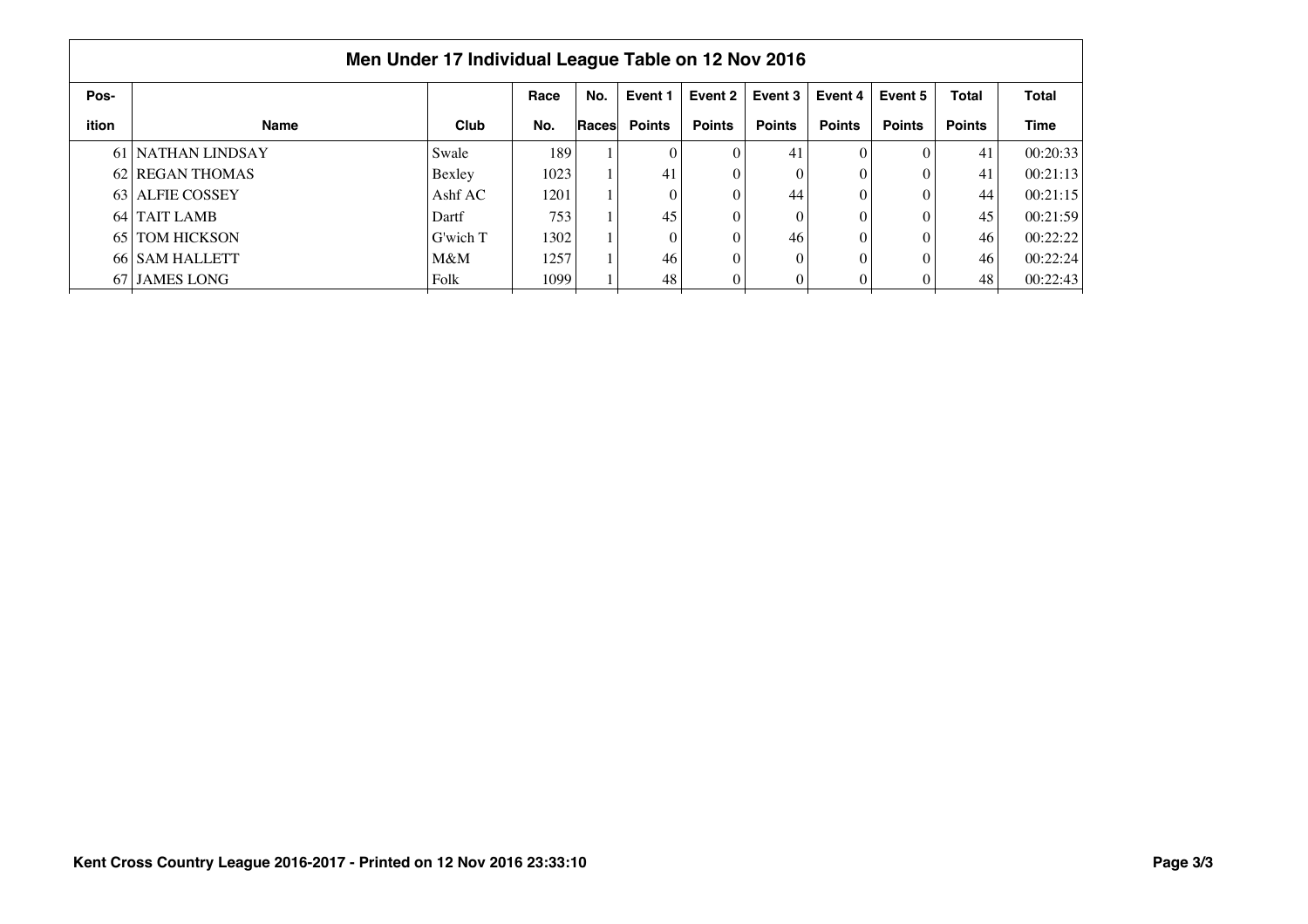|       | Women Under 20 Individual League Table on 12 Nov 2016 |            |      |                |                |               |               |               |               |                |              |
|-------|-------------------------------------------------------|------------|------|----------------|----------------|---------------|---------------|---------------|---------------|----------------|--------------|
| Pos-  |                                                       |            | Race | No.            | Event 1        | Event 2       | Event 3       | Event 4       | Event 5       | <b>Total</b>   | <b>Total</b> |
| ition | <b>Name</b>                                           | Club       | No.  | Races          | <b>Points</b>  | <b>Points</b> | <b>Points</b> | <b>Points</b> | <b>Points</b> | <b>Points</b>  | Time         |
|       | <b>BONNIE MAUGEY</b>                                  | Dartf      | 6129 | $\mathfrak{Z}$ |                | ◠             | 4             | $\Omega$      |               | 7              | 00:49:34     |
|       | 2 MOLLY HAWKINS                                       | Camb H     | 6123 | 3              | $\mathfrak{D}$ |               | 6             |               |               | 13             | 00:52:31     |
|       | 3 HOLLY DIXON                                         | G'wich T   | 6104 | $\mathfrak{Z}$ |                |               | 7             |               | $\Omega$      | 14             | 00:52:25     |
|       | 4 EMILIA HOPE                                         | Ton        | 6119 | $\overline{c}$ |                |               | 3             |               |               | 6              | 00:35:08     |
|       | 5 EMMA JENKINS                                        | M&M        | 6105 | 2              |                | 6             | 5             |               |               | 11             | 00:37:15     |
|       | 6 SHELLEY CLARK                                       | Camb H     | 6130 | $\overline{c}$ |                |               | 0             |               |               | 12             | 00:45:10     |
|       | <b>7 JESSICA KEENE</b>                                | B&B        | 6114 |                |                |               |               |               |               |                | 00:14:54     |
|       | <b>8 ALICE RALPH</b>                                  | Ton        | 6132 |                |                |               | 0             |               | $\Omega$      |                | 00:17:57     |
|       | 9 LUCY THOMPSON                                       | Ton        | 6120 |                |                |               | 2             |               |               | $\overline{c}$ | 00:16:12     |
|       | 10 SOPHIE FENNER                                      | Camb H     | 6122 |                |                |               | 0             |               |               | 4              | 00:15:45     |
|       | 11 EMILY HALE                                         | $M\&M$     | 6134 |                |                |               | 8             |               |               | 8              | 00:18:48     |
|       | 12 JENNY PAYNE                                        | <b>MPP</b> | 6131 |                |                |               | 9             |               |               | $\overline{9}$ | 00:22:29     |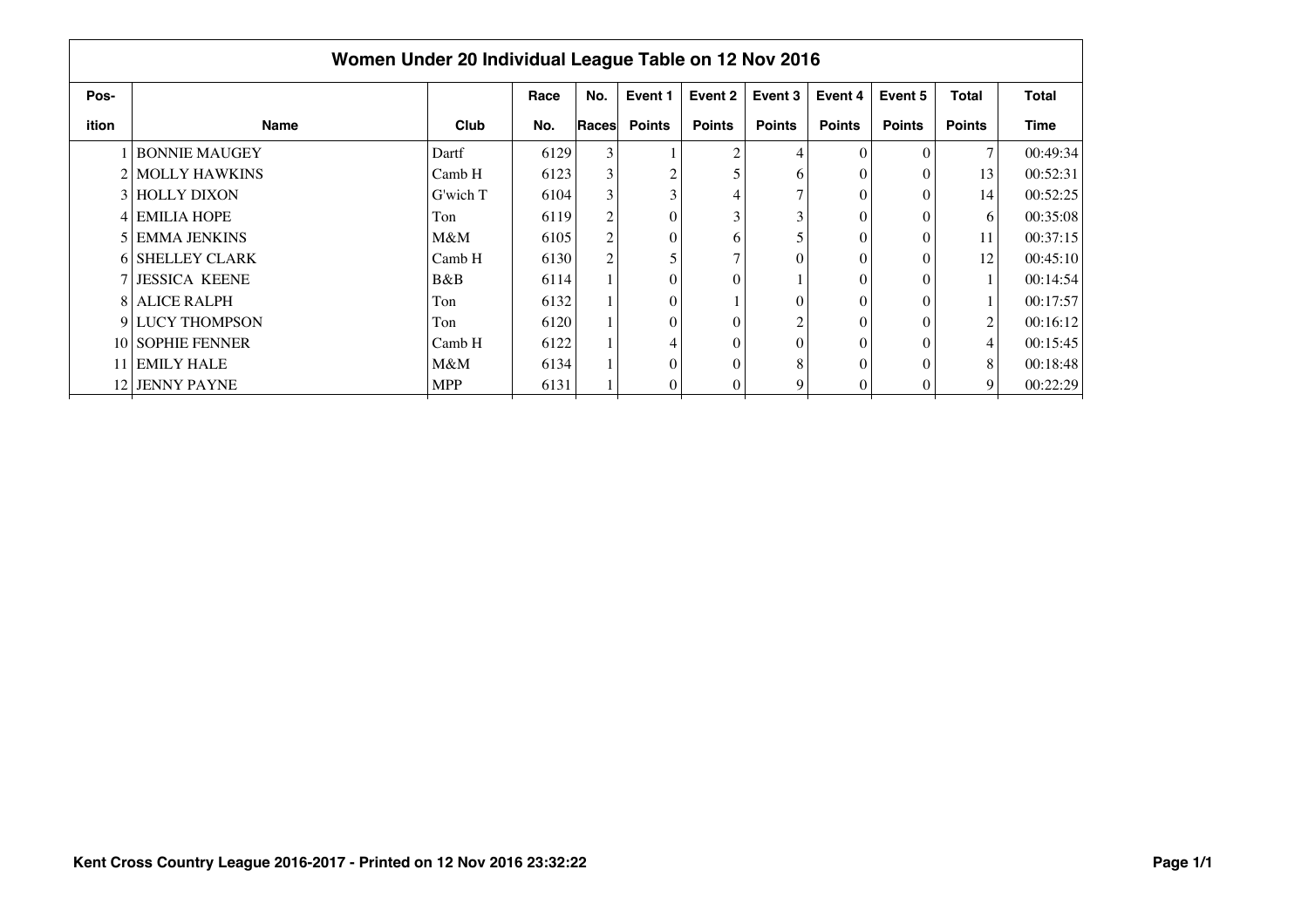|       |                             | Men Under 20 Individual League Table on 12 Nov 2016 |      |                |                  |                |                |               |                  |                |              |
|-------|-----------------------------|-----------------------------------------------------|------|----------------|------------------|----------------|----------------|---------------|------------------|----------------|--------------|
| Pos-  |                             |                                                     | Race | No.            | Event 1          | Event 2        | Event 3        | Event 4       | Event 5          | <b>Total</b>   | <b>Total</b> |
| ition | <b>Name</b>                 | Club                                                | No.  | <b>Races</b>   | <b>Points</b>    | <b>Points</b>  | <b>Points</b>  | <b>Points</b> | <b>Points</b>    | <b>Points</b>  | <b>Time</b>  |
|       | <b>SIMEON KLEINSASSER</b>   | <b>BGA</b>                                          | 2002 | 3              | $\overline{2}$   | 3              |                | $\Omega$      | $\theta$         | 6              | 00:52:25     |
|       | 2 CAMERON PAYAS             | M&M                                                 | 2009 | 3              |                  |                |                | $\Omega$      | $\Omega$         | 8              | 00:52:33     |
|       | <b>3 KIERAN HUGHES</b>      | Dartf                                               | 2030 | 3              | 6                | 6              | 3              | $\theta$      | $\Omega$         | 15             | 00:53:56     |
|       | 4 LESTER NOBLE              | <b>BGA</b>                                          | 2003 | $\mathfrak{Z}$ |                  |                |                | $\theta$      | $\theta$         | 16             | 00:54:17     |
|       | <b>5 STEPHEN KEIDERLING</b> | <b>BGA</b>                                          | 2001 | 3              | 8                | 8              | 6              | $\theta$      | $\theta$         | 22             | 00:55:41     |
|       | 6 CALLUM BROOKS             | M&M                                                 | 2007 | 3              | 10               | 12             | 8              | $\Omega$      | $\Omega$         | 30             | 00:58:29     |
|       | <b>7 BAYLEY MASSEY</b>      | Camb H                                              | 2033 | $\overline{c}$ | 4                | 4              | $\theta$       | $\theta$      | $\theta$         | 8              | 00:35:45     |
|       | 8 MARLEY GODDEN             | M&M                                                 | 2010 | $\mathbf{2}$   | 9                | 9              | $\theta$       | $\Omega$      | $\theta$         | 18             | 00:37:49     |
|       | 9 ALAN TAYLOR               | <b>SFactor</b>                                      | 2040 | $\mathbf{2}$   | $\overline{0}$   | 11             | 9              | $\theta$      | $\boldsymbol{0}$ | 20             | 00:39:25     |
|       | 10 CONNOR BURFORD           | Dartf                                               | 2031 | $\overline{c}$ | 11               | 10             | $\mathbf{0}$   | $\theta$      | $\theta$         | 21             | 00:38:39     |
|       | <b>JAMIE GOODGE</b>         | Ton                                                 | 2025 |                | $\Omega$         |                | $\Omega$       | $\theta$      | $\Omega$         |                | 00:16:38     |
|       | 12 JAMIE ATKINS             | Dartf                                               | 2032 |                | $\theta$         | $\overline{2}$ | $\theta$       | $\theta$      | $\theta$         | $\overline{c}$ | 00:16:58     |
|       | 13 MAX READ                 | M&M                                                 | 2039 |                | 3                | $\Omega$       | $\Omega$       | $\theta$      | $\Omega$         | 3              | 00:18:04     |
|       | 14 OLIVER DUNN              | Ton                                                 | 2024 |                | $\theta$         | $\Omega$       | 5              | $\Omega$      | $\Omega$         | 5              | 00:17:58     |
|       | 15 SHISHAY TEMELSO          | <b>Inv EK</b>                                       | 2049 |                | $\theta$         | $\Omega$       |                | $\theta$      | $\theta$         | $\tau$         | 00:18:44     |
|       | <b>16 MAXWELL PHILLIPS</b>  | M&M                                                 | 2013 |                | 7                | $\Omega$       | $\Omega$       | $\Omega$      | $\theta$         | 7              | 00:18:54     |
|       | 17 HAYDEN BASSETT           | Weald Tri                                           | 2029 |                | $\theta$         | $\Omega$       | 10             | $\theta$      | $\theta$         | 10             | 00:27:13     |
|       | 18 AHFEROM GOITOM           | Ashf AC                                             | 2035 |                | 12               | $\Omega$       | $\Omega$       | $\Omega$      | $\Omega$         | 12             | 00:22:04     |
|       | 19 TOM WHITE                | Weald Tri                                           | 2028 |                | $\boldsymbol{0}$ | 13             | $\overline{0}$ | 0             | 0                | 13             | 00:20:14     |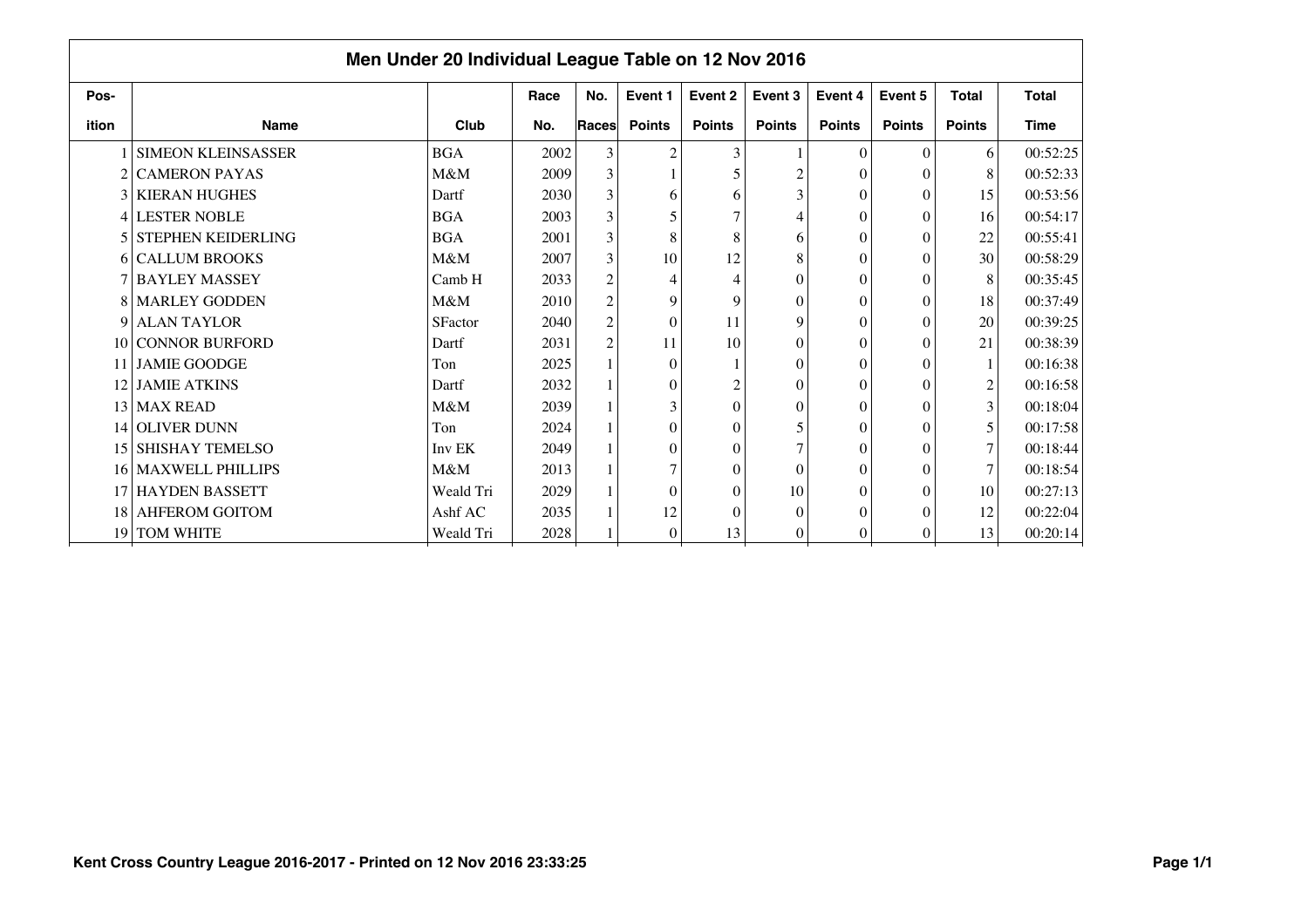|                |                        | Senior Men Individual League Table on 12 Nov 2016 |      |              |                |                |                          |                  |                  |               |              |
|----------------|------------------------|---------------------------------------------------|------|--------------|----------------|----------------|--------------------------|------------------|------------------|---------------|--------------|
| Pos-           |                        |                                                   | Race | No.          | Event 1        | Event 2        | Event 3                  | Event 4          | Event 5          | <b>Total</b>  | <b>Total</b> |
| ition          | <b>Name</b>            | Club                                              | No.  | <b>Races</b> | <b>Points</b>  | <b>Points</b>  | <b>Points</b>            | <b>Points</b>    | <b>Points</b>    | <b>Points</b> | <b>Time</b>  |
|                | TOM COLLINS            | M&M                                               | 140  | 3            | 3              | $\overline{2}$ | 5                        | $\mathbf{0}$     | $\mathbf{0}$     | 10            | 01:36:28     |
| $\overline{2}$ | MICHAEL COLEMAN        | S.Kent                                            | 82   | 3            | $\overline{7}$ | $\overline{3}$ | $\overline{\mathcal{L}}$ | $\theta$         | $\overline{0}$   | 14            | 01:37:27     |
| $\mathbf{3}$   | TEWELDEBRHAN MENGES    | M&M                                               | 2011 | 3            | 5              | 5              | 7                        | $\theta$         | $\overline{0}$   | 17            | 01:37:53     |
| 4              | <b>SIMON HABTOM</b>    | M&M                                               | 2008 | 3            | 6              | 6              | 12                       | $\boldsymbol{0}$ | $\overline{0}$   | 24            | 01:38:47     |
| 5              | <b>DANIEL BRADLEY</b>  | Ton                                               | 573  | 3            | 8              | 9              | 9                        | $\boldsymbol{0}$ | $\overline{0}$   | 26            | 01:39:18     |
| 6              | <b>JACK GOSS</b>       | S.Kent                                            | 2005 | 3            | 10             | $\overline{7}$ | 10                       | $\overline{0}$   | $\theta$         | 27            | 01:39:24     |
| 7              | <b>DEAN LACY</b>       | Camb H                                            | 741  | 3            | 18             | $\overline{4}$ | 8                        | $\theta$         | $\theta$         | 30            | 01:39:35     |
| 8              | <b>DAN WATT</b>        | Ton                                               | 595  | 3            | 12             | 14             | 21                       | $\theta$         | $\overline{0}$   | 47            | 01:42:07     |
| 9              | <b>MARK WILKINS</b>    | M&M                                               | 141  | 3            | 13             | 13             | 24                       | $\theta$         | $\theta$         | 50            | 01:42:07     |
| 10             | <b>GRAEME SAKER</b>    | Ton                                               | 592  | 3            | 21             | 21             | 34                       | $\theta$         | $\theta$         | 76            | 01:45:17     |
| 11             | <b>ALEX CAMERON</b>    | Dartf                                             | 970  | 3            | 26             | 15             | 40                       | $\theta$         | $\theta$         | 81            | 01:45:05     |
| 12             | <b>CHRIS BIDDLE</b>    | Dartf                                             | 962  | 3            | 30             | 18             | 37                       | $\theta$         | $\overline{0}$   | 85            | 01:45:30     |
| 13             | <b>MATT BRITTON</b>    | Ashf AC                                           | 783  | 3            | 34             | 17             | 35                       | $\theta$         | $\overline{0}$   | 86            | 01:45:31     |
| 14             | <b>MATT LAWES</b>      | CP-Tri                                            | 69   | 3            | 25             | 22             | 43                       | $\theta$         | $\Omega$         | 90            | 01:46:36     |
| 15             | <b>STEVE HODGES</b>    | Camb H                                            | 744  | 3            | 23             | 29             | 39                       | $\theta$         | $\Omega$         | 91            | 01:46:58     |
| 16             | <b>BARRY ROYDEN</b>    | M&M                                               | 130  | 3            | 37             | 19             | 36                       | $\boldsymbol{0}$ | $\overline{0}$   | 92            | 01:46:10     |
| 17             | TOM COX                | Ton                                               | 578  | 3            | 20             | 38             | 42                       | $\overline{0}$   | $\overline{0}$   | 100           | 01:47:26     |
| 18             | <b>JAMES TAYLOR</b>    | Ton                                               | 604  | 3            | 27             | 23             | 51                       | $\overline{0}$   | $\mathbf{0}$     | 101           | 01:47:45     |
| 19             | <b>JON VINTNER</b>     | B&B                                               | 407  | 3            | 40             | 31             | 57                       | $\overline{0}$   | $\boldsymbol{0}$ | 128           | 01:49:34     |
| 20             | <b>HARRY COLLINS</b>   | M&M                                               | 149  | 3            | 38             | 27             | 64                       | $\boldsymbol{0}$ | $\overline{0}$   | 129           | 01:49:48     |
| 21             | <b>EDWARD STEELE</b>   | Tun W                                             | 666  | 3            | 39             | 32             | 61                       | $\theta$         | $\overline{0}$   | 132           | 01:49:32     |
| 22             | <b>CHRIS TUCK</b>      | B&B                                               | 408  | 3            | 35             | 39             | 58                       | $\theta$         | $\theta$         | 132           | 01:49:38     |
| 23             | TOM DESBOROUGH         | B&B                                               | 2017 | 3            | 41             | 37             | 56                       | $\theta$         | $\theta$         | 134           | 01:50:01     |
| 24             | <b>STEVE GROOM</b>     | Camb H                                            | 736  | 3            | 46             | 49             | 55                       | $\theta$         | $\overline{0}$   | 150           | 01:51:31     |
| 25             | <b>MARK CHAMPION</b>   | I&I                                               | 19   | 3            | 45             | 52             | 77                       | $\theta$         | $\theta$         | 174           | 01:52:57     |
| 26             | <b>TRISTAN HODGES</b>  | M&M                                               | 150  | 3            | 51             | 48             | 75                       | $\theta$         | $\theta$         | 174           | 01:52:54     |
| 27             | <b>JAMES CRAWLEY</b>   | <b>B&amp;B</b>                                    | 2022 | 3            | 56             | 67             | 53                       | $\theta$         | $\mathbf{0}$     | 176           | 01:53:35     |
| 28             | <b>MARK COATES</b>     | Ton                                               | 577  | 3            | 71             | 40             | 66                       | $\boldsymbol{0}$ | $\Omega$         | 177           | 01:53:22     |
| 29             | <b>OLIVER KINGSTON</b> | Ton                                               | 2038 | 3            | 60             | 57             | 60                       | $\mathbf{0}$     | $\theta$         | 177           | 01:53:05     |
| 30             | MICHAEL DOWDS          | CP-Tri                                            | 61   | 3            | 68             | 47             | 69                       | $\overline{0}$   | $\overline{0}$   | 184           | 01:53:48     |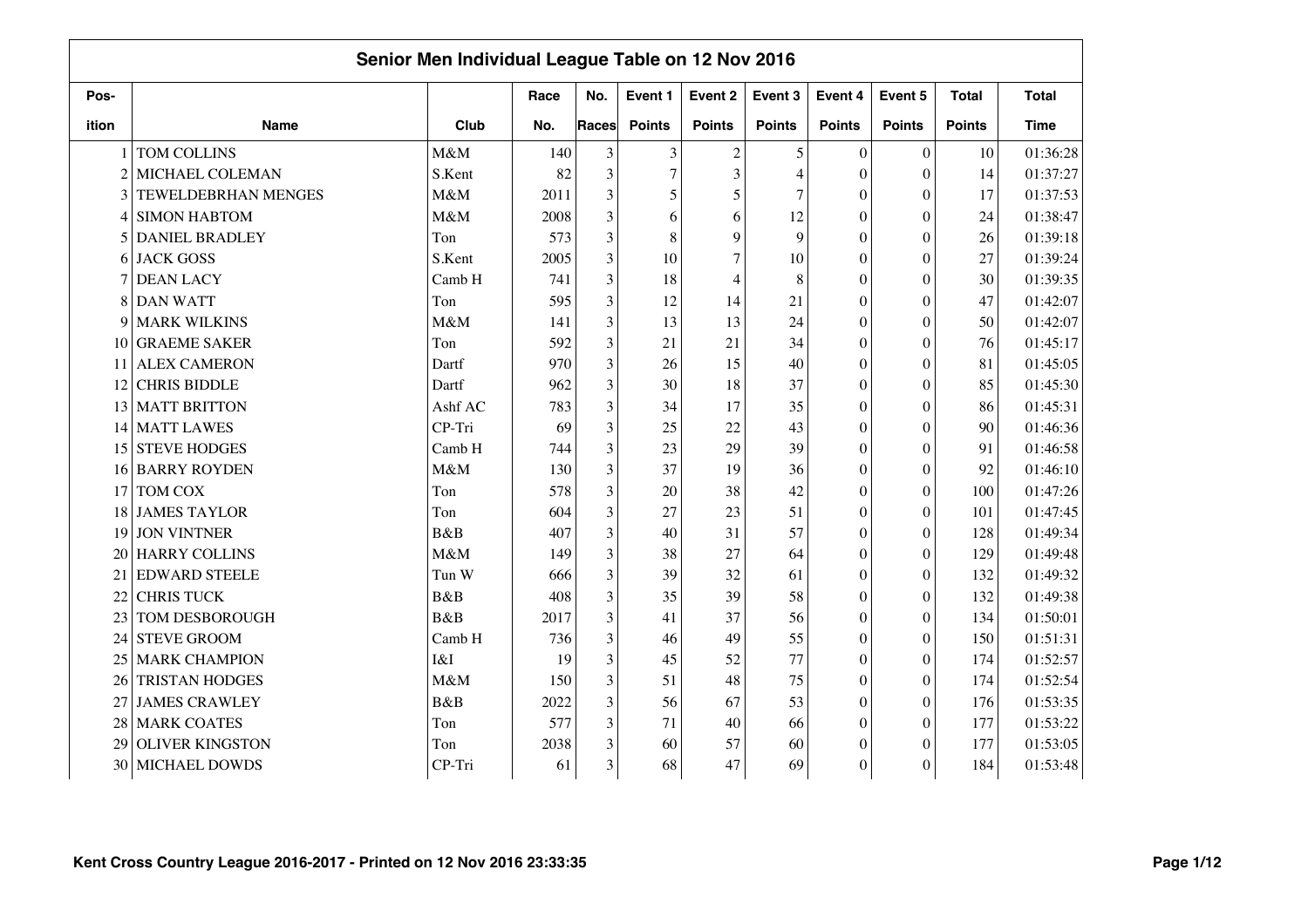|       |                           | Senior Men Individual League Table on 12 Nov 2016 |              |                |               |               |               |                  |                  |               |              |
|-------|---------------------------|---------------------------------------------------|--------------|----------------|---------------|---------------|---------------|------------------|------------------|---------------|--------------|
| Pos-  |                           |                                                   | Race         | No.            | Event 1       | Event 2       | Event 3       | Event 4          | Event 5          | <b>Total</b>  | <b>Total</b> |
| ition | <b>Name</b>               | Club                                              | No.          | Races          | <b>Points</b> | <b>Points</b> | <b>Points</b> | <b>Points</b>    | <b>Points</b>    | <b>Points</b> | <b>Time</b>  |
| 31    | <b>JONATHAN ARMSTRONG</b> | Bexley                                            | 1038         | $\mathfrak{Z}$ | 55            | 54            | 78            | $\boldsymbol{0}$ | $\boldsymbol{0}$ | 187           | 01:53:46     |
| 32    | STEPHEN THROSSELL         | Larkf                                             | 1219         | $\mathfrak{Z}$ | 65            | 50            | 82            | $\mathbf{0}$     | $\overline{0}$   | 197           | 01:54:31     |
| 33    | <b>JAMES DONALDSON</b>    | G'wich T                                          | 199          | 3              | 64            | 64            | 80            | $\mathbf{0}$     | $\boldsymbol{0}$ | 208           | 01:55:37     |
| 34    | <b>JON FISH</b>           | Bexley                                            | 1036         | 3              | 77            | 61            | 83            | $\boldsymbol{0}$ | $\boldsymbol{0}$ | 221           | 01:56:11     |
| 35    | <b>KEVIN WILLIAMS</b>     | Ashf AC                                           | 785          | $\overline{3}$ | 69            | 58            | 97            | $\boldsymbol{0}$ | $\overline{0}$   | 224           | 01:56:02     |
| 36    | <b>GAVIN KITCHINGHAM</b>  | Orp                                               | 613          | $\overline{3}$ | 85            | 59            | 85            | $\mathbf{0}$     | $\overline{0}$   | 229           | 01:56:14     |
| 37    | <b>JON KENNEDY</b>        | Dartf                                             | 969          | 3              | 81            | 73            | 79            | $\boldsymbol{0}$ | $\theta$         | 233           | 01:56:40     |
| 38    | <b>STEVE DALEY</b>        | Beck                                              | 1121         | 3              | 79            | 77            | 87            | $\boldsymbol{0}$ | $\theta$         | 243           | 01:57:12     |
| 39    | WILLIAM SMITH             | S.Kent                                            | 90           | 3              | 113           | 62            | 70            | $\overline{0}$   | $\overline{0}$   | 245           | 01:57:09     |
| 40    | <b>JOE WATTS</b>          | Ton                                               | 596          | 3              | 92            | 66            | 88            | $\mathbf{0}$     | $\theta$         | 246           | 01:57:09     |
| 41    | <b>ANDY WOOD</b>          | Ton                                               | 598          | 3              | 75            | 87            | 93            | $\boldsymbol{0}$ | $\theta$         | 255           | 01:58:19     |
| 42    | <b>STEVE JARVIS</b>       | Dartf RR                                          | 151          | 3              | 87            | 70            | 99            | $\boldsymbol{0}$ | $\overline{0}$   | 256           | 01:57:43     |
| 43    | <b>ANDREW MEAD</b>        | S'oaks AC                                         | 770          | $\overline{3}$ | 78            | 78            | 101           | $\boldsymbol{0}$ | $\overline{0}$   | 257           | 01:58:16     |
| 44    | <b>DEREK GEORGE</b>       | I&I                                               | 9            | 3              | 70            | 89            | 106           | $\mathbf{0}$     | $\overline{0}$   | 265           | 01:58:50     |
| 45    | <b>ADRIAN PERKINS</b>     | M'stone                                           | 265          | 3              | 82            | 81            | 103           | $\boldsymbol{0}$ | $\theta$         | 266           | 01:58:47     |
| 46    | <b>DOMINIC WOOLFORD</b>   | Inv EK                                            | 821          | 3              | 105           | 82            | 86            | $\boldsymbol{0}$ | $\overline{0}$   | 273           | 01:59:01     |
| 47    | <b>MATTHEW CLEMENTS</b>   | Tun W                                             | 668          | 3              | 107           | 71            | 105           | $\boldsymbol{0}$ | $\overline{0}$   | 283           | 01:59:17     |
| 48    | <b>GRAEME BLAIR</b>       | CP-Tri                                            | 56           | 3              | 80            | 97            | 107           | $\mathbf{0}$     | $\overline{0}$   | 284           | 01:59:51     |
| 49    | <b>ANTHONY CRUSH</b>      | Ton                                               | 580          | 3              | 102           | 79            | 110           | $\boldsymbol{0}$ | $\overline{0}$   | 291           | 02:00:07     |
| 50    | <b>JAMES GRAHAM</b>       | S'oaks AC                                         | 773          | 3              | 96            | 88            | 111           | $\boldsymbol{0}$ | $\overline{0}$   | 295           | 02:00:16     |
| 51    | RICHARD DANIEL            | B&B                                               | 409          | 3              | 114           | 80            | 108           | $\boldsymbol{0}$ | $\overline{0}$   | 302           | 02:00:37     |
| 52    | <b>MARTIN SMITH</b>       | Bexley                                            | 1039         | $\mathfrak{Z}$ | 120           | 90            | 92            | $\boldsymbol{0}$ | $\overline{0}$   | 302           | 02:00:32     |
| 53    | <b>SIMON HOWDEN</b>       | Tun W                                             | 687          | 3              | 112           | 91            | 113           | $\boldsymbol{0}$ | $\overline{0}$   | 316           | 02:01:29     |
| 54    | <b>GRAHAM MAYNARD</b>     | Camb H                                            | 742          | 3              | 104           | 95            | 118           | $\boldsymbol{0}$ | $\overline{0}$   | 317           | 02:01:39     |
| 55    | <b>LEE MACAFEE</b>        | <b>RRM</b>                                        | 172          | 3              | 109           | 109           | 115           | $\boldsymbol{0}$ | $\theta$         | 333           | 02:02:40     |
| 56    | <b>CHRIS DESMOND</b>      | S'oaks AC                                         | 775          | 3              | 147           | 96            | 98            | $\boldsymbol{0}$ | $\Omega$         | 341           | 02:02:43     |
| 57    | <b>ANDREW ARCHER</b>      | I&I                                               | $\mathbf{1}$ | 3              | 131           | 104           | 114           | $\boldsymbol{0}$ | $\overline{0}$   | 349           | 02:03:17     |
| 58    | <b>TONY PIPER</b>         | Dartf RR                                          | 152          | 3              | 121           | 107           | 127           | $\boldsymbol{0}$ | $\overline{0}$   | 355           | 02:04:17     |
| 59    | <b>CHRIS EVERETT</b>      | Ton                                               | 2046         | 3              | 122           | 124           | 117           | $\mathbf{0}$     | $\boldsymbol{0}$ | 363           | 02:04:50     |
| 60    | <b>ALUN RODGERS</b>       | M&M                                               | 137          | $\mathfrak{Z}$ | 145           | 103           | 119           | $\boldsymbol{0}$ | $\theta$         | 367           | 02:04:31     |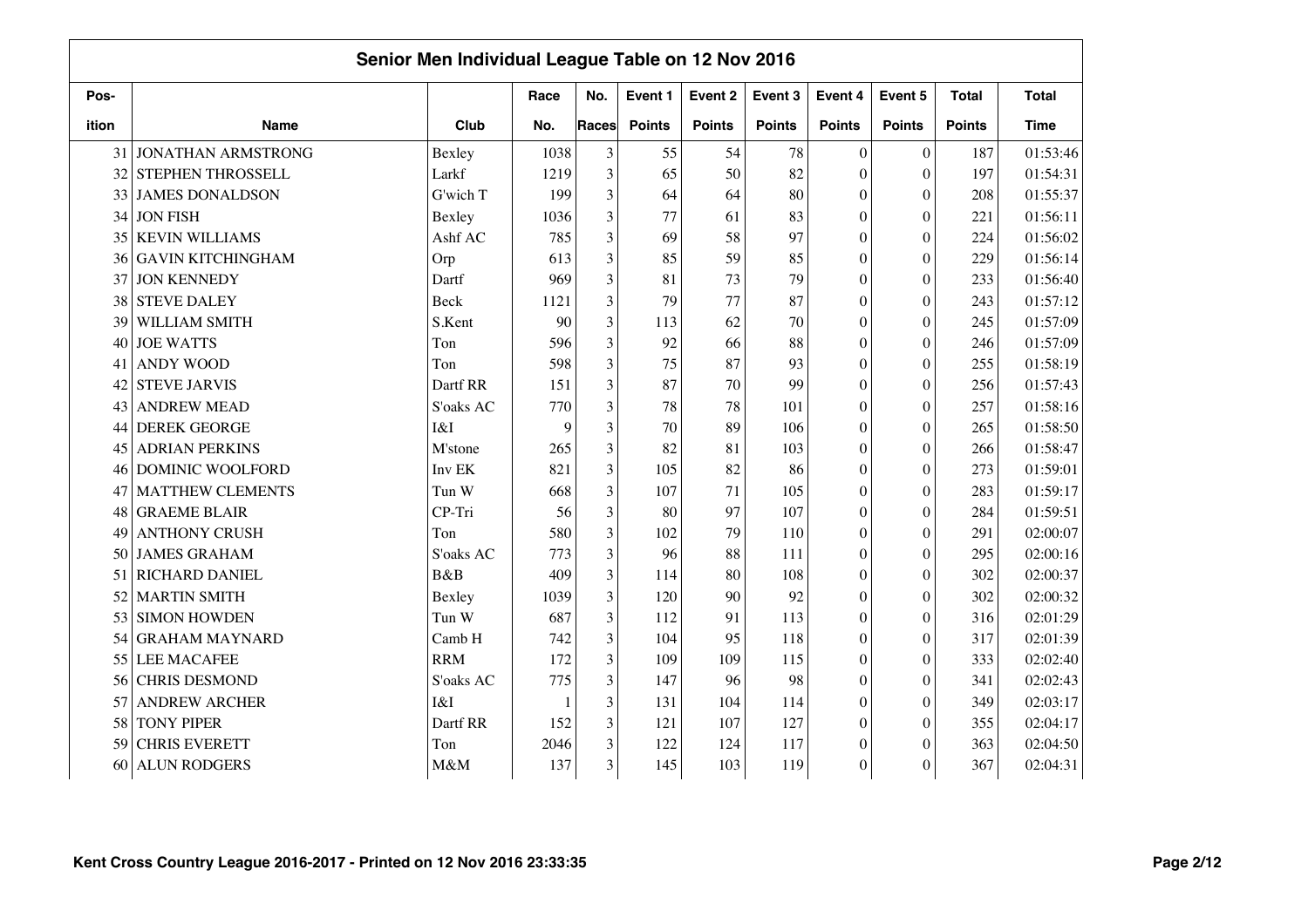|       |                        | Senior Men Individual League Table on 12 Nov 2016 |      |                |               |               |               |                  |                  |               |              |
|-------|------------------------|---------------------------------------------------|------|----------------|---------------|---------------|---------------|------------------|------------------|---------------|--------------|
| Pos-  |                        |                                                   | Race | No.            | Event 1       | Event 2       | Event 3       | Event 4          | Event 5          | <b>Total</b>  | <b>Total</b> |
| ition | <b>Name</b>            | Club                                              | No.  | Races          | <b>Points</b> | <b>Points</b> | <b>Points</b> | <b>Points</b>    | <b>Points</b>    | <b>Points</b> | <b>Time</b>  |
| 61    | ALEX BLACKALL          | Tun W                                             | 1210 | $\overline{3}$ | 139           | 99            | 132           | $\boldsymbol{0}$ | $\boldsymbol{0}$ | 370           | 02:04:57     |
| 62    | <b>MATTHEW CLARK</b>   | Tun W                                             | 699  | $\overline{3}$ | 132           | 110           | 131           | $\mathbf{0}$     | $\overline{0}$   | 373           | 02:05:18     |
| 63    | <b>SIMON NEVILLE</b>   | G'wich T                                          | 215  | 3              | 129           | 115           | 130           | $\mathbf{0}$     | $\theta$         | 374           | 02:05:26     |
| 64    | <b>ROBERT FURSEY</b>   | M&M                                               | 143  | 3              | 124           | 117           | 145           | $\boldsymbol{0}$ | $\boldsymbol{0}$ | 386           | 02:06:39     |
| 65    | PAUL O'GRADY           | Orp                                               | 608  | $\overline{3}$ | 136           | 125           | 141           | $\boldsymbol{0}$ | $\overline{0}$   | 402           | 02:07:10     |
| 66    | <b>DANNY EASTON</b>    | Orp                                               | 619  | 3              | 125           | 111           | 167           | $\mathbf{0}$     | $\overline{0}$   | 403           | 02:08:36     |
| 67    | <b>ANDREW LAWES</b>    | B&B                                               | 977  | 3              | 150           | 126           | 138           | $\boldsymbol{0}$ | $\theta$         | 414           | 02:08:11     |
| 68    | <b>CLEM DIXON</b>      | Camb H                                            | 727  | 3              | 135           | 140           | 146           | $\boldsymbol{0}$ | $\theta$         | 421           | 02:08:42     |
| 69    | <b>JON HUNTER</b>      | Bexley                                            | 1040 | $\overline{3}$ | 155           | 132           | 147           | $\boldsymbol{0}$ | $\overline{0}$   | 434           | 02:10:09     |
| 70    | JOHN BUCHANAN          | CP-Tri                                            | 58   | $\overline{3}$ | 156           | 145           | 153           | $\mathbf{0}$     | $\theta$         | 454           | 02:11:29     |
| 71    | <b>CHRIS GOSDEN</b>    | Bexley                                            | 1041 | $\overline{3}$ | 154           | 143           | 161           | $\boldsymbol{0}$ | $\theta$         | 458           | 02:11:43     |
| 72    | <b>JON IVES</b>        | Dartf                                             | 945  | 3              | 159           | 146           | 155           | $\boldsymbol{0}$ | $\overline{0}$   | 460           | 02:11:55     |
| 73    | <b>CHRIS DELLOW</b>    | Dartf RR                                          | 163  | $\overline{3}$ | 161           | 158           | 165           | $\boldsymbol{0}$ | $\overline{0}$   | 484           | 02:14:52     |
| 74    | <b>SEAN RODWELL</b>    | <b>RRM</b>                                        | 938  | 3              | 181           | 151           | 160           | $\mathbf{0}$     | $\overline{0}$   | 492           | 02:15:33     |
| 75    | MICHAEL RUSSELL        | Tun W                                             | 702  | $\overline{3}$ | 184           | 163           | 164           | $\boldsymbol{0}$ | $\theta$         | 511           | 02:17:39     |
| 76    | PHIL GURNETT           | <b>RRM</b>                                        | 174  | 3              | 175           | 169           | 169           | $\boldsymbol{0}$ | $\overline{0}$   | 513           | 02:19:08     |
| 77    | <b>SCOTT SHURMER</b>   | M'stone                                           | 260  | 3              | 190           | 174           | 182           | $\boldsymbol{0}$ | $\overline{0}$   | 546           | 02:23:44     |
| 78    | <b>NIGEL BULMER</b>    | B&B                                               | 976  | 3              | 197           | 170           | 184           | $\boldsymbol{0}$ | $\overline{0}$   | 551           | 02:24:31     |
| 79    | <b>NICK PIERCE</b>     | Tun W                                             | 1211 | 3              | 200           | 171           | 185           | $\boldsymbol{0}$ | $\overline{0}$   | 556           | 02:25:29     |
| 80    | <b>ANDY PAGE</b>       | Tun W                                             | 695  | 3              | 196           | 178           | 186           | $\boldsymbol{0}$ | $\overline{0}$   | 560           | 02:26:17     |
| 81    | PETER RICHARDSON       | Tun W                                             | 697  | $\overline{3}$ | 199           | 175           | 188           | $\boldsymbol{0}$ | $\overline{0}$   | 562           | 02:26:34     |
| 82    | <b>SCOTT BULMER</b>    | B&B                                               | 2037 | $\overline{3}$ | 209           | 182           | 173           | $\boldsymbol{0}$ | $\overline{0}$   | 564           | 02:26:48     |
| 83    | <b>NEIL GOODFELLOW</b> | Weald Tri                                         | 626  | 3              | 208           | 161           | 200           | $\boldsymbol{0}$ | $\overline{0}$   | 569           | 02:28:17     |
| 84    | <b>KEN BAKSH</b>       | Beck                                              | 1126 | 3              | 194           | 185           | 195           | $\boldsymbol{0}$ | $\overline{0}$   | 574           | 02:31:28     |
| 85    | <b>BOHDAN RAINCZUK</b> | M'stone                                           | 269  | $\overline{3}$ | 206           | 180           | 191           | $\boldsymbol{0}$ | $\overline{0}$   | 577           | 02:29:36     |
| 86    | <b>GRAHAME EKE</b>     | Folk                                              | 1080 | $\overline{3}$ | 215           | 189           | 198           | $\boldsymbol{0}$ | $\overline{0}$   | 602           | 02:36:51     |
| 87    | <b>ROY KNIGHT</b>      | Dartf RR                                          | 154  | $\overline{3}$ | 217           | 191           | 197           | $\boldsymbol{0}$ | $\overline{0}$   | 605           | 02:38:07     |
| 88    | DAVID CROCKWELL        | CP-Tri                                            | 60   | $\overline{3}$ | 214           | 199           | 199           | $\boldsymbol{0}$ | $\overline{0}$   | 612           | 02:38:36     |
| 89    | <b>SCOTT BARTLETT</b>  | Bexley                                            | 1047 | $\mathfrak{Z}$ | 211           | 197           | 206           | $\mathbf{0}$     | $\boldsymbol{0}$ | 614           | 02:39:53     |
| 90    | FRANK CZARNOWSKI       | Ton                                               | 582  | $\mathfrak{Z}$ | 220           | 204           | 209           | $\boldsymbol{0}$ | $\overline{0}$   | 633           | 02:44:58     |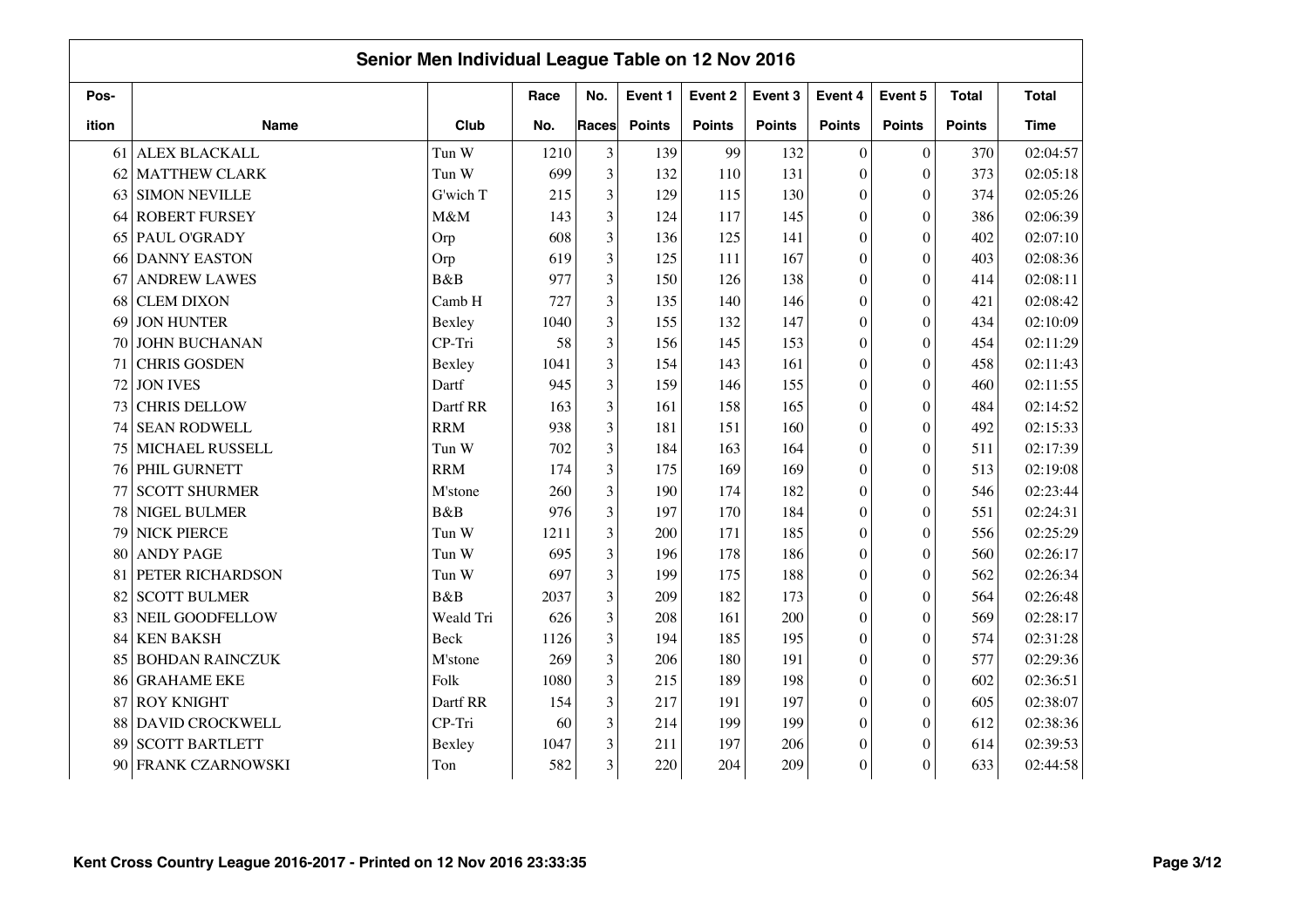| Senior Men Individual League Table on 12 Nov 2016 |                         |             |      |                |                  |                  |                  |                  |                  |               |              |  |
|---------------------------------------------------|-------------------------|-------------|------|----------------|------------------|------------------|------------------|------------------|------------------|---------------|--------------|--|
| Pos-                                              |                         |             | Race | No.            | Event 1          | Event 2          | Event 3          | Event 4          | Event 5          | <b>Total</b>  | <b>Total</b> |  |
| ition                                             | <b>Name</b>             | Club        | No.  | Races          | <b>Points</b>    | <b>Points</b>    | <b>Points</b>    | <b>Points</b>    | <b>Points</b>    | <b>Points</b> | <b>Time</b>  |  |
| 91                                                | <b>MIKE SIMMONS</b>     | Camb H      | 827  | 3              | 225              | 205              | 211              | $\theta$         | $\mathbf{0}$     | 641           | 02:54:43     |  |
| 92                                                | <b>KEVIN WINCH</b>      | Bexley      | 1043 | 3              | 224              | 207              | 210              | $\theta$         | $\overline{0}$   | 641           | 02:55:19     |  |
| 93                                                | <b>JAMIE GOODGE</b>     | Ton         | 2025 | $\overline{c}$ | 11               | $\overline{0}$   | 6                | $\theta$         | $\theta$         | 17            | 01:04:58     |  |
| 94                                                | <b>ANDY RAYNER</b>      | B&B         | 403  | $\overline{c}$ | $\theta$         | 8                | 11               | $\theta$         | $\mathbf{0}$     | 19            | 01:05:43     |  |
| 95                                                | <b>ROBERT MEYER</b>     | M&M         | 2036 | $\overline{c}$ | 4                | $\overline{0}$   | 17               | $\boldsymbol{0}$ | $\overline{0}$   | 21            | 01:04:35     |  |
| 96                                                | <b>JULIAN RENDALL</b>   | Ton         | 591  | $\overline{c}$ | 9                | $\overline{0}$   | 15               | $\theta$         | $\overline{0}$   | 24            | 01:05:30     |  |
| 97                                                | THOMAS WRIGHT           | Bexley      | 1037 | $\overline{c}$ | 15               | $\boldsymbol{0}$ | 13               | $\mathbf{0}$     | $\theta$         | 28            | 01:06:12     |  |
| 98                                                | <b>ALEX GIBBINS</b>     | <b>B</b> &B | 464  | $\overline{c}$ | $\overline{0}$   | 11               | 23               | $\theta$         | $\overline{0}$   | 34            | 01:07:21     |  |
| 99                                                | <b>ANDY PICKETT</b>     | Dartf       | 941  | $\overline{c}$ | 14               | $\boldsymbol{0}$ | 22               | $\overline{0}$   | $\theta$         | 36            | 01:06:58     |  |
| 100                                               | <b>SEAN MOLLOY</b>      | Ton         | 832  | $\overline{c}$ | 17               | $\overline{0}$   | 20               | $\overline{0}$   | $\theta$         | 37            | 01:06:55     |  |
| 101                                               | <b>DANNY KENNEDY</b>    | B&B         | 400  | $\overline{c}$ | 16               | $\boldsymbol{0}$ | 28               | $\overline{0}$   | $\boldsymbol{0}$ | 44            | 01:07:36     |  |
| 102                                               | <b>CHARLIE DAVIS</b>    | B&B         | 2021 | $\overline{c}$ | $\mathbf{0}$     | 20               | 27               | $\theta$         | $\overline{0}$   | 47            | 01:09:13     |  |
| 103                                               | <b>MARCO ARCURI</b>     | B&B         | 2016 | $\overline{c}$ | 28               | $\boldsymbol{0}$ | 25               | $\theta$         | $\overline{0}$   | 53            | 01:08:39     |  |
| 104                                               | <b>ANDY HOWEY</b>       | Tun W       | 667  | $\overline{c}$ | 32               | 25               | $\theta$         | $\theta$         | $\theta$         | 57            | 01:13:09     |  |
| 105                                               | <b>LEE MCMEEKIN</b>     | M&M         | 144  | $\overline{c}$ | 31               | 33               | $\theta$         | $\theta$         | $\theta$         | 64            | 01:13:38     |  |
| 106                                               | <b>YARED SEBHAT</b>     | Inv EK      | 2048 | $\overline{c}$ | $\overline{0}$   | 24               | 44               | $\mathbf{0}$     | $\overline{0}$   | 68            | 01:11:15     |  |
| 107                                               | <b>DAN PYNE</b>         | Dartf       | 959  | $\overline{c}$ | $\mathbf{0}$     | 34               | 38               | $\boldsymbol{0}$ | $\overline{0}$   | $72\,$        | 01:11:14     |  |
| 108                                               | <b>GARETH EVANS</b>     | B&B         | 410  | $\overline{c}$ | 33               | $\boldsymbol{0}$ | 45               | $\overline{0}$   | $\boldsymbol{0}$ | 78            | 01:10:43     |  |
| 109                                               | <b>DAVID READER</b>     | Camb H      | 746  | $\overline{c}$ | 54               | 26               | $\Omega$         | $\theta$         | $\overline{0}$   | 80            | 01:15:06     |  |
| 110                                               | <b>MARK LALLY</b>       | Beck        | 1142 | $\overline{c}$ | $\boldsymbol{0}$ | 30               | 50               | $\theta$         | $\overline{0}$   | 80            | 01:12:36     |  |
| 111                                               | <b>NIKKI FAULKENER</b>  | Bexley      | 1262 | $\overline{c}$ | 72               | 10               | $\theta$         | $\theta$         | $\theta$         | 82            | 01:13:41     |  |
| 112                                               | <b>SIMON FRASER</b>     | Ton         | 585  | $\overline{c}$ | 36               | $\theta$         | 47               | $\theta$         | $\overline{0}$   | 83            | 01:11:20     |  |
| 113                                               | <b>ROB DEMETRIOU</b>    | Med Tri     | 659  | $\overline{c}$ | 43               | 41               | $\Omega$         | $\theta$         | $\overline{0}$   | 84            | 01:15:29     |  |
|                                                   | 114 JANUSZ LATALA       | Dartf       | 955  | $\overline{c}$ | $\mathbf{0}$     | 36               | 49               | $\theta$         | $\overline{0}$   | 85            | 01:12:47     |  |
| 115                                               | <b>MAXWELL PHILLIPS</b> | M&M         | 2013 | $\overline{c}$ | $\theta$         | 45               | 46               | $\theta$         | $\theta$         | 91            | 01:13:28     |  |
|                                                   | 116 TONY DUREY          | Dartf       | 960  | $\overline{c}$ | 50               | 44               | $\mathbf{0}$     | $\boldsymbol{0}$ | $\overline{0}$   | 94            | 01:16:17     |  |
| 117                                               | <b>TIM LUCAS</b>        | Tun W       | 675  | $\overline{c}$ | 44               | 55               | $\boldsymbol{0}$ | $\boldsymbol{0}$ | $\boldsymbol{0}$ | 99            | 01:16:31     |  |
| 118                                               | <b>FINTAN PARKINSON</b> | B&B         | 402  | $\sqrt{2}$     | 47               | $\overline{0}$   | 54               | $\boldsymbol{0}$ | $\theta$         | 101           | 01:12:38     |  |
| 119                                               | <b>NICK STEELE</b>      | Folk        | 1094 | $\overline{c}$ | $\boldsymbol{0}$ | 42               | 63               | $\overline{0}$   | $\theta$         | 105           | 01:14:08     |  |
| 120                                               | MICHAEL JARVIS          | Dartf       | 950  | $\overline{c}$ | 58               | 51               | $\mathbf{0}$     | $\boldsymbol{0}$ | $\theta$         | 109           | 01:17:08     |  |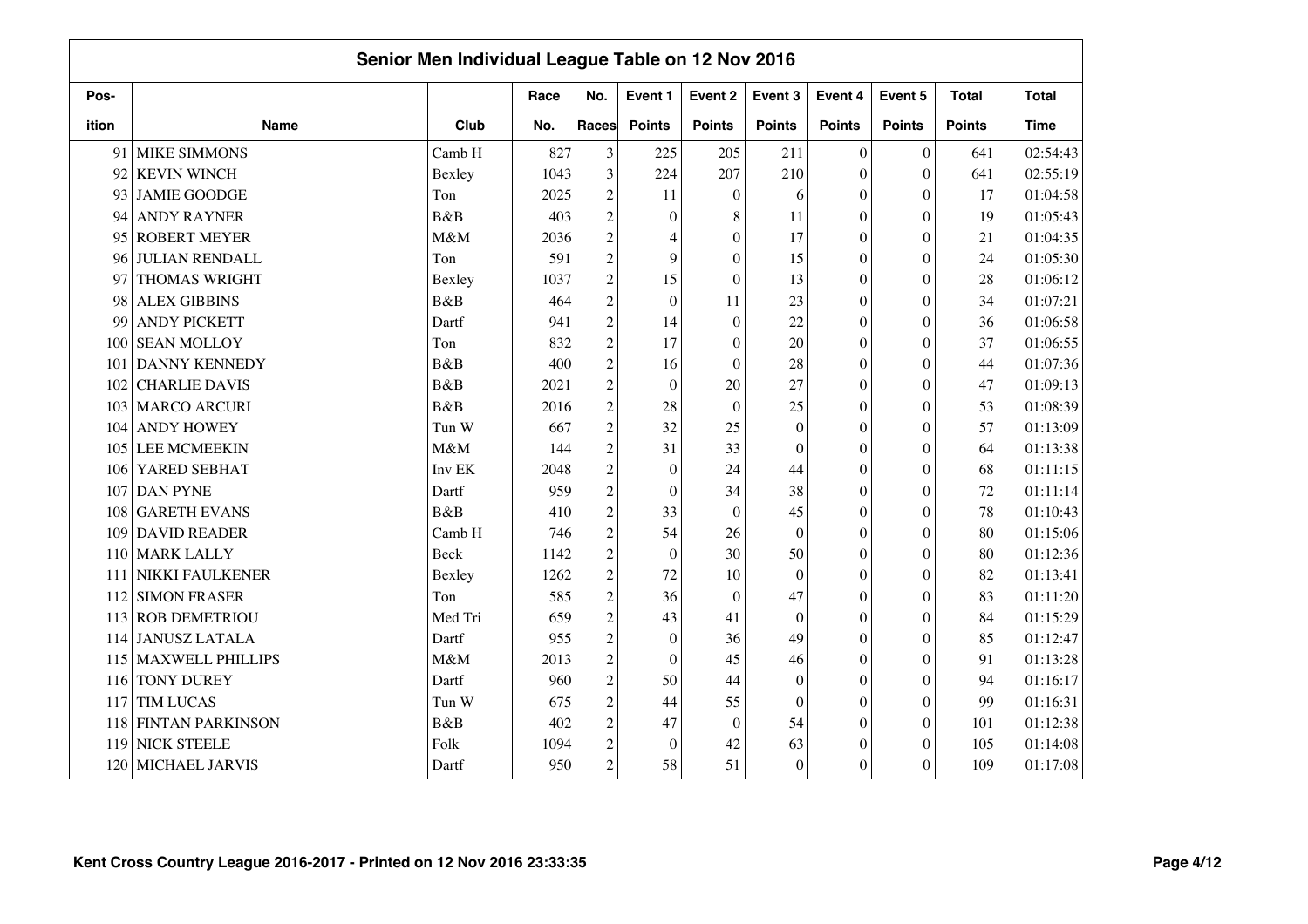| Senior Men Individual League Table on 12 Nov 2016 |                           |           |      |                  |                  |                  |               |                  |                  |               |              |
|---------------------------------------------------|---------------------------|-----------|------|------------------|------------------|------------------|---------------|------------------|------------------|---------------|--------------|
| Pos-                                              |                           |           | Race | No.              | Event 1          | Event 2          | Event 3       | Event 4          | Event 5          | <b>Total</b>  | <b>Total</b> |
| ition                                             | <b>Name</b>               | Club      | No.  | <b>Races</b>     | <b>Points</b>    | <b>Points</b>    | <b>Points</b> | <b>Points</b>    | <b>Points</b>    | <b>Points</b> | Time         |
| 121                                               | <b>ROBERT PARRY</b>       | CP-Tri    | 72   | $\overline{2}$   | 49               | $\overline{0}$   | 65            | $\theta$         | $\mathbf{0}$     | 114           | 01:13:29     |
| 122                                               | <b>CHRIS STANTON</b>      | Bexley    | 1258 | $\overline{2}$   | 61               | 56               | $\theta$      | $\theta$         | $\overline{0}$   | 117           | 01:17:34     |
| 123                                               | NEILL WRIGHT              | M&M       | 135  | $\overline{c}$   | $\mathbf{0}$     | 46               | 72            | $\Omega$         | $\theta$         | 118           | 01:15:00     |
| 124                                               | <b>ANDREJS SAFARS</b>     | M&M       | 148  | $\overline{c}$   | 48               | $\mathbf{0}$     | 74            | $\theta$         | $\overline{0}$   | 122           | 01:13:46     |
| 125                                               | <b>BRADLEY HALLIDAY</b>   | G'wich T  | 202  | $\overline{c}$   | $\mathbf{0}$     | 60               | 62            | $\theta$         | $\overline{0}$   | 122           | 01:15:23     |
|                                                   | 126 LUC LEGON             | Bexley    | 2041 | $\overline{c}$   | 100              | 28               | $\theta$      | $\theta$         | $\Omega$         | 128           | 01:17:49     |
| 127                                               | <b>ADAM STYLES</b>        | Ton       | 594  | $\overline{c}$   | 86               | $\mathbf{0}$     | 59            | $\boldsymbol{0}$ | $\boldsymbol{0}$ | 145           | 01:14:51     |
| 128                                               | <b>DUNCAN MOON</b>        | M&M       | 2006 | $\overline{c}$   | $\mathbf{0}$     | 65               | 89            | $\mathbf{0}$     | $\overline{0}$   | 154           | 01:17:20     |
| 129                                               | <b>STEVEN GEORGIADIS</b>  | Orp       | 607  | $\overline{c}$   | 67               | $\boldsymbol{0}$ | 91            | $\mathbf{0}$     | $\theta$         | 158           | 01:16:03     |
|                                                   | 130 JACK CROSSLEY         | M&M       | 1279 | $\sqrt{2}$       | $\boldsymbol{0}$ | 68               | 90            | $\mathbf{0}$     | $\boldsymbol{0}$ | 158           | 01:17:33     |
| 131                                               | <b>JASON WHITCOMBE</b>    | Orp       | 870  | $\sqrt{2}$       | $\mathbf{0}$     | 75               | 84            | $\overline{0}$   | $\boldsymbol{0}$ | 159           | 01:17:45     |
| 132                                               | <b>TIM TAPPER</b>         | Weald Tri | 641  | $\overline{c}$   | 94               | 72               | $\theta$      | $\boldsymbol{0}$ | $\overline{0}$   | 166           | 01:20:36     |
| 133                                               | <b>ANDREW SCOONES</b>     | Swale     | 184  | $\overline{c}$   | 74               | $\boldsymbol{0}$ | 94            | $\mathbf{0}$     | $\theta$         | 168           | 01:16:29     |
| 134                                               | <b>GARETH WILLIAMS</b>    | M&M       | 138  | $\overline{c}$   | 95               | 74               | $\Omega$      | $\theta$         | $\theta$         | 169           | 01:20:47     |
| 135                                               | <b>SIMON HESKETH</b>      | M&M       | 139  | $\overline{c}$   | $\mathbf{0}$     | 69               | 102           | $\boldsymbol{0}$ | $\theta$         | 171           | 01:18:28     |
|                                                   | 136 KIERAN FITZPATRICK    | Tun W     | 704  | $\overline{c}$   | 97               | 76               | $\Omega$      | $\mathbf{0}$     | $\overline{0}$   | 173           | 01:21:00     |
|                                                   | 137 DAN WITT              | S'oaks AC | 774  | $\overline{c}$   | 91               | 83               | $\Omega$      | $\boldsymbol{0}$ | $\overline{0}$   | 174           | 01:21:22     |
| 138                                               | <b>STEVE FURY</b>         | M&M       | 145  | $\overline{c}$   | 83               | $\boldsymbol{0}$ | 95            | $\boldsymbol{0}$ | $\boldsymbol{0}$ | 178           | 01:16:45     |
| 139                                               | <b>TERRY ROFFEY</b>       | Bexley    | 1032 | $\overline{c}$   | 90               | 101              | $\Omega$      | $\boldsymbol{0}$ | $\overline{0}$   | 191           | 01:22:22     |
| 140                                               | NIGEL LYNCH               | Med Tri   | 656  | $\overline{c}$   | 110              | 84               | $\theta$      | $\theta$         | $\overline{0}$   | 194           | 01:22:26     |
| 141                                               | <b>CHRISTIAN POULTON</b>  | Camb H    | 739  | $\overline{c}$   | 101              | $\theta$         | 96            | $\theta$         | $\Omega$         | 197           | 01:17:51     |
| 142                                               | <b>DARREN WRIGHT</b>      | M&M       | 132  | $\overline{c}$   | $\mathbf{0}$     | 93               | 112           | $\theta$         | $\theta$         | 205           | 01:20:36     |
| 143                                               | <b>TERRY EVEREST</b>      | Tun W     | 1293 | $\overline{c}$   | $\theta$         | 85               | 121           | $\theta$         | $\Omega$         | 206           | 01:20:50     |
|                                                   | 144 DAVE HADAWAY          | Tun W     | 700  | $\overline{c}$   | 103              | $\theta$         | 109           | $\theta$         | $\overline{0}$   | 212           | 01:18:49     |
| 145                                               | <b>GRAHAM HOLLINGDALE</b> | B&B       | 412  | $\overline{c}$   | $\boldsymbol{0}$ | 100              | 116           | $\theta$         | $\theta$         | 216           | 01:21:18     |
| 146                                               | <b>STUART WATERMAN</b>    | Dartf     | 949  | $\overline{c}$   | $\boldsymbol{0}$ | 102              | 122           | $\boldsymbol{0}$ | $\boldsymbol{0}$ | 224           | 01:21:53     |
| 147                                               | <b>JOHN TRACEY</b>        | S.Kent    | 91   | $\overline{c}$   | $\boldsymbol{0}$ | 106              | 120           | $\overline{0}$   | $\overline{0}$   | 226           | 01:21:55     |
| 148                                               | <b>RICHARD BYFORD</b>     | B&B       | 398  | $\boldsymbol{2}$ | 119              | 108              | $\Omega$      | $\boldsymbol{0}$ | $\theta$         | 227           | 01:24:16     |
| 149                                               | <b>DANIEL CRUSH</b>       | Ton       | 581  | $\overline{c}$   | 123              | 105              | $\theta$      | $\mathbf{0}$     | $\theta$         | 228           | 01:24:27     |
|                                                   | 150 JAMES WINNIFRITH      | Ton       | 1274 | $\overline{c}$   | $\mathbf{0}$     | 98               | 143           | $\boldsymbol{0}$ | $\theta$         | 241           | 01:23:22     |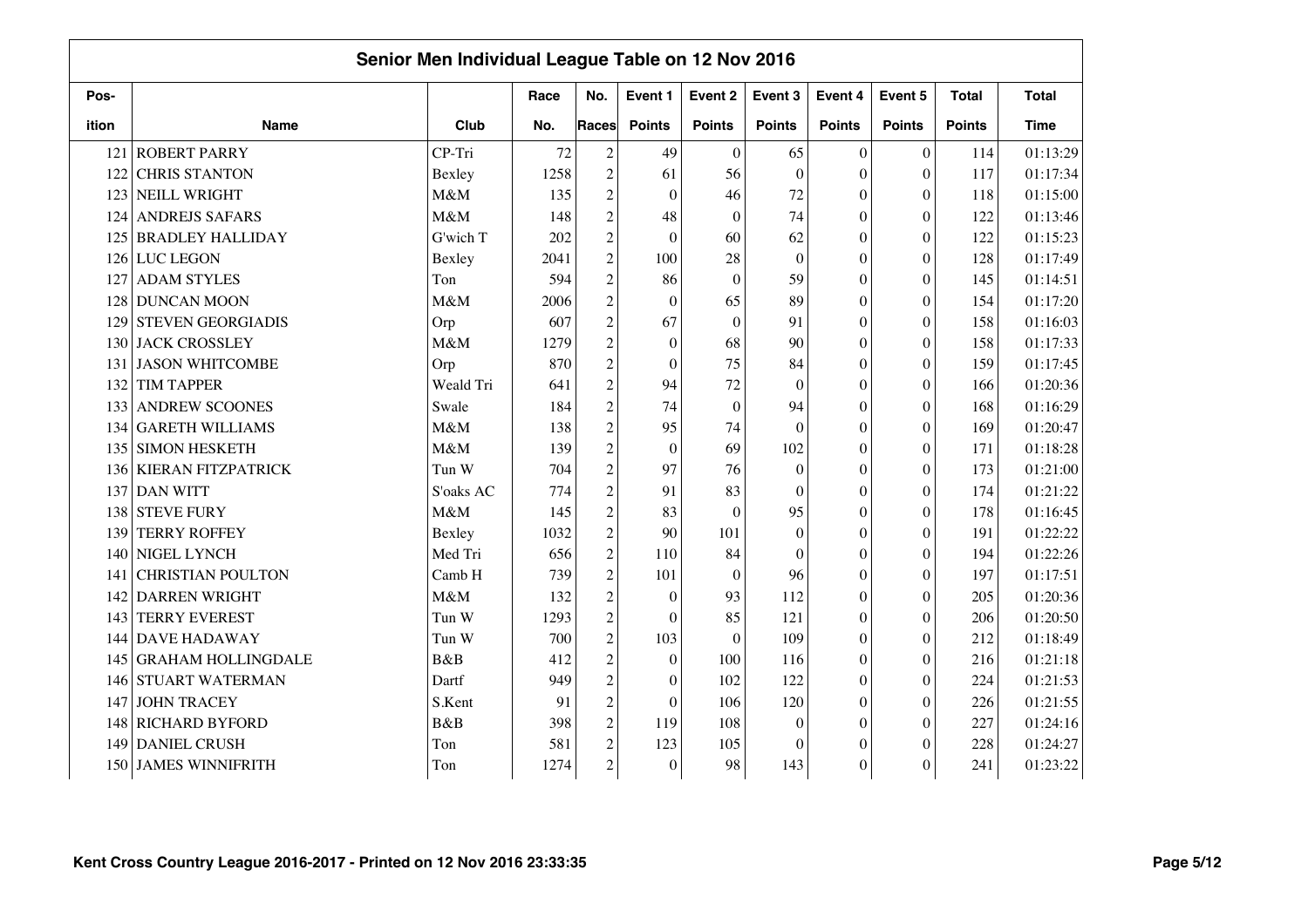| Senior Men Individual League Table on 12 Nov 2016 |                         |             |      |                  |                  |                  |                |                  |                  |               |              |  |
|---------------------------------------------------|-------------------------|-------------|------|------------------|------------------|------------------|----------------|------------------|------------------|---------------|--------------|--|
| Pos-                                              |                         |             | Race | No.              | Event 1          | Event 2          | Event 3        | Event 4          | Event 5          | <b>Total</b>  | <b>Total</b> |  |
| ition                                             | <b>Name</b>             | Club        | No.  | Races            | <b>Points</b>    | <b>Points</b>    | <b>Points</b>  | <b>Points</b>    | <b>Points</b>    | <b>Points</b> | <b>Time</b>  |  |
| 151                                               | <b>ADRIAN MOODY</b>     | M&M         | 134  | $\mathfrak{2}$   | $\boldsymbol{0}$ | 112              | 129            | $\mathbf{0}$     | $\boldsymbol{0}$ | 241           | 01:23:22     |  |
| 152                                               | <b>MARK ASHBY</b>       | Camb H      | 745  | $\boldsymbol{2}$ | $\mathbf{0}$     | 122              | 126            | $\overline{0}$   | $\theta$         | 248           | 01:24:01     |  |
| 153                                               | PETER BUTLER            | Dartf RR    | 292  | $\overline{c}$   | 128              | 121              | $\theta$       | $\overline{0}$   | $\theta$         | 249           | 01:25:57     |  |
| 154                                               | <b>MARTIN LOY</b>       | Weald Tri   | 623  | $\overline{c}$   | 126              | $\boldsymbol{0}$ | 123            | $\boldsymbol{0}$ | $\boldsymbol{0}$ | 249           | 01:21:15     |  |
| 155                                               | <b>GLEN ABEL</b>        | S.Kent      | 80   | $\overline{c}$   | 138              | 113              | $\theta$       | $\boldsymbol{0}$ | $\overline{0}$   | 251           | 01:25:39     |  |
| 156                                               | <b>DARREN CREW</b>      | Folk        | 1090 | $\overline{c}$   | 140              | 116              | $\Omega$       | $\boldsymbol{0}$ | $\theta$         | 256           | 01:25:52     |  |
| 157                                               | <b>MARK CROSS</b>       | Camb H      | 732  | $\boldsymbol{2}$ | 137              | 120              | $\Omega$       | $\theta$         | $\theta$         | 257           | 01:26:11     |  |
| 158                                               | <b>RICHARD ALLEN</b>    | Weald Tri   | 622  | $\overline{c}$   | $\mathbf{0}$     | 129              | 133            | $\boldsymbol{0}$ | $\theta$         | 262           | 01:24:45     |  |
| 159                                               | <b>PAUL DAWES</b>       | Dartf       | 957  | $\overline{c}$   | 142              | $\boldsymbol{0}$ | 125            | $\overline{0}$   | $\theta$         | 267           | 01:22:11     |  |
| 160                                               | <b>STEVE PAIRMAN</b>    | <b>B</b> &B | 471  | $\boldsymbol{2}$ | 133              | $\overline{0}$   | 134            | $\boldsymbol{0}$ | $\theta$         | 267           | 01:22:24     |  |
| 161                                               | <b>KEVIN FREEMAN</b>    | CP-Tri      | 63   | $\overline{c}$   | $\boldsymbol{0}$ | 128              | 142            | $\boldsymbol{0}$ | $\boldsymbol{0}$ | 270           | 01:25:24     |  |
| 162                                               | MICK BROCKWELL          | Orp         | 610  | $\overline{c}$   | $\boldsymbol{0}$ | 138              | 139            | $\boldsymbol{0}$ | $\overline{0}$   | 277           | 01:25:39     |  |
| 163                                               | <b>DARREN HARGER</b>    | I&I         | 6    | $\sqrt{2}$       | 149              | 131              | $\theta$       | $\overline{0}$   | $\theta$         | 280           | 01:27:53     |  |
| 164                                               | <b>GEOFF TURNER</b>     | Tun W       | 689  | $\overline{c}$   | $\mathbf{0}$     | 130              | 152            | $\theta$         | $\theta$         | 282           | 01:26:15     |  |
| 165                                               | <b>DAVE THORNBY</b>     | M'stone     | 272  | $\overline{c}$   | 148              | 136              | $\theta$       | $\mathbf{0}$     | $\theta$         | 284           | 01:28:08     |  |
| 166                                               | <b>TOBIN BIRD</b>       | Ton         | 1269 | $\overline{c}$   | $\mathbf{0}$     | 155              | 135            | $\mathbf{0}$     | $\theta$         | 290           | 01:27:11     |  |
| 167                                               | <b>NEIL CLARK</b>       | Tun W       | 671  | $\overline{c}$   | 162              | $\boldsymbol{0}$ | 136            | $\boldsymbol{0}$ | $\theta$         | 298           | 01:25:07     |  |
| 168                                               | <b>JAMES WILLINGHAM</b> | Orp         | 612  | $\overline{c}$   | $\boldsymbol{0}$ | 148              | 150            | $\overline{0}$   | $\boldsymbol{0}$ | 298           | 01:27:36     |  |
| 169                                               | <b>MARTIN RAFFERTY</b>  | CP-Tri      | 73   | $\overline{c}$   | 151              | $\boldsymbol{0}$ | 151            | $\boldsymbol{0}$ | $\boldsymbol{0}$ | 302           | 01:25:21     |  |
| 170                                               | <b>GARY JONES</b>       | Weald Tri   | 620  | $\overline{c}$   | 160              | 144              | $\theta$       | $\overline{0}$   | $\theta$         | 304           | 01:29:54     |  |
| 171                                               | <b>SIMON READ</b>       | M'stone     | 268  | $\overline{c}$   | 146              | $\overline{0}$   | 158            | $\overline{0}$   | $\theta$         | 304           | 01:25:09     |  |
| 172                                               | <b>SIMON HOLFORD</b>    | Tun W       | 677  | $\sqrt{2}$       | $\mathbf{0}$     | 139              | 166            | $\mathbf{0}$     | $\theta$         | 305           | 01:28:33     |  |
| 173                                               | <b>GEORGE HARRIS</b>    | Tun W       | 673  | $\overline{c}$   | $\mathbf{0}$     | 135              | 171            | $\overline{0}$   | $\theta$         | 306           | 01:29:12     |  |
| 174                                               | <b>MAX BRUHART</b>      | M'stone     | 270  | $\boldsymbol{2}$ | 166              | 141              | $\theta$       | $\overline{0}$   | $\theta$         | 307           | 01:30:17     |  |
| 175                                               | <b>ADRIAN DONNELLY</b>  | M&M         | 146  | $\overline{c}$   | $\boldsymbol{0}$ | 152              | 159            | $\boldsymbol{0}$ | $\boldsymbol{0}$ | 311           | 01:28:42     |  |
| 176                                               | <b>SAM KAVANAGH</b>     | G'wich T    | 208  | $\overline{c}$   | 171              | 150              | $\theta$       | $\boldsymbol{0}$ | $\overline{0}$   | 321           | 01:31:46     |  |
| 177                                               | WILL WITHECOMBE         | Beck        | 1133 | $\boldsymbol{2}$ | $\mathbf{0}$     | 153              | 172            | $\overline{0}$   | $\theta$         | 325           | 01:30:51     |  |
| 178                                               | <b>ED SIMPSON</b>       | G'wich T    | 220  | $\boldsymbol{2}$ | 172              | 160              | $\theta$       | $\overline{0}$   | $\theta$         | 332           | 01:32:42     |  |
| 179                                               | <b>BRIAN BUCKWELL</b>   | Ton         | 576  | $\overline{c}$   | 170              | 162              | $\mathbf{0}$   | $\overline{0}$   | $\theta$         | 332           | 01:32:34     |  |
| 180                                               | <b>CARL SHAWCROSS</b>   | Med Tri     | 662  | $\overline{c}$   | 153              | 184              | $\overline{0}$ | $\boldsymbol{0}$ | $\theta$         | 337           | 01:35:39     |  |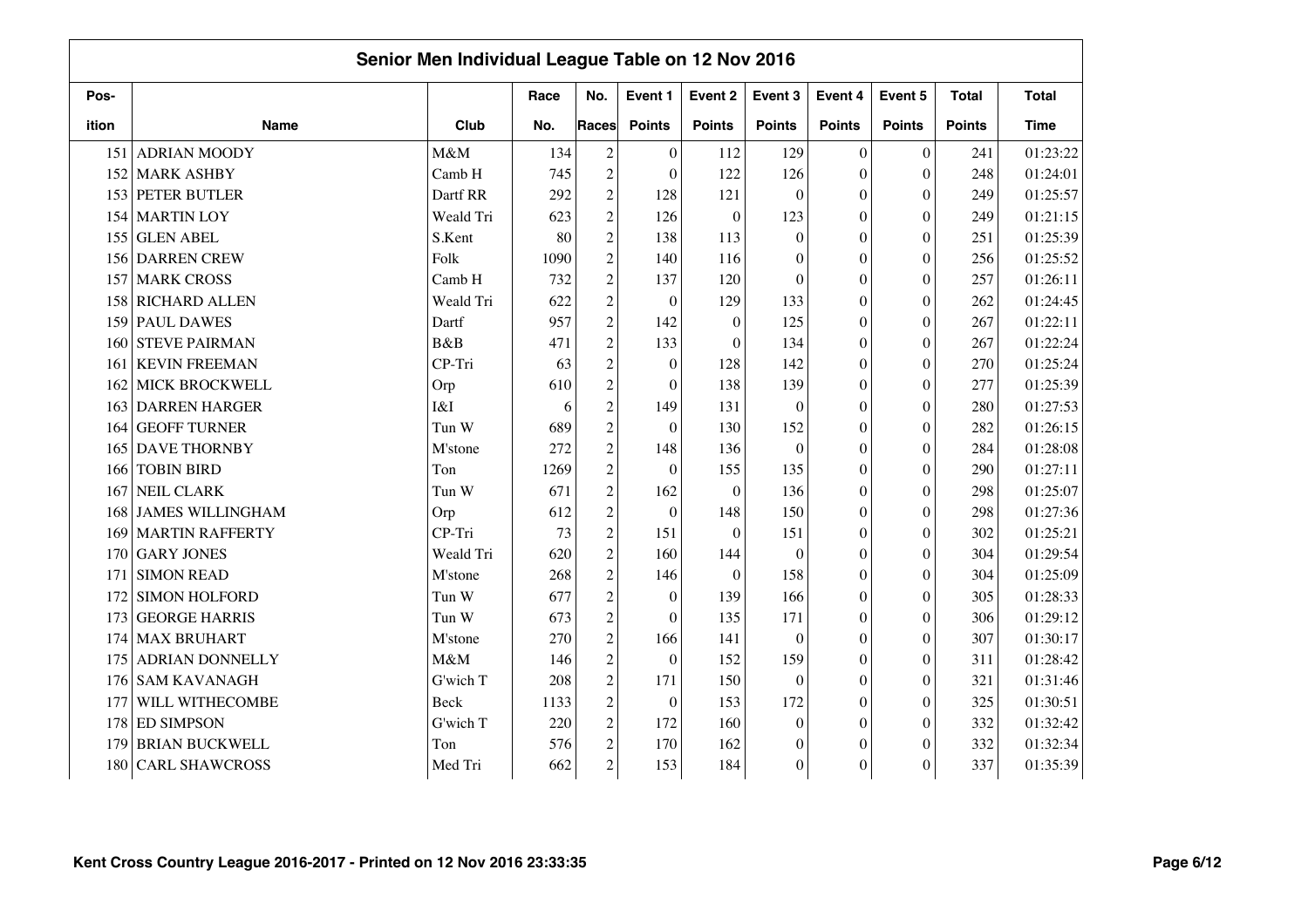| Senior Men Individual League Table on 12 Nov 2016 |                          |             |      |                  |                         |                  |                  |                  |                  |                |              |  |
|---------------------------------------------------|--------------------------|-------------|------|------------------|-------------------------|------------------|------------------|------------------|------------------|----------------|--------------|--|
| Pos-                                              |                          |             | Race | No.              | Event 1                 | Event 2          | Event 3          | Event 4          | Event 5          | <b>Total</b>   | <b>Total</b> |  |
| ition                                             | <b>Name</b>              | Club        | No.  | Races            | <b>Points</b>           | <b>Points</b>    | <b>Points</b>    | <b>Points</b>    | <b>Points</b>    | <b>Points</b>  | <b>Time</b>  |  |
| 181                                               | <b>DANIEL COOK</b>       | Tun W       | 701  | $\overline{c}$   | 176                     | 165              | $\Omega$         | $\theta$         | $\mathbf{0}$     | 341            | 01:34:33     |  |
| 182                                               | <b>IAN MCCARTHY</b>      | Camb H      | 731  | $\overline{c}$   | 178                     | 166              | $\Omega$         | $\theta$         | $\overline{0}$   | 344            | 01:35:07     |  |
| 183                                               | <b>STEVE LAWRENCE</b>    | Bexley      | 1028 | $\overline{c}$   | 183                     | 164              | $\Omega$         | $\theta$         | $\theta$         | 347            | 01:35:00     |  |
| 184                                               | <b>NEIL SMITH</b>        | G'wich T    | 221  | $\overline{c}$   | 177                     | $\boldsymbol{0}$ | 177              | $\theta$         | $\overline{0}$   | 354            | 01:31:31     |  |
| 185                                               | <b>IAN CRAWLEY</b>       | Ton         | 579  | $\overline{c}$   | 191                     | $\theta$         | 174              | $\theta$         | $\overline{0}$   | 365            | 01:32:48     |  |
| 186                                               | <b>GLEN RIDOUT</b>       | Dartf RR    | 161  | $\overline{c}$   | 186                     | $\theta$         | 179              | $\theta$         | $\overline{0}$   | 365            | 01:33:01     |  |
| 187                                               | <b>JON GODSELL</b>       | G'wich T    | 201  | $\overline{c}$   | 192                     | $\boldsymbol{0}$ | 175              | $\mathbf{0}$     | $\overline{0}$   | 367            | 01:33:17     |  |
| 188                                               | <b>ANDREW SMITH</b>      | Folk        | 1109 | $\overline{c}$   | $\boldsymbol{0}$        | 179              | 190              | $\boldsymbol{0}$ | $\overline{0}$   | 369            | 01:38:49     |  |
| 189                                               | <b>JASON BROWNE</b>      | Dartf       | 947  | $\boldsymbol{2}$ | 203                     | 173              | $\theta$         | $\overline{0}$   | $\theta$         | 376            | 01:39:32     |  |
| 190                                               | <b>ROBIN CAVE</b>        | G'wich T    | 196  | $\boldsymbol{2}$ | 201                     | 176              | $\Omega$         | $\overline{0}$   | $\theta$         | 377            | 01:39:27     |  |
| 191                                               | <b>DARREN O'BRIEN</b>    | Camb H      | 749  | $\overline{c}$   | 202                     | 181              | $\mathbf{0}$     | $\boldsymbol{0}$ | $\boldsymbol{0}$ | 383            | 01:40:03     |  |
| 192                                               | TIM BELL                 | I&I         | 28   | $\overline{c}$   | 188                     | 203              | $\theta$         | $\boldsymbol{0}$ | $\overline{0}$   | 391            | 01:45:21     |  |
| 193                                               | FREDERICK STREATHFIELD   | Larkf       | 1268 | $\overline{c}$   | $\mathbf{0}$            | 193              | 205              | $\boldsymbol{0}$ | $\theta$         | 398            | 01:46:23     |  |
| 194                                               | <b>ANDY SMALL</b>        | <b>Beck</b> | 1117 | $\overline{c}$   | $\mathbf{0}$            | 196              | 203              | $\theta$         | $\theta$         | 399            | 01:46:34     |  |
| 195                                               | <b>RUSSELL HOW</b>       | CP-Tri      | 67   | $\overline{c}$   | 210                     | $\overline{0}$   | 194              | $\mathbf{0}$     | $\theta$         | 404            | 01:41:03     |  |
| 1961                                              | <b>MARTIN HILLIER</b>    | Ton         | 830  | $\overline{c}$   | 204                     | $\theta$         | 202              | $\boldsymbol{0}$ | $\theta$         | 406            | 01:40:53     |  |
| 197                                               | <b>CHARLES GREENWOOD</b> | CP-Tri      | 64   | $\overline{c}$   | 207                     | 202              | $\mathbf{0}$     | $\boldsymbol{0}$ | $\overline{0}$   | 409            | 01:47:34     |  |
| 198                                               | <b>IAN WILMOTT</b>       | Dartf RR    | 709  | $\sqrt{2}$       | 218                     | 192              | $\mathbf{0}$     | $\boldsymbol{0}$ | $\boldsymbol{0}$ | 410            | 01:48:06     |  |
| 199                                               | <b>PAT AUSTIN</b>        | Camb H      | 737  | $\overline{c}$   | 212                     | 201              | $\Omega$         | $\theta$         | $\overline{0}$   | 413            | 01:48:15     |  |
| 200                                               | <b>DEAN THURLOW</b>      | CP-Tri      | 75   | $\overline{c}$   | 222                     | $\theta$         | 193              | $\theta$         | $\overline{0}$   | 415            | 01:44:28     |  |
| 201                                               | <b>FRANK MASON</b>       | S'oaks AC   | 771  | $\overline{c}$   | 223                     | 194              | $\Omega$         | $\theta$         | $\Omega$         | 417            | 01:50:59     |  |
| 202                                               | <b>MAURICE MARCHANT</b>  | Ton         | 586  | $\overline{c}$   | 221                     | 198              | $\Omega$         | $\theta$         | $\theta$         | 419            | 01:49:58     |  |
| 203                                               | <b>STANLEY THOMAS</b>    | Camb H      | 748  | $\overline{c}$   | 219                     | $\boldsymbol{0}$ | 204              | $\theta$         | $\overline{0}$   | 423            | 01:45:58     |  |
| 204                                               | <b>SCOTT OVERALL</b>     | B&B         | 401  | $\mathbf{1}$     | $\Omega$                | $\theta$         |                  | $\theta$         | $\overline{0}$   | $\mathbf{1}$   | 00:29:23     |  |
| 205                                               | <b>JAKE BERRY</b>        | M&M         | 2012 | $\mathbf{1}$     | 1                       | $\boldsymbol{0}$ | $\Omega$         | $\theta$         | $\boldsymbol{0}$ | $\mathbf{1}$   | 00:31:22     |  |
| 2061                                              | <b>JAKE WIGHTMAN</b>     | Dartf       | 953  | $\mathbf{1}$     | $\boldsymbol{0}$        | $\mathbf{1}$     | $\boldsymbol{0}$ | $\boldsymbol{0}$ | $\mathbf{0}$     | $\mathbf{1}$   | 00:33:02     |  |
| 207                                               | <b>COREY DE'ATH</b>      | Ton         | 583  | $\mathbf{1}$     | $\mathbf{0}$            | $\boldsymbol{0}$ | $\overline{c}$   | $\boldsymbol{0}$ | $\boldsymbol{0}$ | $\overline{c}$ | 00:29:35     |  |
| 208                                               | <b>MAX NICHOLLS</b>      | Ton         | 587  | $\mathbf{1}$     | $\overline{\mathbf{c}}$ | $\theta$         | $\Omega$         | $\mathbf{0}$     | $\theta$         | $\overline{c}$ | 00:31:34     |  |
| 209                                               | <b>GEORGE DUGGAN</b>     | Ton         | 2047 | 1                | $\boldsymbol{0}$        | $\theta$         | 3                | $\overline{0}$   | $\theta$         | 3              | 00:30:16     |  |
| 210                                               | <b>RICHARD WEBB</b>      | B&B         | 2014 |                  | $\boldsymbol{0}$        | 12               | $\overline{0}$   | $\boldsymbol{0}$ | $\overline{0}$   | 12             | 00:34:54     |  |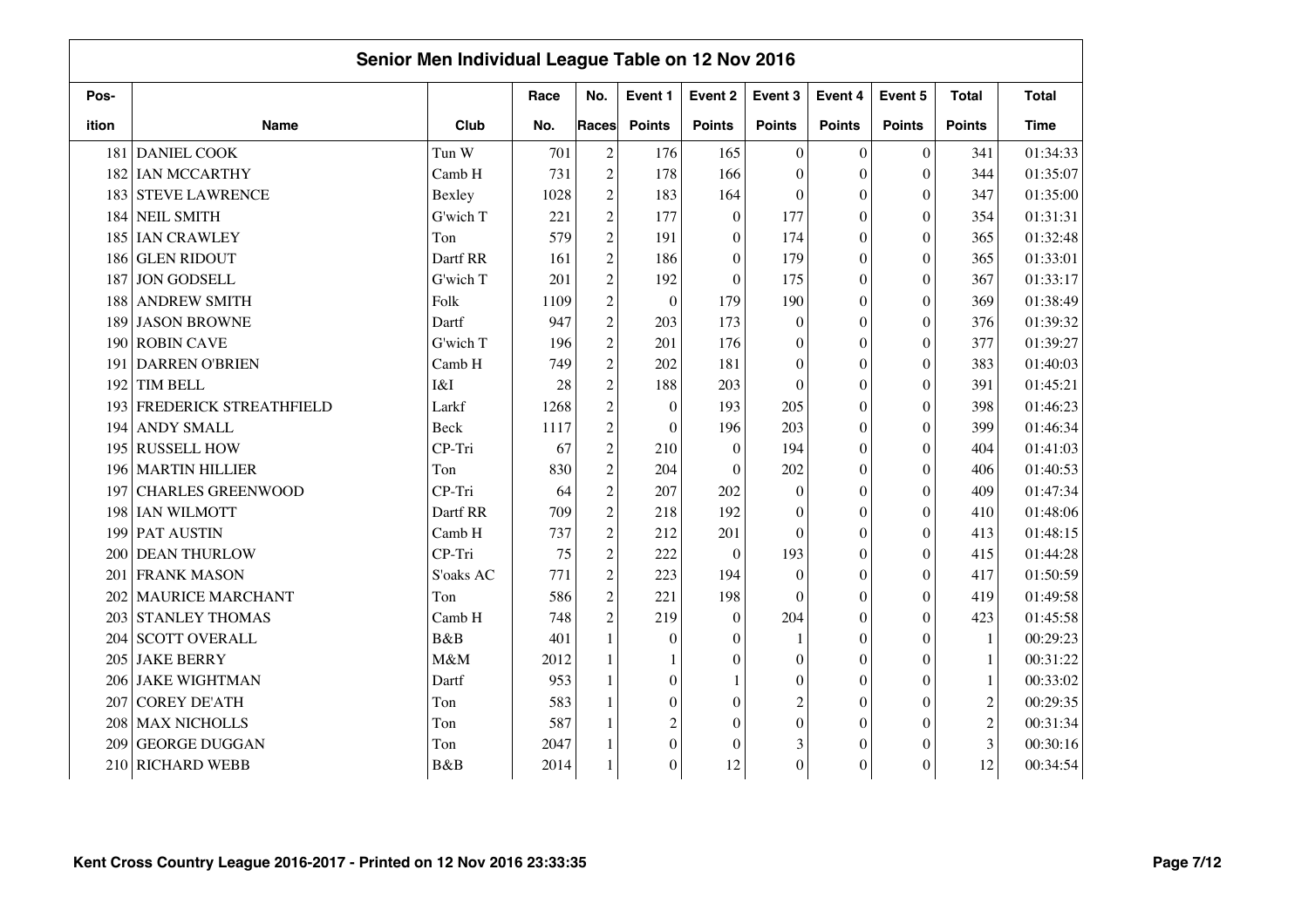| Senior Men Individual League Table on 12 Nov 2016 |                          |            |      |              |                  |                  |                |                  |                  |               |              |
|---------------------------------------------------|--------------------------|------------|------|--------------|------------------|------------------|----------------|------------------|------------------|---------------|--------------|
| Pos-                                              |                          |            | Race | No.          | Event 1          | Event 2          | Event 3        | Event 4          | Event 5          | <b>Total</b>  | <b>Total</b> |
| ition                                             | <b>Name</b>              | Club       | No.  | <b>Races</b> | <b>Points</b>    | <b>Points</b>    | <b>Points</b>  | <b>Points</b>    | <b>Points</b>    | <b>Points</b> | Time         |
| 211                                               | <b>MIKE SKINNER</b>      | B&B        | 405  |              | $\theta$         | $\theta$         | 14             | $\theta$         | $\mathbf{0}$     | 14            | 00:31:52     |
| 212                                               | MICHAEL ELLIS            | Ton        | 584  | 1            | $\theta$         | $\theta$         | 16             | $\theta$         | $\overline{0}$   | 16            | 00:32:05     |
|                                                   | 213 BEN MATTHEWS         | Bexley     | 2044 | 1            | $\theta$         | 16               | $\theta$       | $\theta$         | $\theta$         | 16            | 00:35:50     |
|                                                   | 214 ED BOVINGDON         | I&I        | 10   | $\mathbf{1}$ | $\theta$         | $\boldsymbol{0}$ | 18             | $\theta$         | $\overline{0}$   | 18            | 00:32:08     |
| 215                                               | <b>JAMIE BRYANT</b>      | Ton        | 575  | $\mathbf{1}$ | $\theta$         | $\theta$         | 19             | $\Omega$         | $\theta$         | 19            | 00:32:09     |
| 216                                               | <b>DANNY BREWER</b>      | B&B        | 397  | $\mathbf{1}$ | 19               | $\overline{0}$   | $\theta$       | $\theta$         | $\overline{0}$   | 19            | 00:35:13     |
|                                                   | 217 HARRY PATON          | Ton        | 588  | $\mathbf{1}$ | 22               | $\overline{0}$   | $\Omega$       | $\mathbf{0}$     | $\boldsymbol{0}$ | 22            | 00:35:40     |
| 218                                               | <b>OLIVER DUNN</b>       | Ton        | 2024 | 1            | 24               | $\overline{0}$   | $\theta$       | $\boldsymbol{0}$ | $\overline{0}$   | 24            | 00:35:44     |
| 219                                               | <b>RHYS GODDARD</b>      | M&M        | 142  | 1            | $\mathbf{0}$     | $\theta$         | 26             | $\mathbf{0}$     | $\theta$         | 26            | 00:32:54     |
| 220                                               | <b>SAM BEGG</b>          | Tun W      | 678  | 1            | $\mathbf{0}$     | $\boldsymbol{0}$ | 29             | $\mathbf{0}$     | $\theta$         | 29            | 00:33:02     |
|                                                   | 221 SAM RIGBY            | S.Kent     | 89   | 1            | 29               | $\boldsymbol{0}$ | $\theta$       | $\mathbf{0}$     | $\boldsymbol{0}$ | 29            | 00:35:49     |
| 222                                               | <b>LLOYD WORSLEY</b>     | Folk       | 1083 | $\mathbf{1}$ | $\theta$         | $\theta$         | 30             | $\boldsymbol{0}$ | $\theta$         | 30            | 00:33:07     |
| 223                                               | <b>ANDREW MERCER</b>     | Ton        | 831  | 1            | $\mathbf{0}$     | $\theta$         | 31             | $\mathbf{0}$     | $\theta$         | 31            | 00:33:09     |
| 224                                               | <b>ANDREW HEADLEY</b>    | <b>UKC</b> | 2051 | 1            | $\mathbf{0}$     | $\theta$         | 32             | $\theta$         | $\theta$         | 32            | 00:33:24     |
| 225                                               | PETER TUCKER             | B&B        | 406  | 1            | $\boldsymbol{0}$ | $\theta$         | 33             | $\theta$         | $\theta$         | 33            | 00:33:26     |
| 226                                               | <b>DECLAN BURTON</b>     | Ton        | 2023 | 1            | $\mathbf{0}$     | 35               | $\mathbf{0}$   | $\theta$         | $\theta$         | 35            | 00:37:39     |
| 227                                               | <b>RICHARD TOMLINSON</b> | M&M        | 131  | 1            | $\theta$         | $\boldsymbol{0}$ | 41             | $\theta$         | $\theta$         | 41            | 00:33:58     |
| 228                                               | <b>SAM DOWLER</b>        | Dartf      | 961  | $\mathbf{1}$ | 42               | $\boldsymbol{0}$ | $\mathbf{0}$   | $\mathbf{0}$     | $\boldsymbol{0}$ | 42            | 00:37:02     |
| 229                                               | <b>DAVID WEEKES</b>      | Folk       | 1106 | $\mathbf{1}$ | $\mathbf{0}$     | 43               | $\mathbf{0}$   | $\boldsymbol{0}$ | $\overline{0}$   | 43            | 00:38:34     |
| 230                                               | <b>JAMES MACDONALD</b>   | Camb H     | 1333 | 1            | $\mathbf{0}$     | $\overline{0}$   | 48             | $\theta$         | $\overline{0}$   | 48            | 00:34:58     |
|                                                   | 231 LUCA ERCOLANI        | B&B        | 1314 | 1            | $\theta$         | $\theta$         | 52             | $\theta$         | $\theta$         | 52            | 00:35:07     |
|                                                   | 232 PETE REYNOLDS        | G'wich T   | 256  |              | 52               | $\theta$         | $\theta$       | $\theta$         | $\theta$         | 52            | 00:37:46     |
|                                                   | 233 DANIEL WALSH         | I&I        | 5    | $\mathbf{1}$ | 53               | $\overline{0}$   | $\theta$       | $\theta$         | $\Omega$         | 53            | 00:37:49     |
|                                                   | 234 DYLAN BEAVER         | Dartf      | 952  | 1            | $\boldsymbol{0}$ | 53               | $\theta$       | $\theta$         | $\overline{0}$   | 53            | 00:39:12     |
|                                                   | 235 MIKE KING            | Tun W      | 686  | $\mathbf{1}$ | 57               | $\boldsymbol{0}$ | $\theta$       | $\theta$         | $\theta$         | 57            | 00:38:02     |
|                                                   | 236 LEE COOPER           | Larkf      | 1218 | $\mathbf{1}$ | 59               | $\boldsymbol{0}$ | $\mathbf{0}$   | $\boldsymbol{0}$ | $\boldsymbol{0}$ | 59            | 00:38:08     |
| 237                                               | NICK VARLEY              | Dartf      | 946  | $\mathbf{1}$ | 62               | $\mathbf{0}$     | $\mathbf{0}$   | $\overline{0}$   | $\overline{0}$   | 62            | 00:38:14     |
| 238                                               | <b>STEVE WILKINSON</b>   | Folk       | 1087 | 1            | 63               | $\theta$         | $\Omega$       | $\boldsymbol{0}$ | $\theta$         | 63            | 00:38:25     |
| 239                                               | <b>BEN LITHGOW-SMITH</b> | G'wich T   | 249  |              | $\mathbf{0}$     | 63               | $\theta$       | $\mathbf{0}$     | $\theta$         | 63            | 00:40:09     |
|                                                   | 240 DAVID HALL           | Dartf      | 942  |              | 66               | $\theta$         | $\overline{0}$ | $\boldsymbol{0}$ | $\theta$         | 66            | 00:38:51     |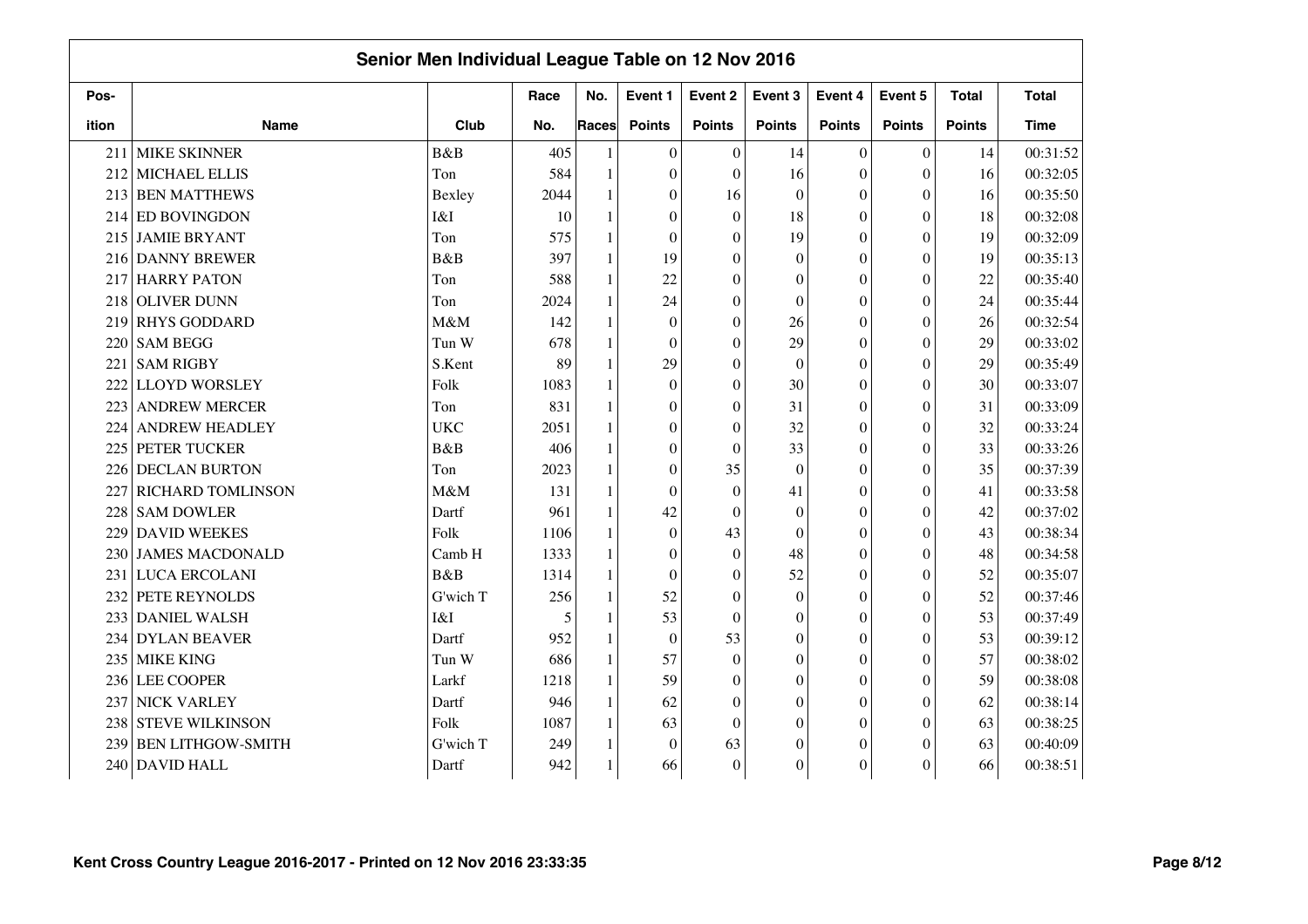| Senior Men Individual League Table on 12 Nov 2016 |                              |            |      |              |               |                  |                  |                  |                  |               |              |  |  |
|---------------------------------------------------|------------------------------|------------|------|--------------|---------------|------------------|------------------|------------------|------------------|---------------|--------------|--|--|
| Pos-                                              |                              |            | Race | No.          | Event 1       | Event 2          | Event 3          | Event 4          | Event 5          | <b>Total</b>  | <b>Total</b> |  |  |
| ition                                             | <b>Name</b>                  | Club       | No.  | Races        | <b>Points</b> | <b>Points</b>    | <b>Points</b>    | <b>Points</b>    | <b>Points</b>    | <b>Points</b> | <b>Time</b>  |  |  |
| 241                                               | <b>ALEX JEFFREYS</b>         | Tun W      | 685  | $\mathbf{1}$ | $\theta$      | $\boldsymbol{0}$ | 67               | $\boldsymbol{0}$ | $\boldsymbol{0}$ | 67            | 00:36:01     |  |  |
| 242                                               | <b>RAUNAK MAINALY</b>        | <b>UKC</b> | 2050 | $\mathbf{1}$ | $\Omega$      | $\Omega$         | 68               | $\theta$         | $\overline{0}$   | 68            | 00:36:02     |  |  |
| 243                                               | TOM WOOLLEY                  | Tun W      | 683  | $\mathbf{1}$ | $\theta$      | $\theta$         | 71               | $\boldsymbol{0}$ | $\overline{0}$   | 71            | 00:36:08     |  |  |
| 244                                               | <b>TARBO FUKAZAWA</b>        | Camb H     | 1335 | $\mathbf{1}$ | $\theta$      | $\theta$         | 73               | $\mathbf{0}$     | $\overline{0}$   | 73            | 00:36:14     |  |  |
| 245                                               | <b>JAMIE BEECHAM</b>         | G'wich T   | 193  | $\mathbf{1}$ | 73            | $\theta$         | $\Omega$         | $\boldsymbol{0}$ | $\overline{0}$   | 73            | 00:39:04     |  |  |
| 246                                               | <b>ROSS CHAPMAN</b>          | I&I        | 24   | $\mathbf{1}$ | $\Omega$      | $\Omega$         | 76               | $\boldsymbol{0}$ | $\overline{0}$   | 76            | 00:36:25     |  |  |
| 247                                               | <b>SIMON HARRIS</b>          | Beck       | 1131 | $\mathbf{1}$ | 76            | $\theta$         | $\Omega$         | $\boldsymbol{0}$ | $\overline{0}$   | 76            | 00:39:14     |  |  |
| 248                                               | <b>MARTIN TAYLOR</b>         | Padd W     | 278  | $\mathbf{1}$ | $\Omega$      | $\theta$         | 81               | $\mathbf{0}$     | $\theta$         | 81            | 00:36:51     |  |  |
| 249                                               | <b>MARK PITCAIRN-KNOWLES</b> | Ton        | 589  | $\mathbf{1}$ | 84            | $\theta$         | $\Omega$         | $\boldsymbol{0}$ | $\overline{0}$   | 84            | 00:39:25     |  |  |
| 250                                               | <b>ALAN BUCKLE</b>           | Ton        | 1275 | $\mathbf{1}$ | $\Omega$      | 86               | $\theta$         | $\theta$         | $\theta$         | 86            | 00:41:44     |  |  |
| 251                                               | <b>CHRIS SMITH</b>           | Tun W      | 670  | $\mathbf{1}$ | 88            | $\theta$         | $\boldsymbol{0}$ | $\boldsymbol{0}$ | $\overline{0}$   | 88            | 00:39:43     |  |  |
| 252                                               | <b>REUBEN BURFORD</b>        | Dartf      | 958  | $\mathbf{1}$ | 89            | $\theta$         | $\theta$         | $\mathbf{0}$     | $\theta$         | 89            | 00:39:45     |  |  |
| 253                                               | <b>RICHARD CARTER</b>        | Tun W      | 691  | $\mathbf{1}$ | $\theta$      | 92               | $\boldsymbol{0}$ | $\boldsymbol{0}$ | $\theta$         | 92            | 00:42:00     |  |  |
| 254                                               | <b>ANDY KNIGHT</b>           | Camb H     | 740  | $\mathbf{1}$ | 93            | $\Omega$         | $\theta$         | $\theta$         | $\theta$         | 93            | 00:39:56     |  |  |
| 255                                               | <b>SAUL HARRIS</b>           | Tun W      | 679  | $\mathbf{1}$ | $\Omega$      | 94               | $\boldsymbol{0}$ | $\boldsymbol{0}$ | $\theta$         | 94            | 00:42:03     |  |  |
| 256                                               | <b>KEVIN DRAPER</b>          | Weald Tri  | 621  | 1            | 98            | $\theta$         | $\theta$         | $\theta$         | $\theta$         | 98            | 00:40:16     |  |  |
| 257                                               | <b>DMITRIJ SAVICKIJ</b>      | G'wich T   | 219  | $\mathbf{1}$ | 99            | $\theta$         | $\Omega$         | $\boldsymbol{0}$ | $\overline{0}$   | 99            | 00:40:18     |  |  |
| 258                                               | <b>ALLEN JONES</b>           | M&M        | 133  | $\mathbf{1}$ | $\Omega$      | $\Omega$         | 100              | $\theta$         | $\theta$         | 100           | 00:37:52     |  |  |
| 259                                               | <b>MATTHEW WALKER</b>        | S'oaks AC  | 1338 | $\mathbf{1}$ | $\Omega$      | $\Omega$         | 104              | $\boldsymbol{0}$ | $\theta$         | 104           | 00:38:00     |  |  |
| 260                                               | <b>JOHN RIDGE</b>            | Ton        | 603  | $\mathbf{1}$ | 106           | $\theta$         | $\mathbf{0}$     | $\mathbf{0}$     | $\boldsymbol{0}$ | 106           | 00:40:38     |  |  |
| 261                                               | <b>DOM FIORE</b>             | Camb H     | 728  | $\mathbf{1}$ | 108           | $\theta$         | $\boldsymbol{0}$ | $\boldsymbol{0}$ | $\overline{0}$   | 108           | 00:40:42     |  |  |
| 262                                               | <b>JON HORSMAN</b>           | CP-Tri     | 66   | $\mathbf{1}$ | 111           | $\Omega$         | $\theta$         | $\boldsymbol{0}$ | $\theta$         | 111           | 00:40:53     |  |  |
| 263                                               | <b>LEIGH HARRIS</b>          | Weald Tri  | 634  | $\mathbf{1}$ | $\mathbf{0}$  | 114              | $\boldsymbol{0}$ | $\boldsymbol{0}$ | $\Omega$         | 114           | 00:43:24     |  |  |
| 264                                               | <b>SELWYN SMITH</b>          | CP-Tri     | 74   | 1            | 115           | $\theta$         | $\theta$         | $\mathbf{0}$     | $\theta$         | 115           | 00:41:02     |  |  |
| 265                                               | <b>TOM RALPH</b>             | G'wich T   | 217  | $\mathbf{1}$ | 116           | $\theta$         | $\theta$         | $\mathbf{0}$     | $\theta$         | 116           | 00:41:04     |  |  |
| 266                                               | <b>STUART O'TOOLE</b>        | Dartf RR   | 156  | $\mathbf{1}$ | 117           | $\theta$         | $\theta$         | $\theta$         | $\theta$         | 117           | 00:41:08     |  |  |
| 267                                               | <b>STEVE WALKER</b>          | G'wich T   | 225  | $\mathbf{1}$ | 118           | $\theta$         | $\theta$         | $\theta$         | $\overline{0}$   | 118           | 00:41:13     |  |  |
| 268                                               | <b>JERRY CARNELL</b>         | Camb H     | 738  | $\mathbf{1}$ | $\mathbf{0}$  | 118              | $\mathbf{0}$     | $\boldsymbol{0}$ | $\overline{0}$   | 118           | 00:43:42     |  |  |
| 269                                               | JACK. O'SULLIVAN             | clubchange | 1277 | $\mathbf{1}$ | $\mathbf{0}$  | 119              | $\mathbf{0}$     | $\mathbf{0}$     | $\theta$         | 119           | 00:43:56     |  |  |
| 270                                               | <b>NICK MARSDEN</b>          | Bexley     | 1034 | $\mathbf{1}$ | $\theta$      | 123              | $\mathbf{0}$     | $\boldsymbol{0}$ | $\theta$         | 123           | 00:44:11     |  |  |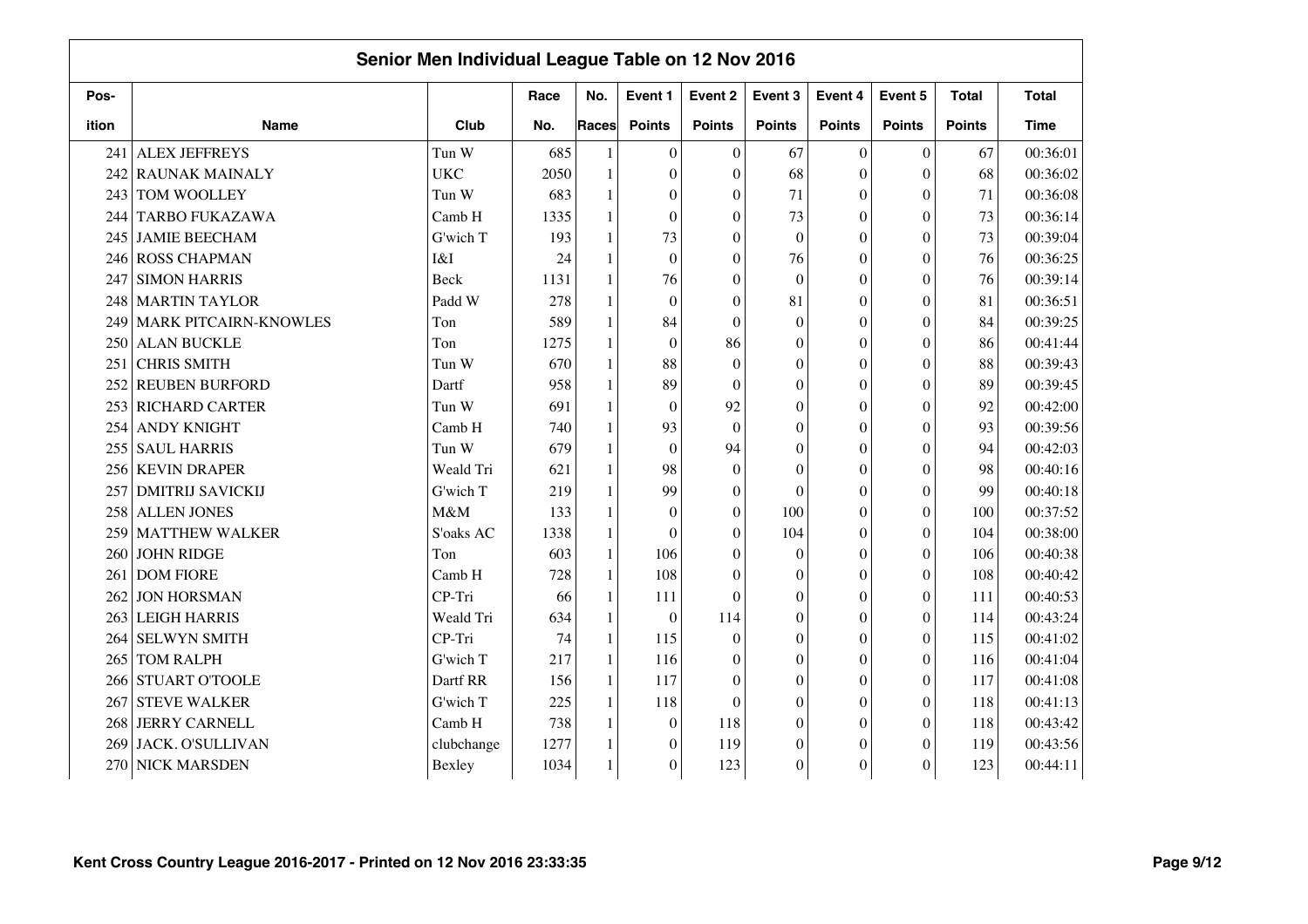|       | Senior Men Individual League Table on 12 Nov 2016 |            |      |              |                  |                  |                  |                  |                  |               |              |  |
|-------|---------------------------------------------------|------------|------|--------------|------------------|------------------|------------------|------------------|------------------|---------------|--------------|--|
| Pos-  |                                                   |            | Race | No.          | Event 1          | Event 2          | Event 3          | Event 4          | Event 5          | <b>Total</b>  | <b>Total</b> |  |
| ition | <b>Name</b>                                       | Club       | No.  | <b>Races</b> | <b>Points</b>    | <b>Points</b>    | <b>Points</b>    | <b>Points</b>    | <b>Points</b>    | <b>Points</b> | Time         |  |
| 271   | <b>SIMON WHITAKER</b>                             | Tun W      | 669  | 1            | $\theta$         | $\theta$         | 124              | $\theta$         | $\mathbf{0}$     | 124           | 00:39:27     |  |
| 272   | <b>ED OSBOURNE</b>                                | Beck       | 1128 | $\mathbf{1}$ | 127              | $\theta$         | $\Omega$         | $\theta$         | $\overline{0}$   | 127           | 00:41:54     |  |
|       | 273 RONAN DONOHUE                                 | Ashf AC    | 1298 | 1            | $\mathbf{0}$     | 127              | $\theta$         | $\Omega$         | $\theta$         | 127           | 00:44:28     |  |
|       | 274 ISAAC GRIFFITHS                               | G'wich T   | 1301 | 1            | $\theta$         | $\theta$         | 128              | $\theta$         | $\overline{0}$   | 128           | 00:40:02     |  |
| 275   | <b>DUNCAN HOPE</b>                                | G'wich T   | 205  | $\mathbf{1}$ | 130              | $\theta$         | $\Omega$         | $\theta$         | $\theta$         | 130           | 00:41:58     |  |
| 276   | <b>GARETH WILLIAMS</b>                            | Weald Tri  | 640  | 1            | $\theta$         | 133              | $\Omega$         | $\theta$         | $\theta$         | 133           | 00:44:50     |  |
| 277   | <b>STUART NICHOLSON</b>                           | Dartf RR   | 157  | $\mathbf{1}$ | 134              | $\boldsymbol{0}$ | $\Omega$         | $\boldsymbol{0}$ | $\Omega$         | 134           | 00:42:04     |  |
| 278   | <b>CULLEN O'DONNELL</b>                           | Dartf      | 956  | 1            | $\mathbf{0}$     | 134              | $\Omega$         | $\mathbf{0}$     | $\overline{0}$   | 134           | 00:44:53     |  |
| 279   | <b>MATTHEW BAYLISS</b>                            | <b>UKC</b> | 2052 | $\mathbf{1}$ | $\boldsymbol{0}$ | $\mathbf{0}$     | 137              | $\mathbf{0}$     | $\theta$         | 137           | 00:40:26     |  |
| 280   | <b>PAUL BARTLETT</b>                              | Folk       | 1084 | 1            | $\boldsymbol{0}$ | 137              | $\theta$         | $\mathbf{0}$     | $\theta$         | 137           | 00:45:00     |  |
|       | 281 IAN MCGRATH                                   | Dartf RR   | 1307 | 1            | $\mathbf{0}$     | $\mathbf{0}$     | 140              | $\boldsymbol{0}$ | $\boldsymbol{0}$ | 140           | 00:40:43     |  |
| 282   | <b>DANNY CHEUNG</b>                               | <b>RRM</b> | 164  | $\mathbf{1}$ | 141              | $\theta$         | $\Omega$         | $\boldsymbol{0}$ | $\overline{0}$   | 141           | 00:42:34     |  |
| 283   | <b>JOSH BAKER</b>                                 | G'wich T   | 192  | 1            | $\mathbf{0}$     | 142              | $\theta$         | $\mathbf{0}$     | $\theta$         | 142           | 00:45:16     |  |
|       | 284 KEITH DEAN                                    | M'stone    | 261  | 1            | 143              | $\theta$         | $\Omega$         | $\theta$         | $\theta$         | 143           | 00:42:38     |  |
| 285   | <b>CARL GARDNER</b>                               | Dartf      | 963  | 1            | $\mathbf{0}$     | $\theta$         | 144              | $\theta$         | $\theta$         | 144           | 00:41:08     |  |
| 286   | <b>COLIN REYNOLDS</b>                             | Weald Tri  | 633  | 1            | 144              | $\theta$         | $\theta$         | $\mathbf{0}$     | $\theta$         | 144           | 00:42:47     |  |
|       | 287 PAUL MUNDAY                                   | Med Tri    | 653  | 1            | $\mathbf{0}$     | 147              | $\Omega$         | $\theta$         | $\theta$         | 147           | 00:45:58     |  |
| 288   | <b>GRANT PIRIE</b>                                | Weald Tri  | 631  | $\mathbf{1}$ | $\mathbf{0}$     | $\boldsymbol{0}$ | 148              | $\theta$         | $\boldsymbol{0}$ | 148           | 00:41:29     |  |
| 289   | <b>STEVE EVENDEN</b>                              | B&B        | 1310 | $\mathbf{1}$ | $\mathbf{0}$     | $\theta$         | 149              | $\mathbf{0}$     | $\overline{0}$   | 149           | 00:41:35     |  |
| 290   | <b>PAUL SPARKS</b>                                | Med Tri    | 657  | 1            | $\boldsymbol{0}$ | 149              | $\theta$         | $\theta$         | $\overline{0}$   | 149           | 00:46:22     |  |
|       | 291 DAVID RINGROSE                                | Dartf RR   | 153  | $\mathbf{1}$ | 152              | $\theta$         | $\Omega$         | $\theta$         | $\Omega$         | 152           | 00:43:45     |  |
|       | 292 ROSS BROWN                                    | Beck       | 1119 | 1            | $\boldsymbol{0}$ | $\theta$         | 154              | $\theta$         | $\theta$         | 154           | 00:41:45     |  |
| 293   | <b>ROD HARRINGTON</b>                             | B&B        | 469  | $\mathbf{1}$ | $\mathbf{0}$     | 154              | $\Omega$         | $\theta$         | $\Omega$         | 154           | 00:46:36     |  |
|       | 294 SIMON COFFEY                                  | Folk       | 1101 | $\mathbf{1}$ | $\mathbf{0}$     | $\theta$         | 156              | $\theta$         | $\overline{0}$   | 156           | 00:41:54     |  |
| 295   | <b>CHRIS HALL</b>                                 | CP-Tri     | 65   | $\mathbf{1}$ | $\boldsymbol{0}$ | 156              | $\Omega$         | $\theta$         | $\theta$         | 156           | 00:46:59     |  |
| 296   | <b>STEVE AUSTIN</b>                               | Tun W      | 1321 | 1            | $\boldsymbol{0}$ | $\mathbf{0}$     | 157              | $\boldsymbol{0}$ | $\boldsymbol{0}$ | 157           | 00:41:57     |  |
| 297   | <b>ALAN NEWMAN</b>                                | Padd W     | 277  | $\mathbf{1}$ | 157              | $\mathbf{0}$     | $\Omega$         | $\overline{0}$   | $\overline{0}$   | 157           | 00:44:11     |  |
| 298   | <b>ANDY BROWN</b>                                 | Bexley     | 1030 | 1            | $\mathbf{0}$     | 157              | $\Omega$         | $\mathbf{0}$     | $\theta$         | 157           | 00:47:04     |  |
| 299   | <b>HAYDN WHITMORE</b>                             | CP-Tri     | 76   | 1            | 158              | $\overline{0}$   | $\boldsymbol{0}$ | $\mathbf{0}$     | $\theta$         | 158           | 00:44:11     |  |
| 300   | NICHOLAS CORRY                                    | B&B        | 466  |              | $\mathbf{0}$     | 159              | $\overline{0}$   | $\boldsymbol{0}$ | $\theta$         | 159           | 00:47:08     |  |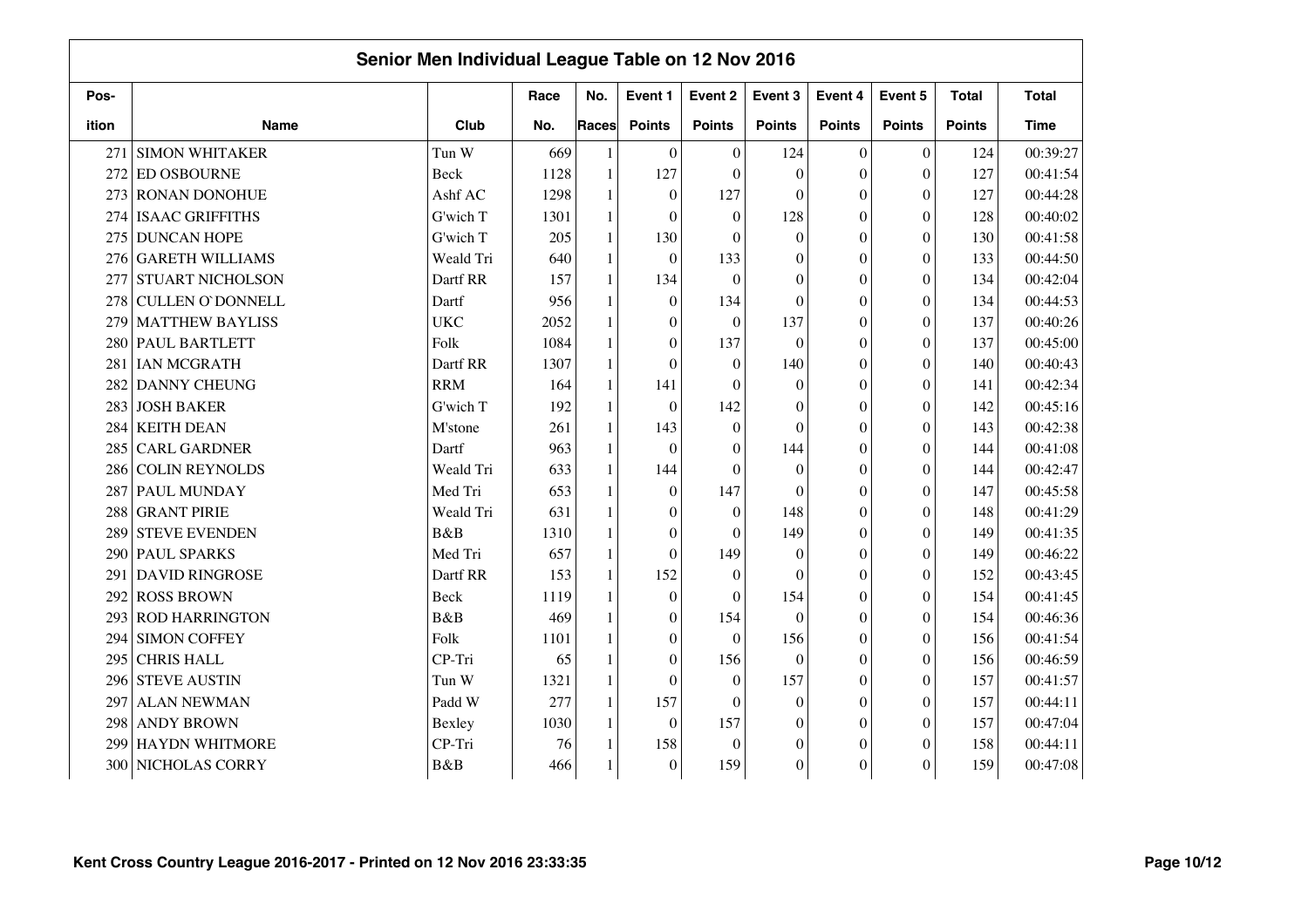|       | Senior Men Individual League Table on 12 Nov 2016 |             |      |              |                  |                  |                  |                  |                  |               |              |  |
|-------|---------------------------------------------------|-------------|------|--------------|------------------|------------------|------------------|------------------|------------------|---------------|--------------|--|
| Pos-  |                                                   |             | Race | No.          | Event 1          | Event 2          | Event 3          | Event 4          | Event 5          | <b>Total</b>  | <b>Total</b> |  |
| ition | <b>Name</b>                                       | Club        | No.  | <b>Races</b> | <b>Points</b>    | <b>Points</b>    | <b>Points</b>    | <b>Points</b>    | <b>Points</b>    | <b>Points</b> | <b>Time</b>  |  |
| 301   | <b>MARK ELLISON</b>                               | B&B         | 1312 | $\mathbf{1}$ | $\theta$         | $\theta$         | 162              | $\theta$         | $\mathbf{0}$     | 162           | 00:42:43     |  |
| 302   | PETER WOOD                                        | CP-Tri      | 78   | $\mathbf{1}$ | $\theta$         | $\overline{0}$   | 163              | $\theta$         | $\overline{0}$   | 163           | 00:43:06     |  |
| 303   | <b>JOSEPH SIMMONS</b>                             | Camb H      | 828  | $\mathbf{1}$ | 163              | $\boldsymbol{0}$ | $\theta$         | $\Omega$         | $\theta$         | 163           | 00:44:47     |  |
| 304   | <b>OLLIE STRIDE</b>                               | Tun W       | 694  | $\mathbf{1}$ | 164              | $\overline{0}$   | $\Omega$         | $\theta$         | $\overline{0}$   | 164           | 00:44:49     |  |
| 305   | <b>NEIL HARRIS</b>                                | <b>RRM</b>  | 171  | $\mathbf{1}$ | 165              | $\theta$         | $\theta$         | $\theta$         | $\overline{0}$   | 165           | 00:44:51     |  |
| 306   | <b>RICHARD BAMFORD</b>                            | Ton         | 602  | $\mathbf{1}$ | 167              | $\theta$         | $\Omega$         | $\theta$         | $\overline{0}$   | 167           | 00:45:04     |  |
| 307   | <b>DUNCAN RALPH</b>                               | Ton         | 590  | 1            | $\boldsymbol{0}$ | 167              | $\Omega$         | $\mathbf{0}$     | $\boldsymbol{0}$ | 167           | 00:48:57     |  |
| 308   | RICHARD HARPER                                    | Beck        | 1116 | $\mathbf{1}$ | $\boldsymbol{0}$ | $\mathbf{0}$     | 168              | $\overline{0}$   | $\overline{0}$   | 168           | 00:43:38     |  |
| 309   | <b>LEE HOWES</b>                                  | Med Tri     | 650  | $\mathbf{1}$ | 168              | $\theta$         | $\theta$         | $\overline{0}$   | $\theta$         | 168           | 00:45:08     |  |
| 310   | <b>MEL TAYLOR</b>                                 | Tun W       | 1295 | $\mathbf{1}$ | $\boldsymbol{0}$ | 168              | $\boldsymbol{0}$ | $\overline{0}$   | $\theta$         | 168           | 00:49:10     |  |
| 311   | PETER RIDER                                       | Folk        | 1111 | $\mathbf{1}$ | 169              | $\boldsymbol{0}$ | $\theta$         | $\overline{0}$   | $\boldsymbol{0}$ | 169           | 00:45:10     |  |
| 312   | PAUL KEREKGYARTO                                  | B&B         | 1311 | $\mathbf{1}$ | $\boldsymbol{0}$ | $\theta$         | 170              | $\boldsymbol{0}$ | $\overline{0}$   | 170           | 00:44:09     |  |
| 313   | SEBASTIAN ZENTGRAF                                | G'wich T    | 228  | $\mathbf{1}$ | $\mathbf{0}$     | 172              | $\theta$         | $\boldsymbol{0}$ | $\theta$         | 172           | 00:49:54     |  |
| 314   | <b>JEZ MAYTUM</b>                                 | <b>RRM</b>  | 165  | $\mathbf{1}$ | 173              | $\boldsymbol{0}$ | $\Omega$         | $\theta$         | $\theta$         | 173           | 00:45:29     |  |
| 315   | <b>JON MUNDAY</b>                                 | Med Tri     | 665  | $\mathbf{1}$ | 174              | $\theta$         | $\theta$         | $\theta$         | $\theta$         | 174           | 00:45:32     |  |
| 316   | <b>MARTIN HAWKINS</b>                             | Camb H      | 1334 | $\mathbf{1}$ | $\mathbf{0}$     | $\theta$         | 176              | $\boldsymbol{0}$ | $\overline{0}$   | 176           | 00:44:59     |  |
| 317   | TONY JOHNSON                                      | Bexley      | 1042 | $\mathbf{1}$ | $\boldsymbol{0}$ | 177              | $\theta$         | $\boldsymbol{0}$ | $\overline{0}$   | 177           | 00:50:32     |  |
| 318   | <b>JAMES MURRIN</b>                               | M'stone     | 273  | $\mathbf{1}$ | $\mathbf{0}$     | $\boldsymbol{0}$ | 178              | $\boldsymbol{0}$ | $\boldsymbol{0}$ | 178           | 00:45:10     |  |
| 319   | IAN MARSHALL                                      | Camb H      | 729  | $\mathbf{1}$ | 179              | $\boldsymbol{0}$ | $\theta$         | $\theta$         | $\overline{0}$   | 179           | 00:46:33     |  |
| 320   | <b>JAMES UNWIN</b>                                | <b>B</b> &B | 975  | $\mathbf{1}$ | $\mathbf{0}$     | $\theta$         | 180              | $\theta$         | $\overline{0}$   | 180           | 00:45:38     |  |
| 321   | <b>DANNY FORD</b>                                 | <b>RRM</b>  | 166  | $\mathbf{1}$ | 180              | $\theta$         | $\Omega$         | $\theta$         | $\theta$         | 180           | 00:46:41     |  |
| 322   | <b>MARK TAYLOR</b>                                | Tun W       | 672  | $\mathbf{1}$ | $\theta$         | $\theta$         | 181              | $\theta$         | $\overline{0}$   | 181           | 00:45:40     |  |
| 323   | <b>STEVEN CLARK</b>                               | Cant        | 917  | $\mathbf{1}$ | 182              | $\theta$         | $\Omega$         | $\theta$         | $\overline{0}$   | 182           | 00:46:48     |  |
| 324   | <b>JASON DAVEY</b>                                | Weald Tri   | 642  | $\mathbf{1}$ | $\boldsymbol{0}$ | $\theta$         | 183              | $\theta$         | $\overline{0}$   | 183           | 00:45:44     |  |
| 325   | MITCH COOKE                                       | CP-Tri      | 59   | $\mathbf{1}$ | $\boldsymbol{0}$ | 183              | $\theta$         | $\theta$         | $\theta$         | 183           | 00:51:22     |  |
| 326   | <b>ANDY RICHARDSON</b>                            | Folk        | 1086 | $\mathbf{1}$ | 185              | $\boldsymbol{0}$ | $\mathbf{0}$     | $\boldsymbol{0}$ | $\boldsymbol{0}$ | 185           | 00:47:10     |  |
| 327   | <b>COLIN RICKETTS</b>                             | Tun W       | 688  | $\mathbf{1}$ | $\boldsymbol{0}$ | 186              | $\Omega$         | $\boldsymbol{0}$ | $\overline{0}$   | 186           | 00:53:11     |  |
| 328   | <b>ANTHONY SCOTT</b>                              | Folk        | 1329 | $\mathbf{1}$ | $\boldsymbol{0}$ | $\overline{0}$   | 187              | $\mathbf{0}$     | $\theta$         | 187           | 00:47:16     |  |
| 329   | <b>BARRY HOGBEN</b>                               | Folk        | 1148 | $\mathbf{1}$ | 187              | $\theta$         | $\boldsymbol{0}$ | $\overline{0}$   | $\theta$         | 187           | 00:47:48     |  |
| 330   | <b>GARY O'REILLY</b>                              | Tun W       | 1294 | $\mathbf{1}$ | $\boldsymbol{0}$ | 187              | $\overline{0}$   | $\boldsymbol{0}$ | $\theta$         | 187           | 00:53:33     |  |